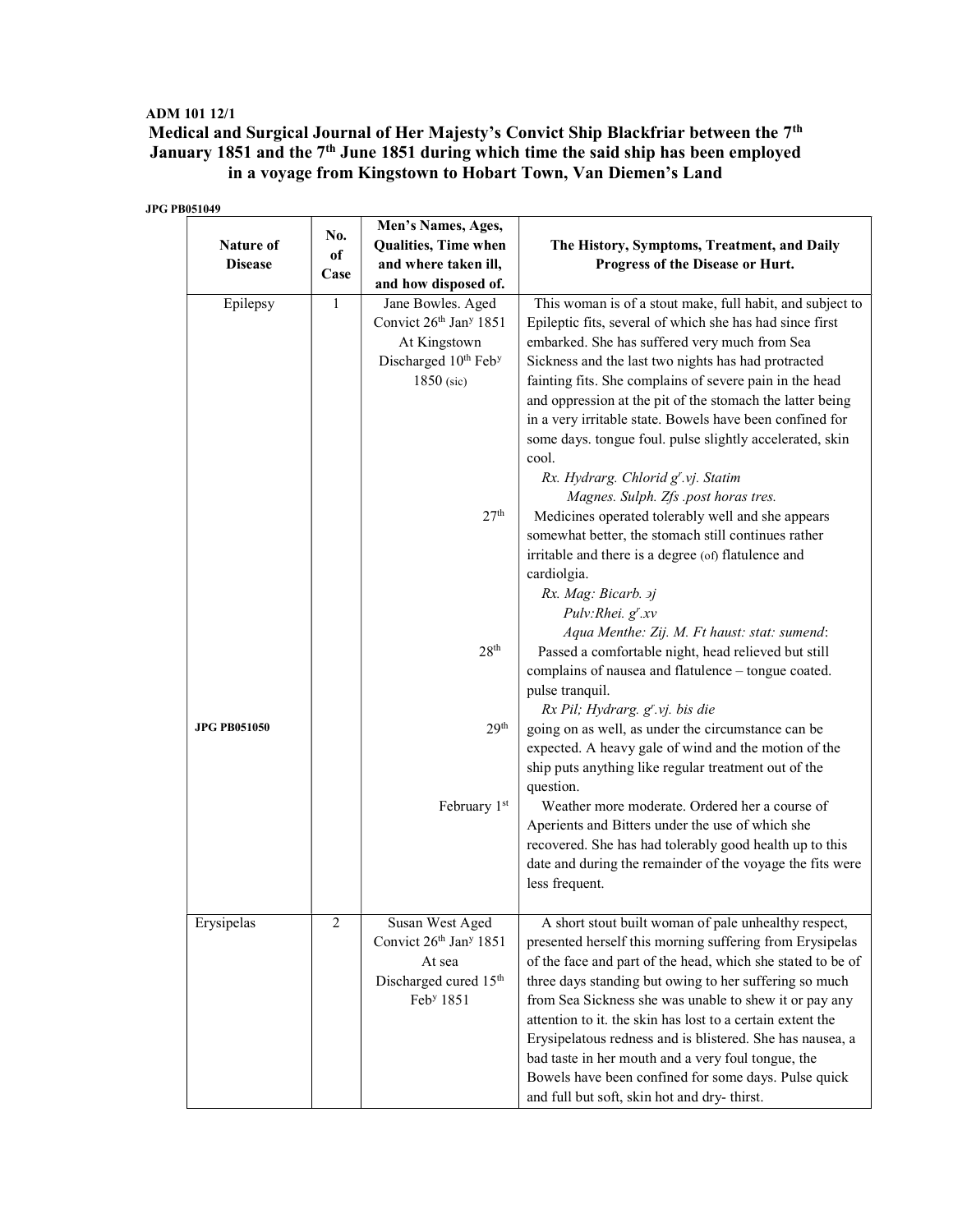|                     |   |                                       | Rx. Hydrarg: Chlorid: g' vj. mane                                   |
|---------------------|---|---------------------------------------|---------------------------------------------------------------------|
|                     |   |                                       | Pulv. Jalep: C. Zfs. post horas tres.                               |
|                     |   |                                       | Hydrarg: Chlorid: g'.iv. h.s.                                       |
|                     |   | January 27 <sup>th</sup>              | The medicines operated freely and she appeared rather               |
|                     |   |                                       | better. She complains much of the pain of the face.                 |
|                     |   |                                       | Tongue continues very foul, pyrexia moderate. Cold                  |
|                     |   |                                       | Evapourating Lotion applied -                                       |
|                     |   |                                       | Rx. Magnes, Sulph: ziij                                             |
|                     |   |                                       | Aqua Menthe Zifs- mane                                              |
|                     |   |                                       | Hydrarg: Chlorid; g' iij.                                           |
|                     |   |                                       | Pulv; Ipecac g'. fs                                                 |
|                     |   |                                       | Extr: Hyascyn: g'. iv Ft Pil. ij h.s.s.                             |
|                     |   | 28 <sup>th</sup>                      | Improving. Inflammation confined to the left side of                |
|                     |   |                                       | the face. Continues the lotion.                                     |
|                     |   | 29 <sup>th</sup>                      | The whole face is inflamed and there is considerable                |
|                     |   |                                       | pain of the stomach and bowels slightly out of order -              |
|                     |   |                                       | Continue the Lotion.                                                |
|                     |   |                                       |                                                                     |
|                     |   |                                       | Rx. Mag: Sulph: ziij                                                |
|                     |   |                                       | Pulv: Rhei $g^r$ . x                                                |
|                     |   |                                       | Aqua Menth Zij. Mft: haust: stat. sumend.                           |
|                     |   |                                       | Rept. Pil: h.s.                                                     |
|                     |   | 31 <sup>st</sup>                      | Face much inflamed and p[] so much smaller                          |
|                     |   |                                       | as to prevent her opening the Eyes - Considerable fever.            |
|                     |   |                                       | Bowels moderately opened by the medicines.                          |
|                     |   |                                       | Experiences relief from the Lotion which is to be                   |
|                     |   |                                       | continued.                                                          |
|                     |   |                                       | Rept. Haust: et Pil:                                                |
|                     |   | 31 <sup>st</sup>                      | Inflammation beginning to subside. less fever                       |
|                     |   |                                       | Cont. Remedia u.a.                                                  |
|                     |   | $\text{Feb}^{\text{y}} 2^{\text{nd}}$ | Face somewhat better, complains of a bilious taste in               |
|                     |   |                                       | the mouth and griping in the bowels. Confusion of ideas             |
|                     |   |                                       | $-$ Ol: Ricini Zj. mane.                                            |
|                     |   | 3 <sup>rd</sup>                       | General improvement Aperients and Bitters were                      |
|                     |   |                                       | ordered. The stomach and bowels soon got into a healthy             |
|                     |   |                                       | state. The Inflammation subsided & the Gen <sup>1</sup> health      |
|                     |   |                                       | improved.                                                           |
| <b>JPG PB051051</b> |   |                                       |                                                                     |
|                     |   |                                       |                                                                     |
| Fracture            | 3 | Miss C. McCullagh                     | On the evening of the 25 <sup>th</sup> March (January?), it blowing |
| of the              |   | Aged 27 Matron                        | a heavy gale at the time, Miss McCullagh in going down              |
| Fibula              |   | 25 <sup>th</sup> January 1851         | to lock the door of the starboard prison was thrown from            |
|                     |   | at sea                                | the upper steps of the ladder into the square of the                |
|                     |   | Discharged cured                      | hatchway. She fell on her feet but on trying to use the             |
|                     |   | 12 <sup>th</sup> March 1851           | left she experienced considerable pain in the foot and              |
|                     |   |                                       | leg. On examination the fibula proved to be fractured               |
|                     |   |                                       | about three inches above the ankle and the parts much               |
|                     |   |                                       | discoloured. She sustained several contusions in various            |
|                     |   |                                       | parts of the body. She must therefore in falling have               |
|                     |   |                                       | struck against the coaming and sides of the hatchway,               |
|                     |   |                                       | ordered cold applications.                                          |
|                     |   | 13 <sup>th</sup>                      | Leg and foot much swelled and discoloured. General                  |
|                     |   |                                       | soreness of the body An aperients and cold applications.            |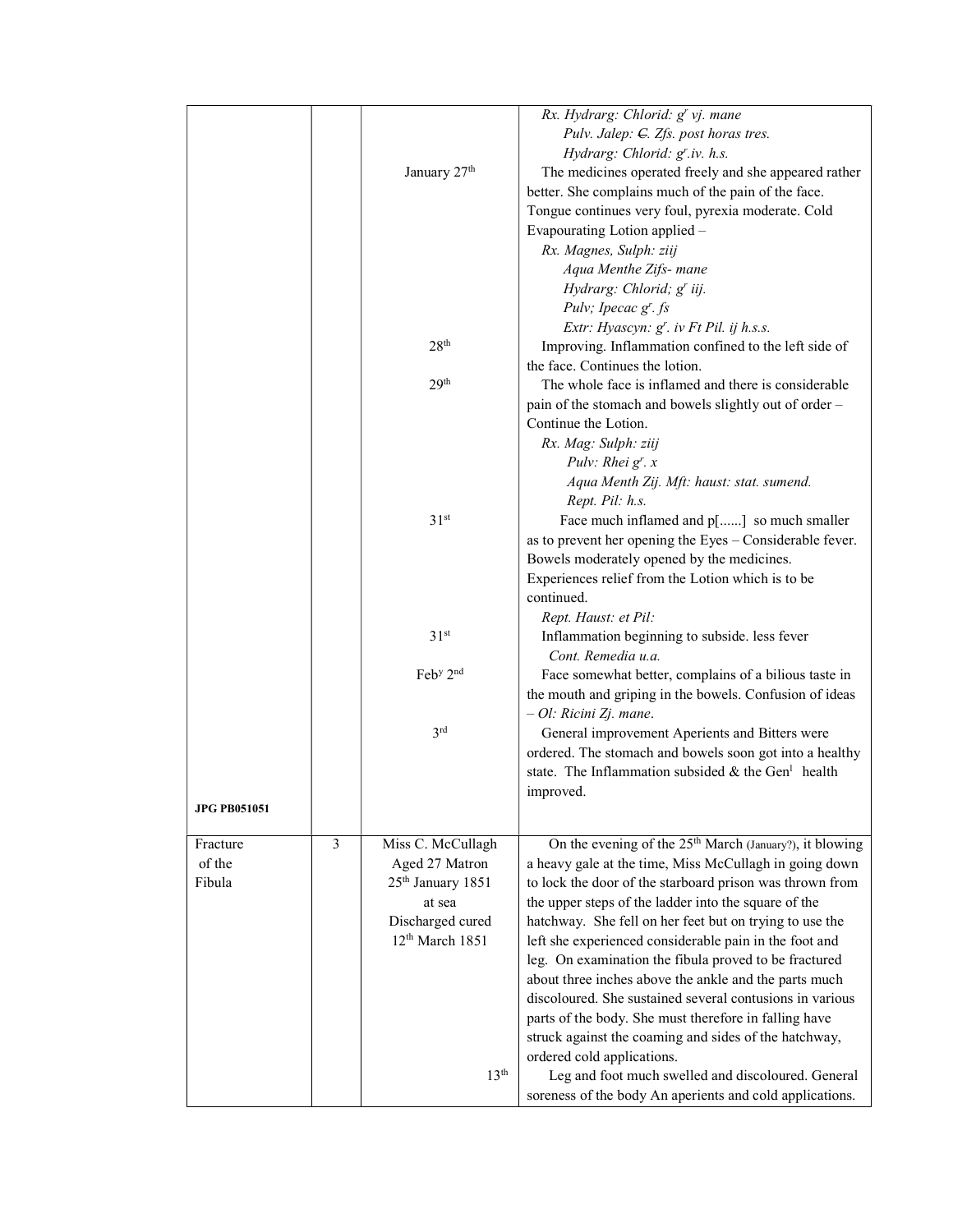|                     |                | 18 <sup>th</sup>                  | Swelling of the leg subsiding dorsum of the foot            |
|---------------------|----------------|-----------------------------------|-------------------------------------------------------------|
|                     |                |                                   | much inflamed cold applications to be continued             |
|                     |                | 25 <sup>th</sup>                  | Swelling and inflammation of the foot continues -           |
|                     |                |                                   | indicating severe injury no constitutional disturbance -    |
|                     |                |                                   | applied a starch Bandage to the foot and leg.               |
|                     |                | 28 <sup>th</sup>                  | The foot being very painful removed the bandage.            |
|                     |                |                                   | The swelling has partially subsided but there is            |
|                     |                |                                   | considerable pain in the foot and a deep blush of           |
|                     |                |                                   | inflammation of the dorsum. Ordered fomentations.           |
|                     |                | February 5 <sup>th</sup>          | The swelling and inflammation of the foot has in a          |
|                     |                |                                   | great measure subsided leaving much pain on moving the      |
|                     |                |                                   | foot. Starch Bandage.                                       |
|                     |                | 15 <sup>th</sup>                  | Leg improving. Still much discoloured. Foot                 |
|                     |                |                                   | continues very painful and the [] a degree of               |
|                     |                |                                   | swelling and inflammation, cold bathing and a common        |
|                     |                |                                   | bandage.                                                    |
|                     |                | 25 <sup>th</sup>                  | The leg is much stronger and the discolouration has         |
|                     |                |                                   | disappeared. The swelling of the foot continues and there   |
|                     |                |                                   | is considerable pain felt when any attempt is made to use   |
|                     |                |                                   | it. The inflammation has subsided. Otherwise in good        |
|                     |                |                                   | health. Ordered Liniment and Bandage. From this date        |
|                     |                |                                   | the foot continued to improve and she was able to           |
|                     |                |                                   | resume her duty on the 12 <sup>th</sup> March.              |
|                     |                |                                   |                                                             |
| Marasmus            | $\overline{4}$ | Mary A. O'Brien                   | This child was embarked in the last stage of                |
|                     |                | aged 1 yr.                        | Marasmus. Hydrarg: c Cretæ Mist. Cretæ comp and             |
|                     |                | Convicts child                    | various other remedies are given without the slightest      |
|                     |                | $12^{th}$ Jan <sup>y</sup> 1851   | benefit. It gradually sunk & expired on the shown date.     |
|                     |                | At Kingstown                      |                                                             |
|                     |                | Died at sea 31st Jan <sup>y</sup> |                                                             |
|                     |                | 1851                              |                                                             |
| <b>JPG PB051052</b> |                |                                   |                                                             |
|                     |                |                                   |                                                             |
| Dysentery           | 5              | Marg <sup>t</sup> . Ruttledge     | This woman had been in the Dublin Workhouse for a           |
|                     |                | Aged 56                           | length of time, where she suffered very much from           |
|                     |                | Free Settler 4 <sup>th</sup> Feby | Bowel complaints. She is at present in a very weak and      |
|                     |                | 1851                              | emaciated state. She has suffered from Sea Sickness         |
|                     |                | at sea                            | during which the purging subsided but she was much          |
|                     |                | Died on Board                     | annoyed by griping and flatulence- and for which she has    |
|                     |                | 4 <sup>th</sup> March 1851        | had medicines on several occasions. Latterly the purging    |
|                     |                |                                   | has been more troublesome and is attended with slight       |
|                     |                |                                   | protrusion of the rectum after each stool. There is severe  |
|                     |                |                                   | griping and some tenderness over the abdomen with           |
|                     |                |                                   | slight nausea. the pulse is accelerated. Skin dry but cool. |
|                     |                |                                   | Fomentations                                                |
|                     |                |                                   | Rx. Ol: Ricini Zfs.                                         |
|                     |                |                                   | Tinct: Opii g <sup>tt</sup> viij                            |
|                     |                |                                   | Aqua Menth Zij. statim                                      |
|                     |                |                                   |                                                             |
|                     |                | Vespere                           | The oil has operated, stools very unhealthy. Considerably   |
|                     |                |                                   | easier                                                      |
|                     |                |                                   | Rx Pil: Hydrarg g' iij                                      |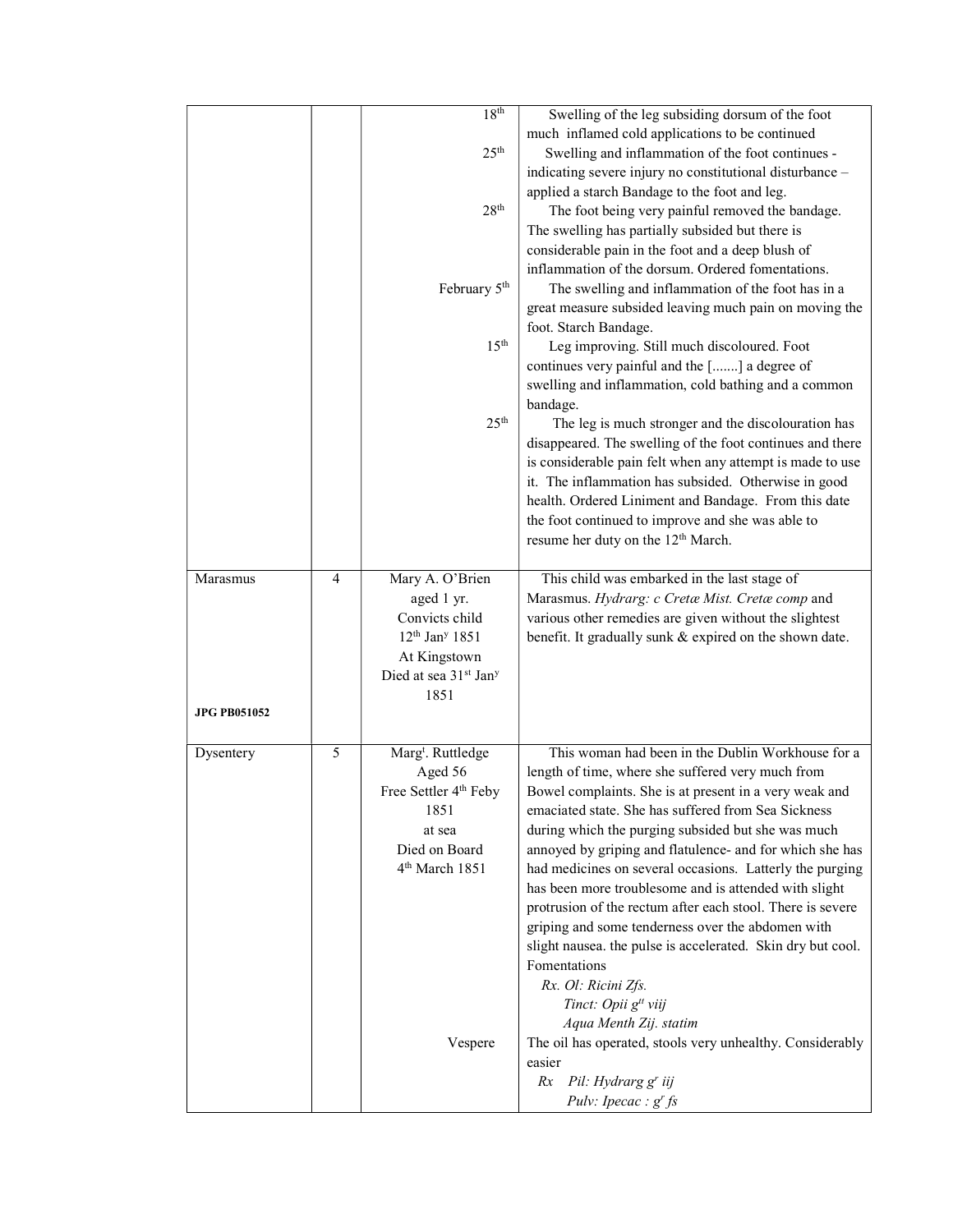|                     |                  | Opii gr 1/4 M ft Pil: ter in die sumend.                         |
|---------------------|------------------|------------------------------------------------------------------|
|                     | 6 <sup>th</sup>  | Several times purged in the night, severe griping with           |
|                     |                  | general tenderness nausea subsiding - Cont. Lot et Pil.          |
|                     | 7 <sup>th</sup>  | Considerable improvement, purging general soreness               |
|                     |                  | of the abdomen and nausea subsiding. tongue clean.               |
|                     |                  | thirst moderate. skin cool pulse slightly accelerated,           |
|                     |                  | Fomentation & Pil: u.a.                                          |
|                     | 6 <sup>th</sup>  | Suffered much from griping in the night otherwise                |
|                     |                  | much the same. Fomentation                                       |
|                     |                  | Rx. Aqua Menthe Zij                                              |
|                     |                  | Tinct Opii g <sup>tt</sup> vj                                    |
|                     |                  | Ol: Ricini Zfs mane.                                             |
|                     | Vespere          | Several times purged. Griping continues, Stools                  |
|                     |                  | bilious and offensive                                            |
|                     |                  | Rx. . Aqua Menthe Zj                                             |
|                     |                  | Tinct: Opii g <sup>tt</sup> . xviij. h.s.s.                      |
|                     | <b>9th</b>       | A better night and on the whole appears somewhat                 |
|                     |                  | improved. Rept. Pil:                                             |
|                     | 10 <sup>th</sup> | Bowels in the same state. debility $&$ emaciation                |
|                     |                  | gradually but slowly increasing. Rept. Pil:                      |
|                     | 12               | Severe griping in the night. Stools scanty, much                 |
|                     |                  | straining. Rept. Ol: Ricini & Tinct Opii. mane                   |
|                     | Vespere          | Several stools. composed chiefly of mucus tinged                 |
|                     |                  | slightly with blood. Slight tenderness in the hepatic            |
|                     |                  | region and in the course of the colon.                           |
|                     |                  | Rx. Tinct: Opii g <sup>tt</sup> . xviij.                         |
|                     |                  | Aqua Menthe Zj. h.s.s.                                           |
|                     | 13 <sup>th</sup> | A more comfortable night. Three stools of the same               |
|                     |                  | nature passed with straining and griping. Appetite much          |
|                     |                  | impaired. Skin cool dry. Pulse slightly accelerated. Rept.       |
|                     |                  | Pil: et Tinct: Opii. h.s.                                        |
|                     | 14 <sup>th</sup> | Slept well and was tolerably free from purging and               |
|                     |                  | griping in the night and appears more cheerful; Cont:            |
| <b>JPG PB051053</b> |                  | Pil: et T. Opii.                                                 |
|                     | 18 <sup>th</sup> | Since last date the purging and griping has been less            |
|                     |                  | troublesome and altogether there is a slight change for          |
|                     |                  | the better,                                                      |
|                     | 20 <sup>th</sup> | Rept. Pil: et Tinct. Opii.                                       |
|                     |                  | The symptoms have varied the last two days. Suffers              |
|                     |                  | chiefly in the night. The griping when severe is                 |
|                     |                  | temporarily relieved by a few drops of Tinct: Opii in            |
|                     |                  | Aqua Menthe - Rhubarb produces severe griping.                   |
|                     |                  | Appetite worse. Emaciation and debility increasing<br>Omit: Pil: |
|                     |                  |                                                                  |
|                     |                  | Rx. Quinn: Disulph: g' 1<br>Acid: Nitre: Dil g <sup>tt</sup> vj  |
|                     |                  | Aqua -- Zifs Ft. Haust: mane sumend.                             |
|                     |                  | Rept. Tinct Opii c Aqua Menth: h.s.                              |
|                     | 28 <sup>th</sup> | Since last date she has somewhat improved. She is                |
|                     |                  | purged from two to four times in the night. Stools rather        |
|                     |                  | more healthy but still passed with griping, has                  |
|                     |                  | considerable uneasiness in the bowels this morning and           |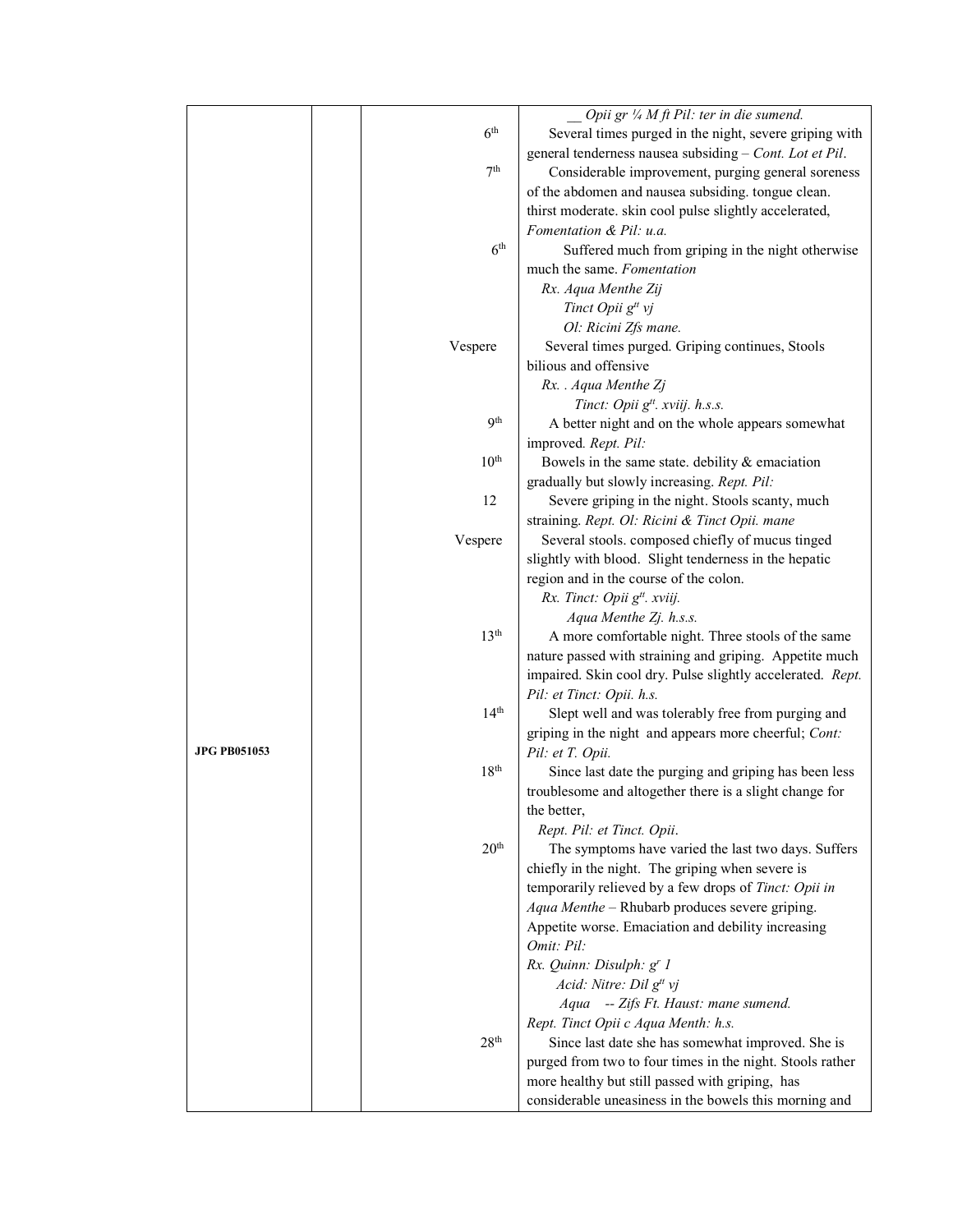|                                     |   |                                   | frequent efforts to discharge them little being passed at a      |
|-------------------------------------|---|-----------------------------------|------------------------------------------------------------------|
|                                     |   |                                   | time. She feels very weak and complains of a sense of            |
|                                     |   |                                   | sinking at the stomach – wine Zij                                |
|                                     |   |                                   | Rx. Pulv: Rhei gr xii                                            |
|                                     |   |                                   | Spirit Lavendl; c Zj                                             |
|                                     |   |                                   | Aqua Menth. Zij Ft haust stat.                                   |
|                                     |   |                                   | Rept Haust: h.s.                                                 |
|                                     |   | March 1st                         | Slightly relieved and passed a tolerable night. Has still        |
|                                     |   |                                   | the sinking at stomach with tenderness in the hepatic            |
|                                     |   |                                   | region. Pulse quick Skin cool and dry. Latterly has had          |
|                                     |   |                                   | severe attacks of griping which usually lasted about             |
|                                     |   |                                   | fifteen minutes. Wine with arrow root to be increased.           |
|                                     |   |                                   | $F$ omentations – Haust u.a.                                     |
|                                     |   | 2 <sub>nd</sub>                   | Considers herself rather better notwithstanding she              |
|                                     |   |                                   | cannot evidently hold out much longer. The purging has           |
|                                     |   |                                   | subsided but the griping is at times very severe and             |
|                                     |   |                                   | requires for its alleviation small doses of tinct; Opii in       |
|                                     |   |                                   | Aqua Menth. there is still the same feeling at the stomach       |
|                                     |   |                                   | and slight tenderness in the hepatic region. Pulse quick         |
|                                     |   |                                   | and feeble. Cont. Haust?                                         |
|                                     |   | 4 <sup>th</sup>                   | Very severe griping set in and she passed a tolerably            |
|                                     |   |                                   | healthy stool which seemed to afford great relief. She           |
|                                     |   |                                   | had not been long in bed before the griping returned and         |
|                                     |   |                                   | she passed several purulent bilious stools mixed with            |
|                                     |   |                                   | blood. Fomentations were applied and Anodyne                     |
|                                     |   |                                   | [Injicienda?] administered and cordial draughts were             |
|                                     |   |                                   | given, she became for a time tolerably easy. The voice           |
|                                     |   |                                   | was weak and hollow. the skin covered with a cold                |
|                                     |   |                                   | clammy perspiration and the purging returned. the stools         |
|                                     |   |                                   | being of the same nature. From this it would appear that         |
|                                     |   |                                   | an internal abscess had burst into the intestines. She sank      |
|                                     |   |                                   | rapidly & expired at 2p.m.without the slightest suffering.       |
|                                     |   |                                   |                                                                  |
| <b>JPG PB051054</b><br>Constipation | 6 | Honora Corcoran.                  | A tall delicate looking girl, subject to Epileptic fits          |
|                                     |   | Aged 22                           | and seldom free from headache. She has suffered very             |
|                                     |   | Convict. 4 <sup>th</sup> February | much from Sea Sickness and the stomach is at present in          |
|                                     |   | 1851                              | such an irritable state that every thing taken is                |
|                                     |   | at sea                            | immediately rejected. The bowels have not been opened            |
|                                     |   | Discharged cured                  | the last ten days. The pain in the head is severe, the face      |
|                                     |   | 10 March 1851                     | flushed. the skin hot and there is a constant craving for        |
|                                     |   |                                   | drink.                                                           |
|                                     |   |                                   | Rx. Hydrarg. Chlorid. g' viij stat.                              |
|                                     |   |                                   | Mags. Sulph. Zfs. h.m.                                           |
|                                     |   | Vespere                           | The medicines were retained and operated, head                   |
|                                     |   |                                   | relieved.<br>$Rx.$ Pil. Hyd $g'$ . ij                            |
|                                     |   |                                   | Extr. Hyoscyam: g' iv. Ft Pil: h.s.s.                            |
|                                     |   | 5 <sup>th</sup>                   | Rather more headache and nausea slight griping                   |
|                                     |   |                                   | Rx. Pulv: Rhei g' xv                                             |
|                                     |   |                                   |                                                                  |
|                                     |   |                                   |                                                                  |
|                                     |   |                                   | $Tinct. --- zfs$<br>Magnes: Carb: g' xii Mft haust: mane sumend. |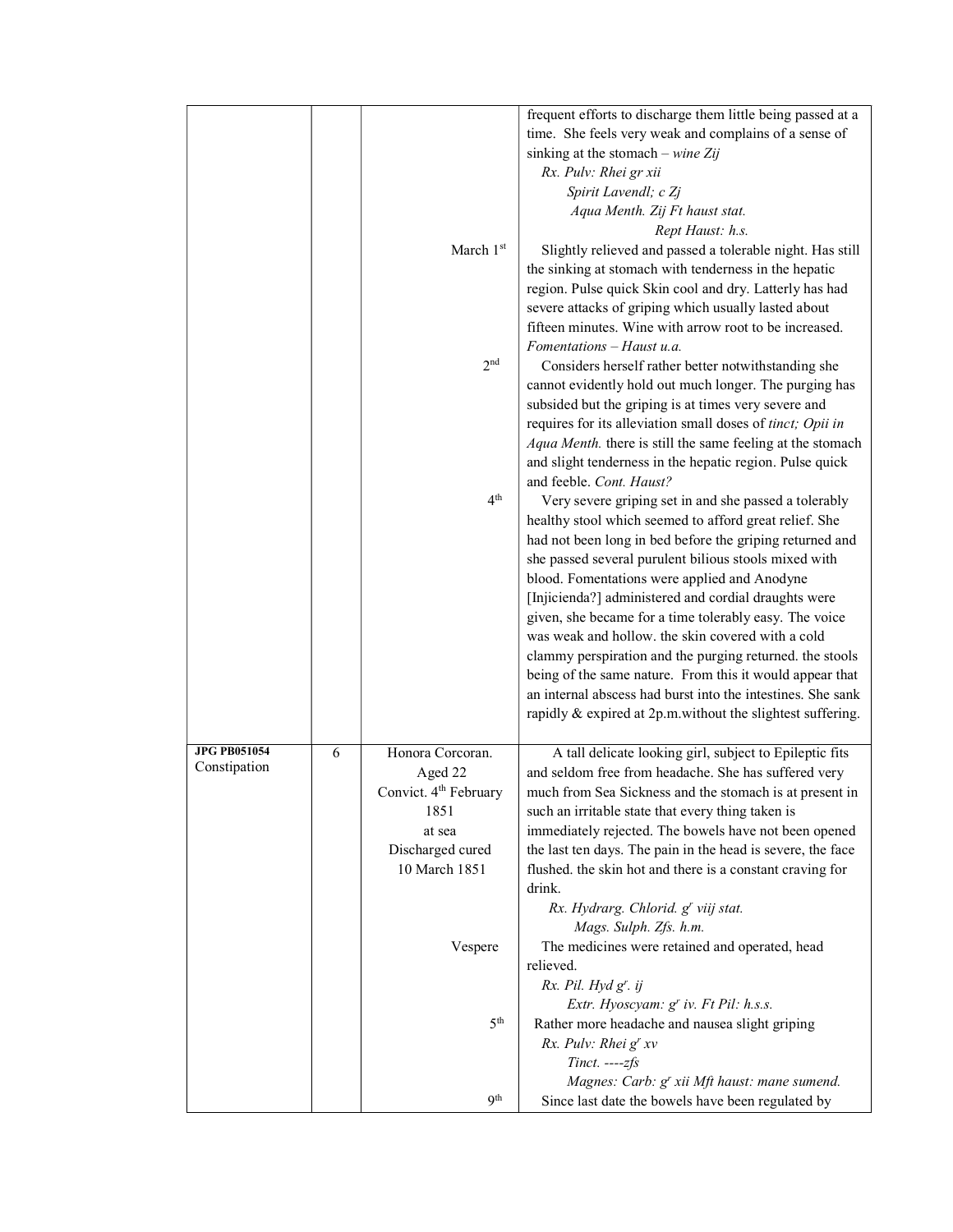|                                |   | February 18th                                                                                                 | aperients draughts and she has had small doses Pil:<br>Hydrarg Ext' Hyoscyam. She has improved but the<br>slightest increased motion of the ship causes vomiting &<br>headache and a confined state of the bowels. The same<br>treatment to be continued.<br>Symptoms vary much. the head is now most<br>complained of. the Bowels require the frequent use of<br>aperients. the head has been Blistered which has<br>afforded temporary relief. the heat of skin etc? have                                                                                                                                                                 |
|--------------------------------|---|---------------------------------------------------------------------------------------------------------------|---------------------------------------------------------------------------------------------------------------------------------------------------------------------------------------------------------------------------------------------------------------------------------------------------------------------------------------------------------------------------------------------------------------------------------------------------------------------------------------------------------------------------------------------------------------------------------------------------------------------------------------------|
|                                |   | 20 <sup>th</sup>                                                                                              | subsided.<br>The last two days has been rather better, this morning<br>her bowels are griped and there is a slight increase of the                                                                                                                                                                                                                                                                                                                                                                                                                                                                                                          |
|                                |   | 21 <sup>st</sup>                                                                                              | headache. Pulse and skin not affected. very slight nausea<br>Rx. Ol. Ricini Zfs mane<br>No headache or nausea - bowels comfortable.<br>Took something as food or drink that has disagreed                                                                                                                                                                                                                                                                                                                                                                                                                                                   |
|                                |   | 22 <sup>nd</sup>                                                                                              | with the stomach - the vomiting has returned and the<br>head is slightly affected.<br>Rx. Pil: Hydrarg: $g'$ v h.s.s.<br>Considerably better, the headache is nearly gone but                                                                                                                                                                                                                                                                                                                                                                                                                                                               |
|                                |   |                                                                                                               | the stomach is in a disordered? state $-$ no fever tongue<br>clean<br>Rx. Quini. Disulph g <sup>t</sup> . 1<br>Acid: Nitr; Dil g <sup>t</sup> vj                                                                                                                                                                                                                                                                                                                                                                                                                                                                                            |
|                                |   | 28 <sup>th</sup>                                                                                              | Aqua Zj Ft haust. mane et h.m. sumend:<br>Improving slowly since last date under the use of the<br>Haust: Quinine and occasional aperients. the digestive<br>organs are getting into a more healthy state and she is<br>more free from headache now than for some years past.<br>the same treatment was continued and she was<br>discharged cured 10 <sup>th</sup> March. During the time she<br>remained on board she had neither headache or fits and<br>got both stout and [fat?] healthy                                                                                                                                                |
| <b>JPG PB051055</b><br>Cholera | 7 | Johanna Scanlon<br>Aged 25<br>Convict 15 <sup>th</sup> February<br>1851 at sea<br>Died.<br>29th February 1851 | A delicate looking woman, advanced in pregnancy and<br>has suffered very much from sea sickness since she left<br>Kingstown. the bowels have been very much out of order<br>generally confined. requiring the frequent use of<br>aperients medicines. Emaciation. Latterly she has had a<br>slight diarrhoea, for which and her advanced stage of<br>Pregnancy (between seventh and ninth month) I<br>considered it advisable to confine her to the Hospital. the<br>bowels are relaxed. the stools being scanty, watery and<br>passed with much griping. Slight nausea & much<br>debility.<br>Rx. Ol: Ricini Ziij<br>Aqua Menth Zifs. mane |
|                                |   | 16 <sup>th</sup>                                                                                              | Tinct Opii g <sup>tt</sup> xvj<br>Aqua Menth Zj h.s.s.<br>Slept well and feels much better this morning. Still<br>rather loose in the bowels stools more healthy and passed                                                                                                                                                                                                                                                                                                                                                                                                                                                                 |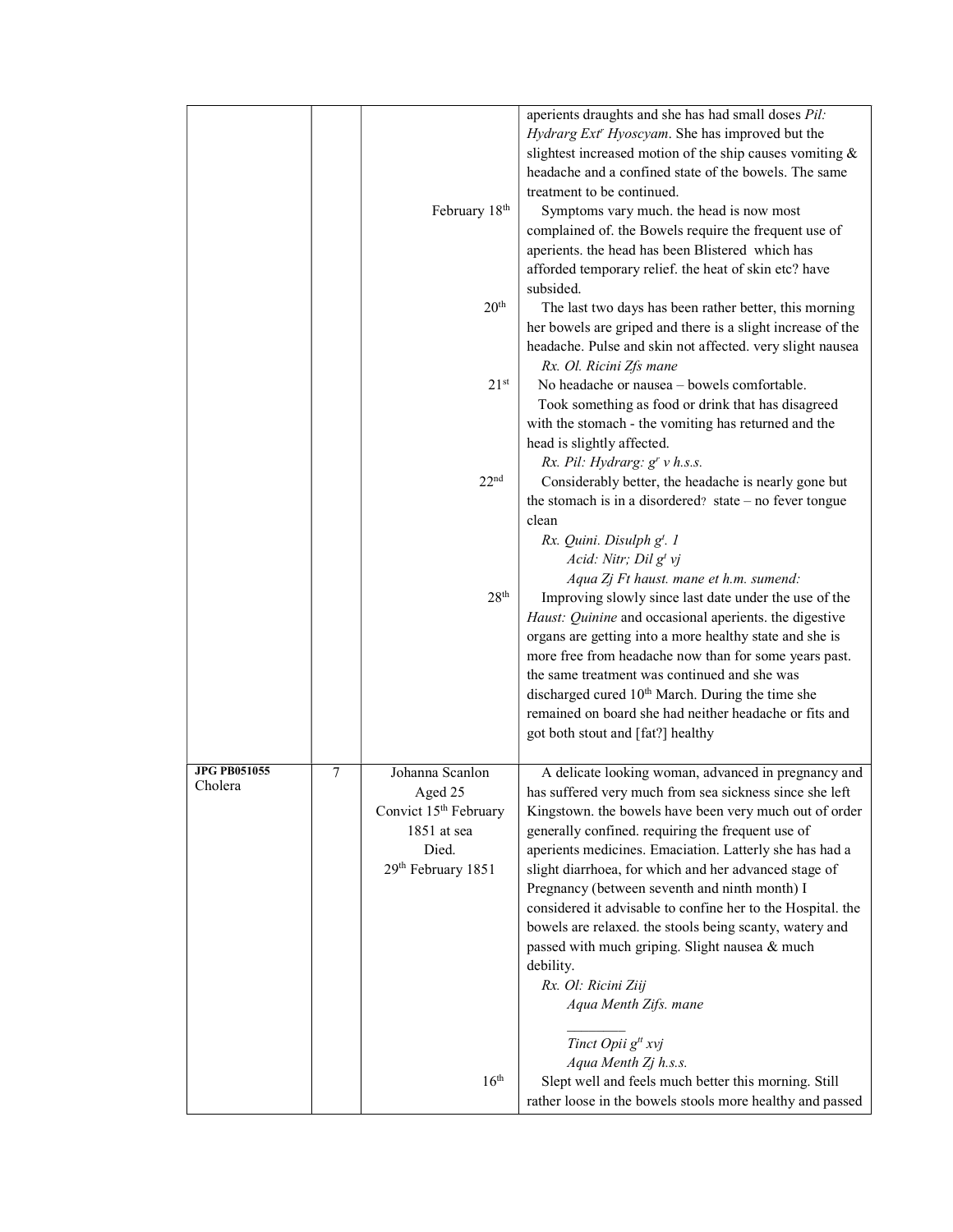|                     |   |                         | without griping.                                            |
|---------------------|---|-------------------------|-------------------------------------------------------------|
|                     |   |                         | Rx. Pulv: Rhei gr xii                                       |
|                     |   |                         | Tinct: Cinnam: zj                                           |
|                     |   |                         | Aqua Menth Zj. Ft haust: mane sumend:                       |
|                     |   | 18 <sup>th</sup>        | Has passed such a comfortable night and day that I did      |
|                     |   |                         |                                                             |
|                     |   |                         | not deem it necessary to give her any medicines             |
|                     |   |                         | yesterday. Toward morning she was seized with               |
|                     |   |                         | vomiting and purging. cramps in the extremities and         |
|                     |   |                         | general coldness of the surface. the tongue and mucus       |
|                     |   |                         | membranes of the mouth were cold, pulse not perceptible     |
|                     |   |                         | at the wrist, Hands shriveled with blueness of the nails.   |
|                     |   |                         | Saline mixture with Tincture of Opium were given and        |
|                     |   |                         | rejected. Warm port wine negus. Tincture of Lavender        |
|                     |   |                         | Tincture of Opium in mint water was not rehibited? and      |
|                     |   |                         | retained. Warm fomentations and bottles filled with hot     |
|                     |   |                         | water were applied. the stimulants to be repeated as often  |
|                     |   |                         | as necessary. In the afternoon she had a short disturbed    |
|                     |   |                         | sleep. After which the cramps returned but with less        |
|                     |   |                         | violence than at first. the general coldness continues. She |
|                     |   |                         | has also slight headache and griping. the vomiting and      |
|                     |   |                         |                                                             |
|                     |   |                         | purging has apparently subsided, the same remedies were     |
|                     |   |                         | persevered in and general frictions etc ordered, In the     |
|                     |   |                         | evening she had a scanty fluid stool passed with much       |
|                     |   |                         | straining? and griping and apparently a very small          |
|                     |   |                         | quantity of the Liquor amni escaped. The parts were not     |
|                     |   |                         | dilated and in her then state of of (sic) exhaustion even   |
|                     |   |                         | had such been the case the child could not have been        |
|                     |   |                         | removed, without causing immediate death. The               |
|                     |   |                         | stimulants etc were persevered in and I remained with       |
| <b>JPG PB051056</b> |   |                         | her to take advantage of any favourable change, about       |
|                     |   |                         | 10p.m. the surface of the body shewed slight signs of       |
|                     |   |                         | returning warmth but the extremities continued cold but     |
|                     |   |                         |                                                             |
|                     |   |                         | on the whole there appeared to be a slight degree of        |
|                     |   |                         | reaction. She said she felt inclined to sleep and about     |
|                     |   |                         | 1:30 she had about two hours tolerably quiet sleep. After   |
|                     |   |                         | this she sank gradually and expired at 6 a.m. 19th          |
|                     |   |                         | February 1851.                                              |
|                     |   |                         |                                                             |
| Constipation        | 8 | Marg <sup>t</sup> Flynn | This patient is a soft, flabby woman greatly frightened     |
|                     |   | Aged 25 Convict         | about her present state. She has been suffering for some    |
|                     |   | 19 February 1851        | time past from very great derangement of the digestive      |
|                     |   | at sea                  | organs; she has severe headache, nausea and constipation    |
|                     |   | Discharged cured        | of the bowels. the latter not having been moved for         |
|                     |   | $17th$ March 1851       | several days, the tongue is fowl. pulse accelerated,        |
|                     |   |                         | temperature somewhat increased.                             |
|                     |   |                         | Rx. Hydrarg Chlorid g' vj. mane                             |
|                     |   |                         | Mags. Sulph. Zfs. hora meridian                             |
|                     |   | Vespere                 | Bowels not moved. Symptoms continue unabated.               |
|                     |   |                         | Rx. Hyd. Chlorid g' iij                                     |
|                     |   |                         | Extr: Col; $C. gr$ iv                                       |
|                     |   |                         | Pulv: Scammon: g' iij                                       |
|                     |   |                         |                                                             |
|                     |   |                         | Plv; Ipecac. g'fs Mft: Pil: ij h.s.s.                       |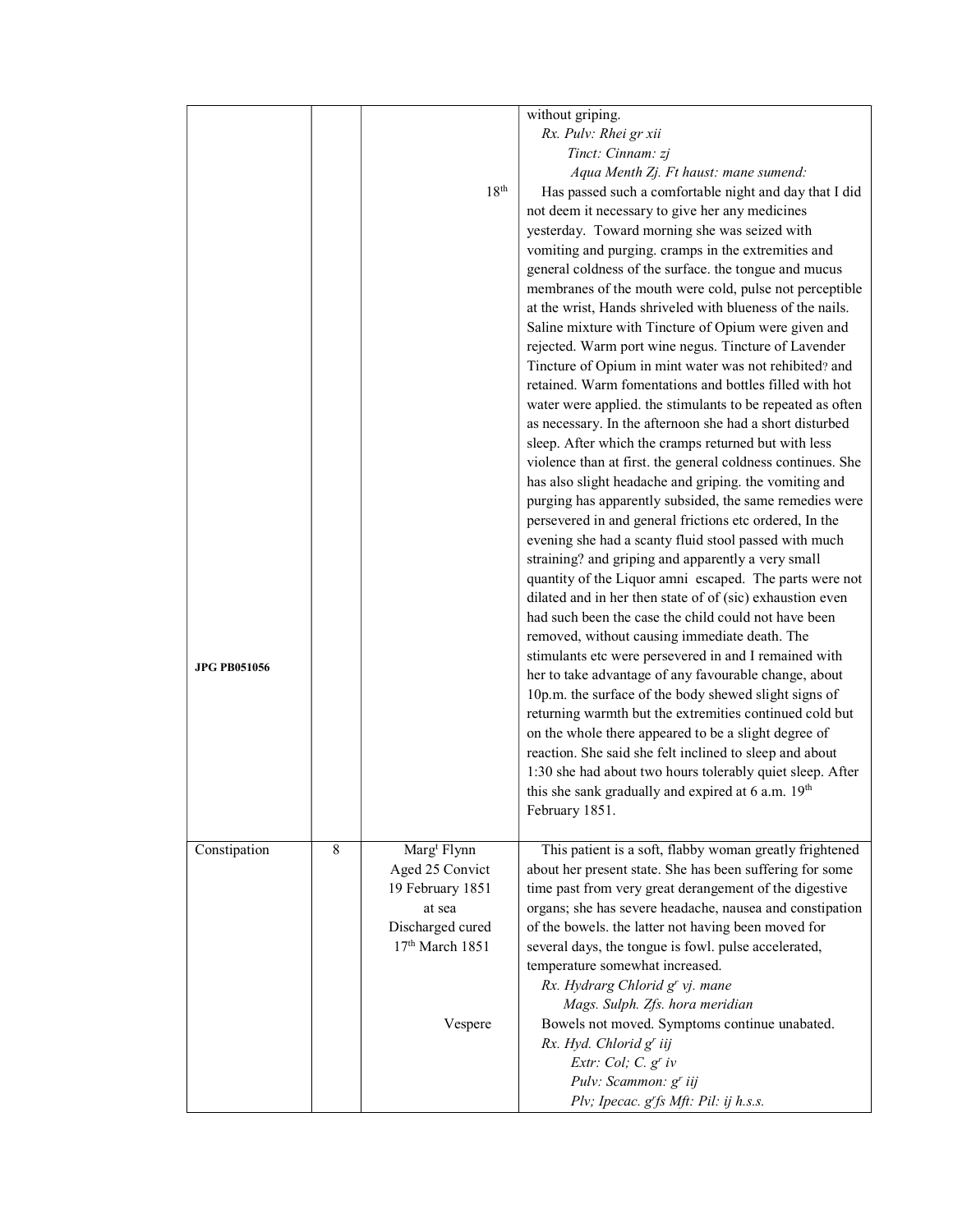|                     | February 21st             | Slept tolerably well the greater part of the night,                                                  |
|---------------------|---------------------------|------------------------------------------------------------------------------------------------------|
|                     |                           | Bowels not moved, Symptoms as before.                                                                |
|                     |                           | Rx. Pulv: Rhei zj                                                                                    |
|                     |                           | Mag: Sulph: Zij                                                                                      |
|                     |                           | Aqua Menth Zifs Mft haust 4 <sup>tis</sup> horis repet.                                              |
|                     | Vespere                   | One stool. stomach very irritable and pain in the head                                               |
|                     |                           | much complained of, discovered that she encourages the                                               |
|                     |                           | vomiting by putting her finger in her throat, pulse and                                              |
|                     |                           | temperature nearly natural.                                                                          |
|                     |                           | Rep. Hyd: Chlorid:                                                                                   |
|                     | $21^{st}$ .               | Very little amendment, the stomach continues very                                                    |
|                     |                           | irritable. Enema Cath. Col: Terebrinth: stat:                                                        |
|                     | Vespere                   | She has had three enemas since morning. The first two                                                |
|                     |                           | were immediately returned, the last was retained for                                                 |
|                     |                           | some time and ultimately produced three? scybalous                                                   |
|                     |                           | stools. head and stomach somewhat relieved.                                                          |
|                     |                           | Rx. Pil: Hydrarg. g' iij                                                                             |
|                     |                           | Extr: Col: C. $g'$ ij.                                                                               |
|                     |                           | Ol; Menth $g^{tt}$ 1. Ft pil: ij h.s.s.                                                              |
|                     | 22 <sup>nd</sup>          | Slept tolerably well, no stool in the night, stomach                                                 |
|                     |                           | more composed but the head is still complained of.                                                   |
|                     |                           | Ordered small doses of Mag. Sulph. which were rejected.                                              |
|                     |                           | Ordered: Ol: Citron: Tyglii. g <sup>tt</sup> 1.postea                                                |
|                     | 23 <sup>rd</sup>          | Oil operated freely. Passed a comfortable night and                                                  |
|                     |                           | she is in every respect better. Mouth slightly touched by                                            |
|                     |                           | the mercury                                                                                          |
|                     |                           | Rept. Pil. Aper: h.s.                                                                                |
| <b>JPG PB051057</b> | February 28 <sup>th</sup> | Since last date, the head stomach and bowels have,                                                   |
|                     |                           | under the use of mild aperients and Bitters, been in a                                               |
|                     |                           | better state. Her mouth is considerably touched by the                                               |
|                     |                           | mercury.                                                                                             |
|                     |                           | Rx Acid Sulph Dil: Zj                                                                                |
|                     |                           | Aqua------ Zxii Ft. Lot: sepe.(saepe) utend:                                                         |
|                     | March 3rd                 | Bowels rather confined. headache & nausea has                                                        |
|                     |                           | returned and she produces vomiting by titulating(sic) the                                            |
|                     |                           | fauces with her finger. Infus: Sennæ. C. mane-                                                       |
|                     | Vespere                   | Medicine was retained so long as she was watched                                                     |
|                     |                           | closely by the nurse but rejected the moment an                                                      |
|                     |                           | opportunity offered - Bowels not moved- Ol: Croton                                                   |
|                     | 4 <sup>th</sup>           | Tyglii g <sup>tt</sup> fs stat:                                                                      |
|                     |                           | Bowels continue obstinate, head and stomach much                                                     |
|                     |                           | complained of, the latter rejects every thing taken. Slight                                          |
|                     |                           | tension and tenderness in course of colon.                                                           |
|                     |                           | Rx Ol: Croton. Tyglii g <sup>tt</sup> l statim<br>Several copious offensive stools. head and stomach |
|                     | Vespere                   | relieved and tenderness and tension of the colon                                                     |
|                     |                           | removed. Mouth almost well. great mental depression.                                                 |
|                     |                           | She was ordered mild aperients and Bitters - under this                                              |
|                     |                           | treatment she recovered slowly and was only discharged                                               |
|                     |                           | on the 17 <sup>th</sup> March.                                                                       |
|                     |                           |                                                                                                      |
|                     |                           |                                                                                                      |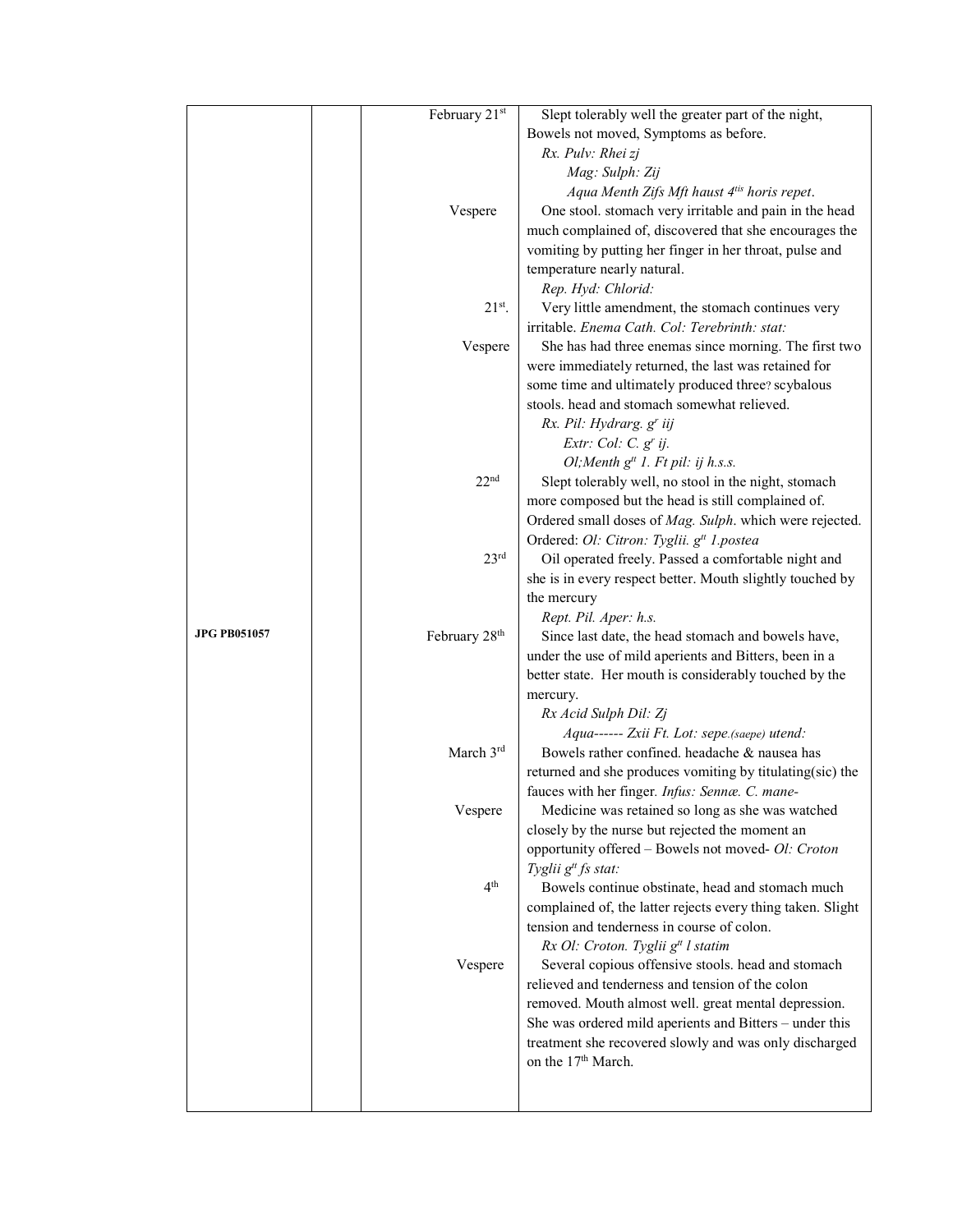| Opthalmia                    | 9  | Marg <sup>t</sup> Connors<br>Aged 10<br>Convicts child<br>1 <sup>st</sup> March 1851<br>At sea<br>Disch <sup>d</sup> . cured<br>$5th$ April 1851<br>6 <sup>th</sup><br>8 <sup>th</sup><br>10 <sup>th</sup><br>12 <sup>th</sup> | The subject of this case is a delicate heavy looking<br>child of strumous habit. came from the Provincial work<br>house to Dublin a short time before she embarked. where<br>ophthalmia was at the time prevalent. some of the<br>children were left in the prison in consequence of their<br>having this disease, still it appears to have been brought<br>on board with them as several mild cases have come<br>under treatment since the ship sailed from Dublin. the<br>eyes are very much inflamed and there is a small ulcer on<br>the corner of the left. moderate pyrexia. Sol. Argent;<br>Nitrat: g' iij ad Aqua Zj [sumd.?] Hydrarg: Chlorid: g'<br>iij m: Pulv: Jalap. C. zj mane<br>Inflammation and ulcer very little improved. Emplast:<br>Lyttæ ad [Turp:?]: Hydr: Chlorid g' ij Opii gr 1/4 h.s.s.<br>Slight improvement. Inflammation of the conjunctiva<br>less intense & the pyrexia has subsided. Cont. Sol:<br>Argent et Pulv:<br>Very little improvement since last date. Bowels tepid.<br>Haust Aper; mane<br>Ulcer extending and general health is beginning to<br>suffer. The Sol: Argent to be continued. The calomel &<br>opii to be omitted and let her take. Quin: Disulph g' l and<br>Sulph Dil: $gtt$ iv bis die. Under this treatment the<br>inflammation subsided. Her ulcer healed and she was<br>discharged in a better state of health than she had been in<br>for some months previous. |
|------------------------------|----|--------------------------------------------------------------------------------------------------------------------------------------------------------------------------------------------------------------------------------|------------------------------------------------------------------------------------------------------------------------------------------------------------------------------------------------------------------------------------------------------------------------------------------------------------------------------------------------------------------------------------------------------------------------------------------------------------------------------------------------------------------------------------------------------------------------------------------------------------------------------------------------------------------------------------------------------------------------------------------------------------------------------------------------------------------------------------------------------------------------------------------------------------------------------------------------------------------------------------------------------------------------------------------------------------------------------------------------------------------------------------------------------------------------------------------------------------------------------------------------------------------------------------------------------------------------------------------------------------------------------------------------------------------------------|
| <b>JPG PB051058</b><br>Fever | 10 | Cathine McCarthy<br>Aged 40 Convict<br>1st march 1851<br>at sea<br>Disch <sup>d</sup> . cured<br>26th March 1851<br>2 <sub>nd</sub><br>3 <sup>rd</sup>                                                                         | A very infirm woman for this age given of sallow<br>complexion. Subject to fits of despondency. the bowels<br>at such times being in a confined state. She presented<br>herself this morning complaining of pain in the head<br>back and extremities, accompanied with languor, and<br>depression of spirits- the temperature is somewhat<br>increased. Pulse accelerated, tongue brown, thirst,<br>Bowels confined. skin has a bilious hue. Experienced<br>slight chills three or four days ago and has not since been<br>well.<br>Rx. Hydrarg: Chlorid g'. v. mane<br>Mag: Sulph: Ziij<br>Infus: Sennæ c Zij hora meridian<br>Bowels moderately opened. Symptoms continue<br>unabated-<br>Rx. Ol: Ricini Zvj<br>Aqua Menth: Zij mane<br>Pil: Hydrarg; g'vj<br>Pulv: Ipecac g'fs. Ft Pil:ij h.s.s<br>The oil operated freely. the pains are removed but the<br>languor and debility continue and complains of what she<br>terms sinking of the stomach. pulse slightly accelerated.<br>skin cool:<br>Rx. Quiniæ Disulph g' i                                                                                                                                                                                                                                                                                                                                                                                                |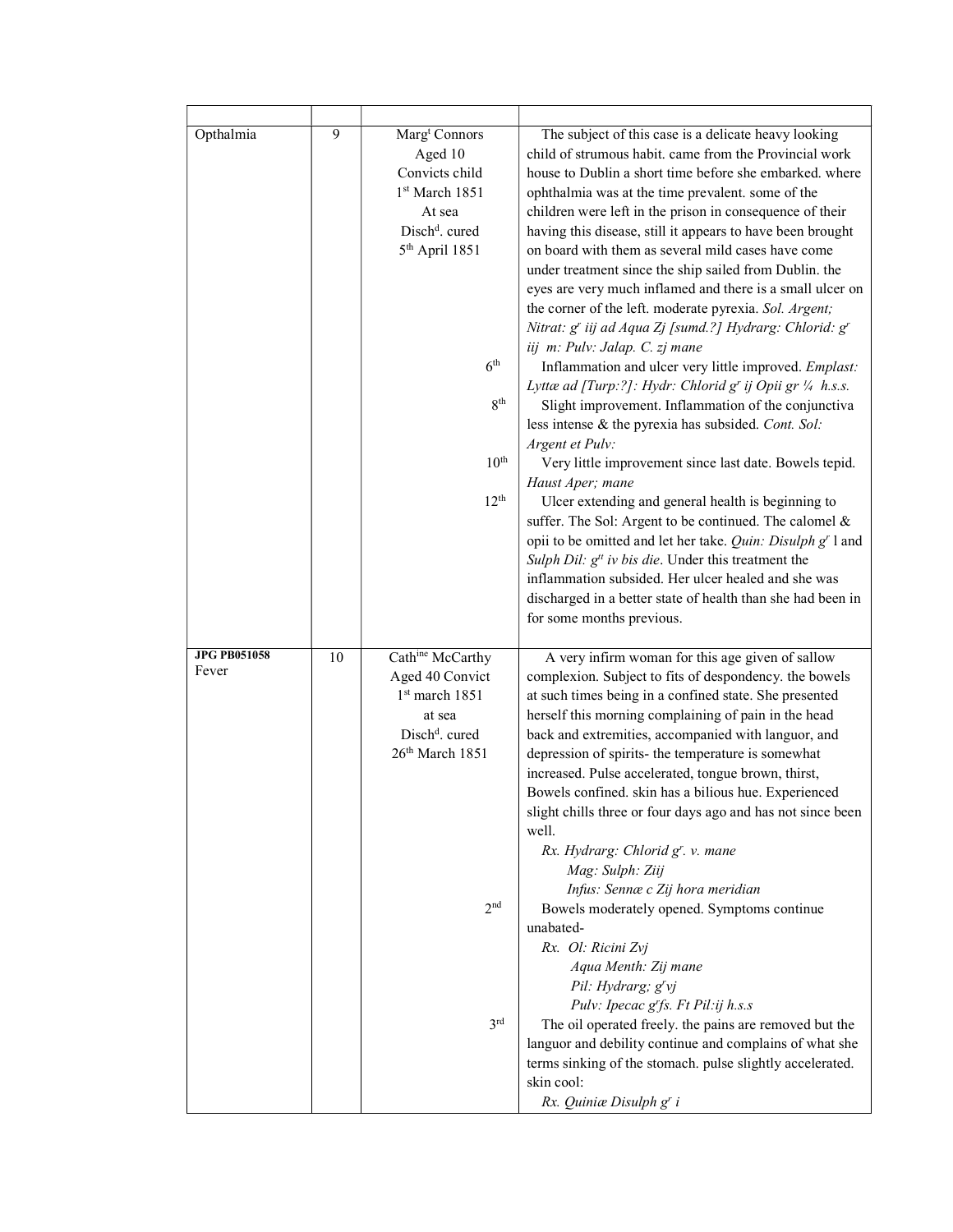|                     |    |                                      | Acid Sulph: Dil: g <sup>tt</sup> viii                                                                                |
|---------------------|----|--------------------------------------|----------------------------------------------------------------------------------------------------------------------|
|                     |    |                                      | Mag: Sulph: zj mane et hora merid.                                                                                   |
|                     |    |                                      | Pil:Hyd: g <sup>r</sup> .iv. h.s.s.                                                                                  |
|                     |    | March 8 <sup>th</sup>                | Improving very slowly. Has an idea that she cannot                                                                   |
|                     |    |                                      | possibly recover. Bowels open - Vin: Opiate Zij - Cont.                                                              |
|                     |    |                                      | Haust: Quinæ et Pil:                                                                                                 |
|                     |    | 10 <sup>th</sup>                     | The same depression of spirits continue and nothing                                                                  |
|                     |    |                                      | can amuse? or cheer her. She says her heart is sinking                                                               |
|                     |    |                                      | and had it not been for the drop of wine she must have                                                               |
|                     |    |                                      | died. the pulse is quick and weak, [repeat?.] bilious                                                                |
|                     |    |                                      | tongue white. skin cool. Cont: Remed: u.a.                                                                           |
|                     |    | 12 <sup>th</sup>                     | Vomited a small quantity of Bile last evening. Slept                                                                 |
|                     |    |                                      | well and this morning acknowledged herself a little                                                                  |
|                     |    |                                      | better. Cont: Remed: u.a.                                                                                            |
|                     |    | 13 <sup>th</sup>                     | The sinking at the stomach has nearly subsided and                                                                   |
|                     |    |                                      |                                                                                                                      |
|                     |    |                                      | she is this morning in better spirits. She complains of<br>slight inflammation of the vagina and of the scalding in  |
|                     |    |                                      | passing her water. Fomentations. Cont: Remed: u.a.                                                                   |
|                     |    | 16 <sup>th</sup>                     | General improvement. the inflammation is subsiding.                                                                  |
|                     |    |                                      | the bowels are regular. still continues to suffer from                                                               |
|                     |    |                                      | debility. Mouth slightly touched by the Pills which are to                                                           |
|                     |    |                                      | be discontinued - Cont. Quinnæ-                                                                                      |
|                     |    |                                      | From this date she improved daily. The stomach                                                                       |
|                     |    |                                      | regained its tone, the bowels became quite regular and                                                               |
|                     |    |                                      | the skin lost its bilious hue. She became cheerful and at                                                            |
|                     |    |                                      | the time she was discharged she said she had not been so                                                             |
|                     |    |                                      |                                                                                                                      |
|                     |    |                                      |                                                                                                                      |
|                     |    |                                      | well for a considerable time before.                                                                                 |
| <b>JPG PB051059</b> | 11 |                                      |                                                                                                                      |
| Hysterical Mania    |    | Anne Torpey                          | A stout girl of nervous temperament. has for some                                                                    |
|                     |    | Aged 30 Convict<br>$10th$ March 1851 | time been suffering from torpor of the bowels and has                                                                |
|                     |    | At Sea                               | had occasional doses of purgative medicines for its                                                                  |
|                     |    | Disch <sup>d</sup> cured             | removal. In the evening she took a Purgative pill, at 9;30.<br>She jumped out of her bed screaming and ran about the |
|                     |    | 14 <sup>th</sup> March 1851          |                                                                                                                      |
|                     |    |                                      | prison in a frantic state, pursued by her messmates who<br>secured her and brought her to the Hospital. She cannot   |
|                     |    |                                      | settle a minute in one place and has most extraordinary                                                              |
|                     |    |                                      | and whimsical ideas. the pulse is accelerated but in other                                                           |
|                     |    |                                      | respects she appears to be in good health. Ordered                                                                   |
|                     |    |                                      | Enema Cath: stat. et postea Tinct: Opii Zfs                                                                          |
|                     |    | 11 <sup>th</sup>                     | No sleep but was tolerably quiet. Ideas continue                                                                     |
|                     |    |                                      | unsettled. Several copious dark pitchy stools highly                                                                 |
|                     |    |                                      | offensive.                                                                                                           |
|                     |    |                                      | Rx. Pulv: Rhei <i>aj</i>                                                                                             |
|                     |    |                                      | Mag: Sulph: Zfs                                                                                                      |
|                     |    |                                      | Aqua Menth Zij ft haust: mane luce                                                                                   |
|                     |    |                                      | Tinct: Opii g <sup>tt</sup> xxv h.s.s                                                                                |
|                     |    | 11 <sup>th</sup>                     | Slept the whole night and is much more composed.                                                                     |
|                     |    |                                      | stools continue offensive. : Rept: Haust et Tinct: Opii                                                              |
|                     |    | $12^{th}$                            | Slept quietly the whole night and seems much better                                                                  |
|                     |    |                                      | this morning but is not quite collected as yet. Ordered to                                                           |
|                     |    | 14 <sup>th</sup>                     | be taken on deck during the day.<br>The last two days the bowels have been in a healthy                              |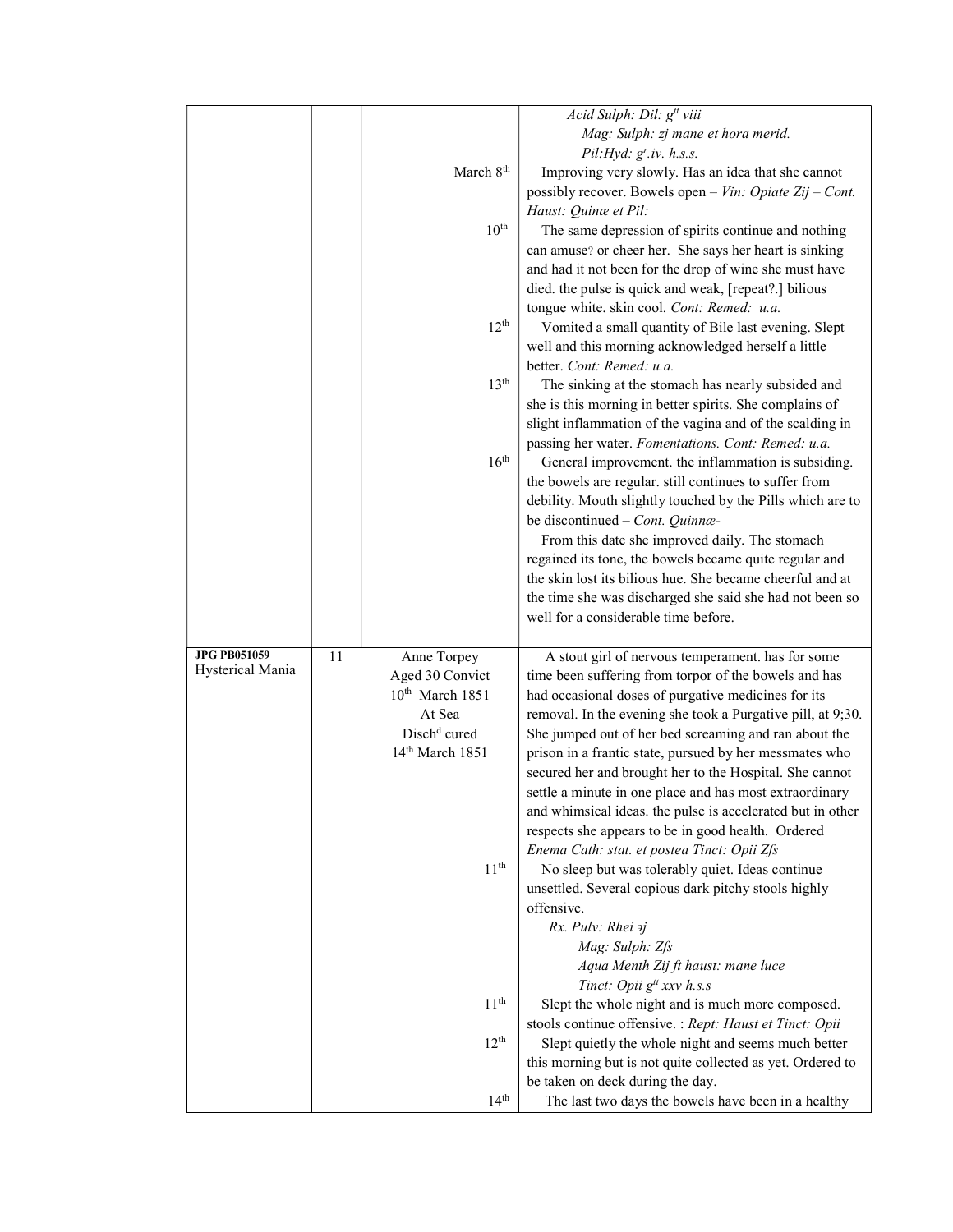|                     |    |                                                                                                                         | state. She has slept well and her ideas are quite collected.                                                                                                                                                                                                                                                                                                                                                                                                                                                                                                                                                                                                                                                                                                                                                                                    |
|---------------------|----|-------------------------------------------------------------------------------------------------------------------------|-------------------------------------------------------------------------------------------------------------------------------------------------------------------------------------------------------------------------------------------------------------------------------------------------------------------------------------------------------------------------------------------------------------------------------------------------------------------------------------------------------------------------------------------------------------------------------------------------------------------------------------------------------------------------------------------------------------------------------------------------------------------------------------------------------------------------------------------------|
|                     |    |                                                                                                                         | Discharged from the Hospl.                                                                                                                                                                                                                                                                                                                                                                                                                                                                                                                                                                                                                                                                                                                                                                                                                      |
| Dysentery           | 12 | Mary Mulvany<br>Aged 52 Convict<br>17th March 1851<br>at Sea<br>Disch <sup>d</sup> cured<br>15 <sup>th</sup> April 1851 | The subject of this case is a pale emaciated creature<br>suckling an infant five months old. She has apparently<br>suffered great privation, her constitution and appearance<br>indicating a greater age than 52. She has suffered for<br>some years from derangement of the digestive organs<br>and since she was embarked 17 <sup>th</sup> Jan <sup>y</sup> her bowels have<br>become very irregular. She was admitted last evening<br>with Dysentery symptoms. She has frequent calls to stool<br>little being passed but blood and mucus and this with<br>griping and tenesmus. Ol; Ricini Zfs Tinct: Opii g <sup>tt</sup> xvj<br>was then given but soon after rejected. Had several stools<br>in the night, appears much exhausted considerable<br>tenderness over the abdomen. Fomentations<br>Rx. Pil: Hyd: g' ij<br>Pulv: Ipecac: g'fs |
|                     |    | 18 <sup>th</sup>                                                                                                        | Opii gr 1/4 Ft Pil: 8tis horis sumend:<br>Five stools of the same nature the last twenty four<br>hours, still slight tenderness, appears heavy and inclined                                                                                                                                                                                                                                                                                                                                                                                                                                                                                                                                                                                                                                                                                     |
|                     |    | 19 <sup>th</sup>                                                                                                        | to sleep. Tormented? continue the Pil:<br>Disturbed in the night by the chill. Towards morning<br>she was purged seven times. Stools consist chiefly of<br>mucus and were passed with griping and tenesmus. much<br>tenderness over the abdomen. Ol: Terebinth et Fot                                                                                                                                                                                                                                                                                                                                                                                                                                                                                                                                                                           |
| <b>JPG PB051060</b> |    |                                                                                                                         | [catech?.] abdomen: Rx Ol: Ricini Zfs T. Opii g <sup>tt</sup> vj.<br>mane-                                                                                                                                                                                                                                                                                                                                                                                                                                                                                                                                                                                                                                                                                                                                                                      |
|                     |    | March 20 <sup>th</sup>                                                                                                  | Was relieved by the remedies ordered yesterday and<br>passed a better night. Two stools this morning, chiefly<br>mucus, passed with griping and tenesmus. pyrexia<br>moderate. Pulse quick and weak. Mouth slightly touched<br>by the pills. Still slight tenderness over the abdomen on<br>pressure. Cont; Fol et Ol. Terebinth<br>Rx. Ol: Ricini et Olivæ a.a. Zij mane<br>Tinct Opii g <sup>tt</sup> g <sup>tt</sup> xviij Aqua Menth Zfs h.s.s                                                                                                                                                                                                                                                                                                                                                                                              |
|                     |    | 21 <sup>st</sup>                                                                                                        | A good night : two stools rathe more healthy and<br>passed with less griping and tenesmus, still slight<br>tenderness on pressure. Debility increasing. disposed to<br>sleep.<br>Rx. Pulv: Cretæ Comp g' viij                                                                                                                                                                                                                                                                                                                                                                                                                                                                                                                                                                                                                                   |
|                     |    | 22 <sup>nd</sup>                                                                                                        | Tinct: Kino g <sup>tt</sup> xv<br>Aqua Menth Zij Ft haust 3tis horis sumend:<br>(scribbled note added above possibly regarding time)<br>Two stools the last twenty four hours passed with<br>considerable griping, and not improved in appearance the<br>tenderness of abdomen continues and is much increased<br>by pressure, more especially in the region of the liver. Is<br>much reduced and complains much of debility. Pulse<br>quick tolerably firm skin cool. Emplast Lyttæ ad sy?<br>(?syncope) Repet: Arrow root and wine. Cont: Mist:                                                                                                                                                                                                                                                                                               |
|                     |    | 23 <sup>rd</sup>                                                                                                        | Two stools in the night rather more healthy. Pain                                                                                                                                                                                                                                                                                                                                                                                                                                                                                                                                                                                                                                                                                                                                                                                               |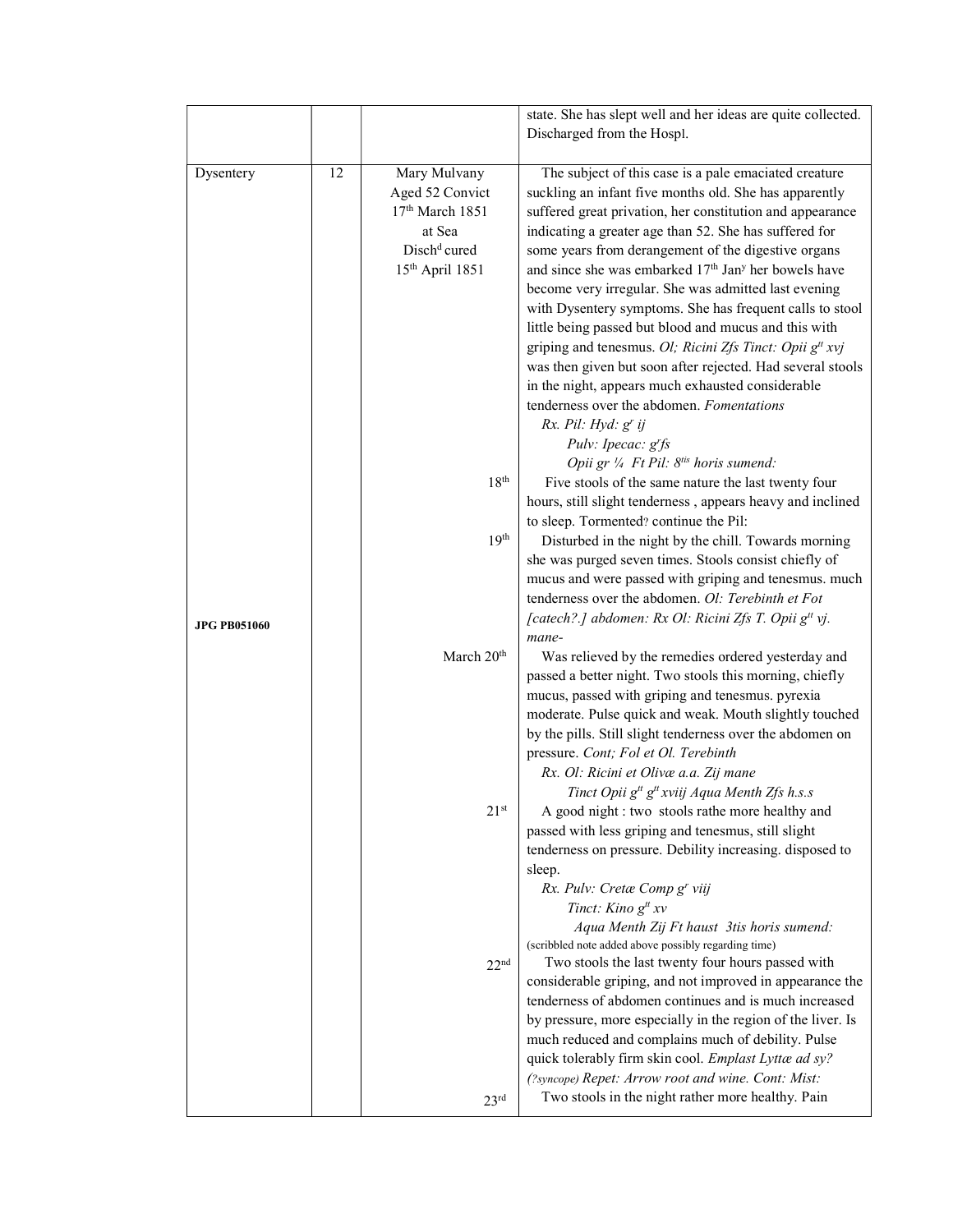| 24 <sup>th</sup><br>Passed a comfortable day but a bad night. Purged three<br>times. stools unhealthy & passed with griping and<br>tenesmus. no pain in abdomen. Ol: Ric: Ziij c T. Opii g <sup>tt</sup><br>vi m. Mist: Cretæ h.s.<br>March 25 <sup>th</sup><br>Pil operated and she is much relieved. Has still slight<br>griping. stools more healthy and copious, no tenderness<br>of abdomen, Cont: Mist:<br>30 <sup>th</sup><br>Two or three tolerably healthy stools in the course of<br>the day and night. At times is slightly griped, very weak.<br>No appetite. Infus Gent?: (covered by stamp) ter die omit<br>Mist: Haust Rhei p.r.n.<br>April 6 <sup>th</sup><br>The night before last received a slight shock from the<br>night chair rolling against her but no apparent injury.<br>Last night she had several scanty stools and looking ill<br>this morning – there is much uneasiness with bowels but<br>no pain or tenderness on pressure.<br>Rx. Ol: Ricini Zfs<br>Tinct; Opii g <sup>tt</sup> vi<br>Aqua Menth Zj mane<br>Tinct Opii g <sup>tt</sup> xx<br>Aqua Menth Zj h.s.s.<br>7 <sup>th</sup><br>The oil brought away several bilious stools $\&$ last<br>evening she appeared much better. Toward morning she<br>had frequent calls to stool which were scanty and passed<br>with much straining. There is general soreness of the<br>abdomen. no sleep in the night $-$ <i>Rept. Fol c Ol</i> :<br>Terebinth: Opii g' fs stat<br>Rx Aqua Tepid Zviii<br>Tinct Opii g <sup>tt</sup> XL<br>Ol: Olivæ zj Ft enema stat: exhib:<br>8 <sup>th</sup><br>Better. griping and tenderness removed. Bowels<br>continue relaxed. Rept: Mist Cretæ p.r.n. Infus Gent. u.a.<br><b>9th</b><br>Twice purged in the night. stool, tolerably healthy<br>suffering from debility. Quinæ Disulph g'.i Acid Nit: Dil |
|-----------------------------------------------------------------------------------------------------------------------------------------------------------------------------------------------------------------------------------------------------------------------------------------------------------------------------------------------------------------------------------------------------------------------------------------------------------------------------------------------------------------------------------------------------------------------------------------------------------------------------------------------------------------------------------------------------------------------------------------------------------------------------------------------------------------------------------------------------------------------------------------------------------------------------------------------------------------------------------------------------------------------------------------------------------------------------------------------------------------------------------------------------------------------------------------------------------------------------------------------------------------------------------------------------------------------------------------------------------------------------------------------------------------------------------------------------------------------------------------------------------------------------------------------------------------------------------------------------------------------------------------------------------------------------------------------------------------------------------------------------------------------------------------------------------------------------|
|                                                                                                                                                                                                                                                                                                                                                                                                                                                                                                                                                                                                                                                                                                                                                                                                                                                                                                                                                                                                                                                                                                                                                                                                                                                                                                                                                                                                                                                                                                                                                                                                                                                                                                                                                                                                                             |
|                                                                                                                                                                                                                                                                                                                                                                                                                                                                                                                                                                                                                                                                                                                                                                                                                                                                                                                                                                                                                                                                                                                                                                                                                                                                                                                                                                                                                                                                                                                                                                                                                                                                                                                                                                                                                             |
|                                                                                                                                                                                                                                                                                                                                                                                                                                                                                                                                                                                                                                                                                                                                                                                                                                                                                                                                                                                                                                                                                                                                                                                                                                                                                                                                                                                                                                                                                                                                                                                                                                                                                                                                                                                                                             |
|                                                                                                                                                                                                                                                                                                                                                                                                                                                                                                                                                                                                                                                                                                                                                                                                                                                                                                                                                                                                                                                                                                                                                                                                                                                                                                                                                                                                                                                                                                                                                                                                                                                                                                                                                                                                                             |
|                                                                                                                                                                                                                                                                                                                                                                                                                                                                                                                                                                                                                                                                                                                                                                                                                                                                                                                                                                                                                                                                                                                                                                                                                                                                                                                                                                                                                                                                                                                                                                                                                                                                                                                                                                                                                             |
|                                                                                                                                                                                                                                                                                                                                                                                                                                                                                                                                                                                                                                                                                                                                                                                                                                                                                                                                                                                                                                                                                                                                                                                                                                                                                                                                                                                                                                                                                                                                                                                                                                                                                                                                                                                                                             |
|                                                                                                                                                                                                                                                                                                                                                                                                                                                                                                                                                                                                                                                                                                                                                                                                                                                                                                                                                                                                                                                                                                                                                                                                                                                                                                                                                                                                                                                                                                                                                                                                                                                                                                                                                                                                                             |
|                                                                                                                                                                                                                                                                                                                                                                                                                                                                                                                                                                                                                                                                                                                                                                                                                                                                                                                                                                                                                                                                                                                                                                                                                                                                                                                                                                                                                                                                                                                                                                                                                                                                                                                                                                                                                             |
|                                                                                                                                                                                                                                                                                                                                                                                                                                                                                                                                                                                                                                                                                                                                                                                                                                                                                                                                                                                                                                                                                                                                                                                                                                                                                                                                                                                                                                                                                                                                                                                                                                                                                                                                                                                                                             |
|                                                                                                                                                                                                                                                                                                                                                                                                                                                                                                                                                                                                                                                                                                                                                                                                                                                                                                                                                                                                                                                                                                                                                                                                                                                                                                                                                                                                                                                                                                                                                                                                                                                                                                                                                                                                                             |
|                                                                                                                                                                                                                                                                                                                                                                                                                                                                                                                                                                                                                                                                                                                                                                                                                                                                                                                                                                                                                                                                                                                                                                                                                                                                                                                                                                                                                                                                                                                                                                                                                                                                                                                                                                                                                             |
|                                                                                                                                                                                                                                                                                                                                                                                                                                                                                                                                                                                                                                                                                                                                                                                                                                                                                                                                                                                                                                                                                                                                                                                                                                                                                                                                                                                                                                                                                                                                                                                                                                                                                                                                                                                                                             |
|                                                                                                                                                                                                                                                                                                                                                                                                                                                                                                                                                                                                                                                                                                                                                                                                                                                                                                                                                                                                                                                                                                                                                                                                                                                                                                                                                                                                                                                                                                                                                                                                                                                                                                                                                                                                                             |
|                                                                                                                                                                                                                                                                                                                                                                                                                                                                                                                                                                                                                                                                                                                                                                                                                                                                                                                                                                                                                                                                                                                                                                                                                                                                                                                                                                                                                                                                                                                                                                                                                                                                                                                                                                                                                             |
|                                                                                                                                                                                                                                                                                                                                                                                                                                                                                                                                                                                                                                                                                                                                                                                                                                                                                                                                                                                                                                                                                                                                                                                                                                                                                                                                                                                                                                                                                                                                                                                                                                                                                                                                                                                                                             |
|                                                                                                                                                                                                                                                                                                                                                                                                                                                                                                                                                                                                                                                                                                                                                                                                                                                                                                                                                                                                                                                                                                                                                                                                                                                                                                                                                                                                                                                                                                                                                                                                                                                                                                                                                                                                                             |
|                                                                                                                                                                                                                                                                                                                                                                                                                                                                                                                                                                                                                                                                                                                                                                                                                                                                                                                                                                                                                                                                                                                                                                                                                                                                                                                                                                                                                                                                                                                                                                                                                                                                                                                                                                                                                             |
|                                                                                                                                                                                                                                                                                                                                                                                                                                                                                                                                                                                                                                                                                                                                                                                                                                                                                                                                                                                                                                                                                                                                                                                                                                                                                                                                                                                                                                                                                                                                                                                                                                                                                                                                                                                                                             |
|                                                                                                                                                                                                                                                                                                                                                                                                                                                                                                                                                                                                                                                                                                                                                                                                                                                                                                                                                                                                                                                                                                                                                                                                                                                                                                                                                                                                                                                                                                                                                                                                                                                                                                                                                                                                                             |
|                                                                                                                                                                                                                                                                                                                                                                                                                                                                                                                                                                                                                                                                                                                                                                                                                                                                                                                                                                                                                                                                                                                                                                                                                                                                                                                                                                                                                                                                                                                                                                                                                                                                                                                                                                                                                             |
|                                                                                                                                                                                                                                                                                                                                                                                                                                                                                                                                                                                                                                                                                                                                                                                                                                                                                                                                                                                                                                                                                                                                                                                                                                                                                                                                                                                                                                                                                                                                                                                                                                                                                                                                                                                                                             |
|                                                                                                                                                                                                                                                                                                                                                                                                                                                                                                                                                                                                                                                                                                                                                                                                                                                                                                                                                                                                                                                                                                                                                                                                                                                                                                                                                                                                                                                                                                                                                                                                                                                                                                                                                                                                                             |
|                                                                                                                                                                                                                                                                                                                                                                                                                                                                                                                                                                                                                                                                                                                                                                                                                                                                                                                                                                                                                                                                                                                                                                                                                                                                                                                                                                                                                                                                                                                                                                                                                                                                                                                                                                                                                             |
|                                                                                                                                                                                                                                                                                                                                                                                                                                                                                                                                                                                                                                                                                                                                                                                                                                                                                                                                                                                                                                                                                                                                                                                                                                                                                                                                                                                                                                                                                                                                                                                                                                                                                                                                                                                                                             |
|                                                                                                                                                                                                                                                                                                                                                                                                                                                                                                                                                                                                                                                                                                                                                                                                                                                                                                                                                                                                                                                                                                                                                                                                                                                                                                                                                                                                                                                                                                                                                                                                                                                                                                                                                                                                                             |
|                                                                                                                                                                                                                                                                                                                                                                                                                                                                                                                                                                                                                                                                                                                                                                                                                                                                                                                                                                                                                                                                                                                                                                                                                                                                                                                                                                                                                                                                                                                                                                                                                                                                                                                                                                                                                             |
|                                                                                                                                                                                                                                                                                                                                                                                                                                                                                                                                                                                                                                                                                                                                                                                                                                                                                                                                                                                                                                                                                                                                                                                                                                                                                                                                                                                                                                                                                                                                                                                                                                                                                                                                                                                                                             |
|                                                                                                                                                                                                                                                                                                                                                                                                                                                                                                                                                                                                                                                                                                                                                                                                                                                                                                                                                                                                                                                                                                                                                                                                                                                                                                                                                                                                                                                                                                                                                                                                                                                                                                                                                                                                                             |
|                                                                                                                                                                                                                                                                                                                                                                                                                                                                                                                                                                                                                                                                                                                                                                                                                                                                                                                                                                                                                                                                                                                                                                                                                                                                                                                                                                                                                                                                                                                                                                                                                                                                                                                                                                                                                             |
|                                                                                                                                                                                                                                                                                                                                                                                                                                                                                                                                                                                                                                                                                                                                                                                                                                                                                                                                                                                                                                                                                                                                                                                                                                                                                                                                                                                                                                                                                                                                                                                                                                                                                                                                                                                                                             |
|                                                                                                                                                                                                                                                                                                                                                                                                                                                                                                                                                                                                                                                                                                                                                                                                                                                                                                                                                                                                                                                                                                                                                                                                                                                                                                                                                                                                                                                                                                                                                                                                                                                                                                                                                                                                                             |
|                                                                                                                                                                                                                                                                                                                                                                                                                                                                                                                                                                                                                                                                                                                                                                                                                                                                                                                                                                                                                                                                                                                                                                                                                                                                                                                                                                                                                                                                                                                                                                                                                                                                                                                                                                                                                             |
|                                                                                                                                                                                                                                                                                                                                                                                                                                                                                                                                                                                                                                                                                                                                                                                                                                                                                                                                                                                                                                                                                                                                                                                                                                                                                                                                                                                                                                                                                                                                                                                                                                                                                                                                                                                                                             |
|                                                                                                                                                                                                                                                                                                                                                                                                                                                                                                                                                                                                                                                                                                                                                                                                                                                                                                                                                                                                                                                                                                                                                                                                                                                                                                                                                                                                                                                                                                                                                                                                                                                                                                                                                                                                                             |
| g <sup>tt</sup> vj mane. Mist Cretæ a.a si opus sit.<br><b>JPG PB051061</b>                                                                                                                                                                                                                                                                                                                                                                                                                                                                                                                                                                                                                                                                                                                                                                                                                                                                                                                                                                                                                                                                                                                                                                                                                                                                                                                                                                                                                                                                                                                                                                                                                                                                                                                                                 |
| Towards morning the purging and griping returned                                                                                                                                                                                                                                                                                                                                                                                                                                                                                                                                                                                                                                                                                                                                                                                                                                                                                                                                                                                                                                                                                                                                                                                                                                                                                                                                                                                                                                                                                                                                                                                                                                                                                                                                                                            |
| and have been very troublesome, the stools being chiefly                                                                                                                                                                                                                                                                                                                                                                                                                                                                                                                                                                                                                                                                                                                                                                                                                                                                                                                                                                                                                                                                                                                                                                                                                                                                                                                                                                                                                                                                                                                                                                                                                                                                                                                                                                    |
| serum? and flocculent mucus. face pale and sunk. Pulse                                                                                                                                                                                                                                                                                                                                                                                                                                                                                                                                                                                                                                                                                                                                                                                                                                                                                                                                                                                                                                                                                                                                                                                                                                                                                                                                                                                                                                                                                                                                                                                                                                                                                                                                                                      |
| feeble. Rept. Fot                                                                                                                                                                                                                                                                                                                                                                                                                                                                                                                                                                                                                                                                                                                                                                                                                                                                                                                                                                                                                                                                                                                                                                                                                                                                                                                                                                                                                                                                                                                                                                                                                                                                                                                                                                                                           |
| Rx. Pulv: Ipecac g <sup>r</sup> .fs                                                                                                                                                                                                                                                                                                                                                                                                                                                                                                                                                                                                                                                                                                                                                                                                                                                                                                                                                                                                                                                                                                                                                                                                                                                                                                                                                                                                                                                                                                                                                                                                                                                                                                                                                                                         |
| Opii g <sup>r</sup> 1/4                                                                                                                                                                                                                                                                                                                                                                                                                                                                                                                                                                                                                                                                                                                                                                                                                                                                                                                                                                                                                                                                                                                                                                                                                                                                                                                                                                                                                                                                                                                                                                                                                                                                                                                                                                                                     |
| Pil: Hyd: g'i Ft Pil l. 3tis horis                                                                                                                                                                                                                                                                                                                                                                                                                                                                                                                                                                                                                                                                                                                                                                                                                                                                                                                                                                                                                                                                                                                                                                                                                                                                                                                                                                                                                                                                                                                                                                                                                                                                                                                                                                                          |
| Sumend: c Infus Gent: C. Zj-<br>11 <sup>th</sup>                                                                                                                                                                                                                                                                                                                                                                                                                                                                                                                                                                                                                                                                                                                                                                                                                                                                                                                                                                                                                                                                                                                                                                                                                                                                                                                                                                                                                                                                                                                                                                                                                                                                                                                                                                            |
| Has not been so comfortable in the bowels for some<br>time. appetite has returned and in every respect is better                                                                                                                                                                                                                                                                                                                                                                                                                                                                                                                                                                                                                                                                                                                                                                                                                                                                                                                                                                                                                                                                                                                                                                                                                                                                                                                                                                                                                                                                                                                                                                                                                                                                                                            |
| Cont. Pil: et Infus:                                                                                                                                                                                                                                                                                                                                                                                                                                                                                                                                                                                                                                                                                                                                                                                                                                                                                                                                                                                                                                                                                                                                                                                                                                                                                                                                                                                                                                                                                                                                                                                                                                                                                                                                                                                                        |
| 13 <sup>th</sup><br>Bowels regular and stools healthy. appetite tolerably                                                                                                                                                                                                                                                                                                                                                                                                                                                                                                                                                                                                                                                                                                                                                                                                                                                                                                                                                                                                                                                                                                                                                                                                                                                                                                                                                                                                                                                                                                                                                                                                                                                                                                                                                   |
| good - Cont: Pil: et Infus-                                                                                                                                                                                                                                                                                                                                                                                                                                                                                                                                                                                                                                                                                                                                                                                                                                                                                                                                                                                                                                                                                                                                                                                                                                                                                                                                                                                                                                                                                                                                                                                                                                                                                                                                                                                                 |
| 15 <sup>th</sup><br>States that she has not felt so well in the bowels for a                                                                                                                                                                                                                                                                                                                                                                                                                                                                                                                                                                                                                                                                                                                                                                                                                                                                                                                                                                                                                                                                                                                                                                                                                                                                                                                                                                                                                                                                                                                                                                                                                                                                                                                                                |
| length of time. Discharged at her own request. To                                                                                                                                                                                                                                                                                                                                                                                                                                                                                                                                                                                                                                                                                                                                                                                                                                                                                                                                                                                                                                                                                                                                                                                                                                                                                                                                                                                                                                                                                                                                                                                                                                                                                                                                                                           |
| continue the Infus: Gent: which was afterwards changed                                                                                                                                                                                                                                                                                                                                                                                                                                                                                                                                                                                                                                                                                                                                                                                                                                                                                                                                                                                                                                                                                                                                                                                                                                                                                                                                                                                                                                                                                                                                                                                                                                                                                                                                                                      |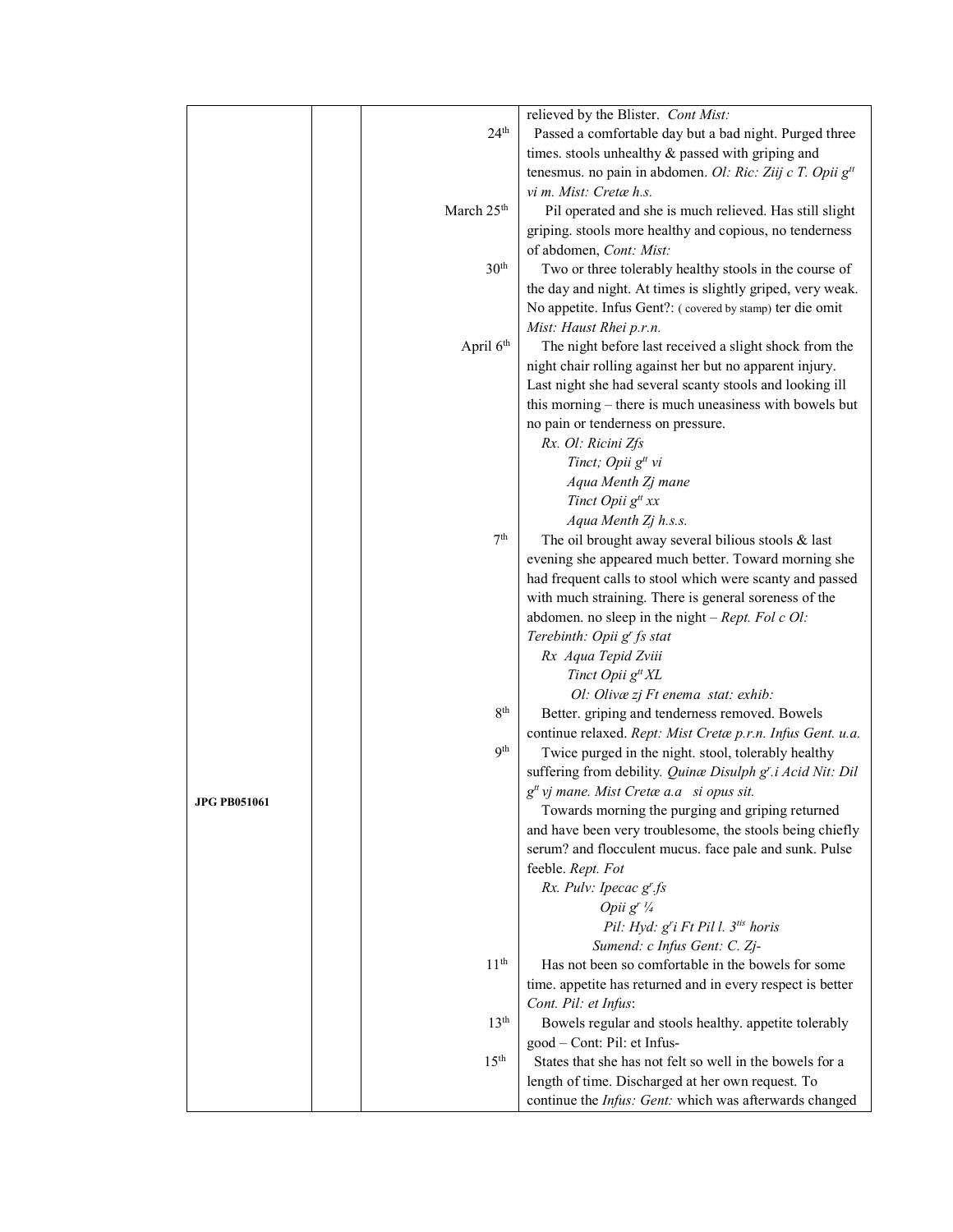|                     |    |                             | and Quin: Disulph: given. as also mild aperients to                                                                             |
|---------------------|----|-----------------------------|---------------------------------------------------------------------------------------------------------------------------------|
|                     |    |                             | regulate the bowels.                                                                                                            |
|                     |    |                             |                                                                                                                                 |
| Constipation        | 13 | Emily Graham                | A person of sedentary quiet habits. has for some days                                                                           |
|                     |    | Aged 36 Convict             | past been suffering from languor and great derangement                                                                          |
|                     |    | 21st March 1851             | of the digestive organs. with nausea $\&$ a confined state of                                                                   |
|                     |    | Disch <sup>d</sup> cured    | the bowels- headache and constriction of the chest.                                                                             |
|                     |    | 25 <sup>th</sup> March 1851 | tongue very foul. mod <sup>te</sup> pyrexia. Hyd: Chlorid g'. vj. m.                                                            |
|                     |    |                             | Pulv: Jalap. C Zfs. h.m. Rep <sup>t</sup> Calomel h.s.s.                                                                        |
|                     |    | 22 <sup>nd</sup>            | Bowels not moved by the medicine. Stomach very                                                                                  |
|                     |    |                             | irritable. no admendments. Ordered Mag Sulph Zij 2 <sup>da?</sup>                                                               |
|                     |    |                             | Quaque hora donec alv: vespere                                                                                                  |
|                     |    | Vespere                     | The Bowels have been moderately opened, somewhat                                                                                |
|                     |    |                             | better. Pil: Aper: ij h.s.s.                                                                                                    |
|                     |    | 23 <sup>rd</sup>            | Nausea headache and other symptoms subsiding.                                                                                   |
|                     |    |                             | Bowels not sufficiently acted on $Ol$ : Ricini Zj m. Rep <sup>t</sup>                                                           |
|                     |    |                             | Pil: h.s. 24 <sup>th</sup> Bowels freely opened. Convalescent.                                                                  |
| Ophthalmia          | 14 | Mary Connors                | This child was received from one of the Southern                                                                                |
| &                   |    | Aged 5 Convicts child       | Unions in a very delicate state of health previous to the                                                                       |
| Dysentery           |    | 25 <sup>th</sup> March 1851 | sailing of the ship. She is of strumous habit and subject                                                                       |
|                     |    | Died. April 11 1851         | to weakness of the eyes and an irregular state of the                                                                           |
|                     |    |                             | bowels. requiring the occasional use of mild medicines to                                                                       |
|                     |    |                             | regulate. Latterly the eyes have become weaker and on                                                                           |
|                     |    |                             | presenting herself on the above date I found this had                                                                           |
|                     |    |                             | assumed the character of the opthalmia from which the                                                                           |
|                     |    |                             | other children are suffering. the tongue is foul and the                                                                        |
|                     |    |                             | bowels are much relaxed, the stools being very offensive.                                                                       |
|                     |    |                             | She is greatly emaciated but not more so than when                                                                              |
|                     |    |                             | embarked. ordered a weak solution of the Argent Nitrat:                                                                         |
|                     |    |                             | gr i ad [aqua?.] Zj Hydrarg: C. Cretæg' vi. m. Ol:                                                                              |
|                     |    |                             | Ricini Z ij. $h$ .m. A warm Bath in the evening- Arrow                                                                          |
|                     |    |                             | $\operatorname*{root}$                                                                                                          |
|                     |    | 25 <sup>th</sup>            | Purging less troublesome. Eyes in nearly the same                                                                               |
|                     |    |                             | state. Mist: Cretæ c.C.Tinct: Catechu ter die                                                                                   |
|                     |    |                             | Hydrarg: C. Cretæ g'iv h.s.s. Sol: Argent Nitrat: a.a.                                                                          |
|                     |    | 30 <sup>th</sup>            | The Bowels are regular and the inflammation has                                                                                 |
|                     |    |                             | subsided leaving a [dryest?] state of the conjunctiva.                                                                          |
|                     |    |                             | Several Boils on different parts of the body. Cateplasms.                                                                       |
|                     |    |                             | Infus: Gent: Zj bis die. Hydrarg: C Cretæ g' iv h.s. Pro                                                                        |
|                     |    |                             | re nata. Arrow root and wine and any other light food                                                                           |
|                     |    | 7 <sup>th</sup>             | she may fancy.-                                                                                                                 |
|                     |    |                             | Was improving slowly up to last night when, without                                                                             |
|                     |    |                             | any apparent cause, she had a return of the purging. the                                                                        |
|                     |    |                             | stools being scanty and passed with much straining and<br>griping Ol: Ricini Ziij T. Opii g <sup>tt</sup> iv m. Infus: Gent: C. |
|                     |    |                             | u.a.                                                                                                                            |
|                     |    | Vespere 8 <sup>th</sup>     | The oil brought away several offensive purulent stools                                                                          |
|                     |    |                             | less uneasiness in the bowels. Hyd: C. Cretæu.a.                                                                                |
| <b>JPG PB051062</b> |    | 8 <sup>th</sup>             | Three stools in the night passed without much                                                                                   |
|                     |    |                             | straining or griping. very weak. Quinice Disulph: g'fs m.                                                                       |
|                     |    | Vespere                     | Mist: Cretæ; C. pro re nata-                                                                                                    |
|                     |    |                             | Several stools during the afternoon composed chiefly                                                                            |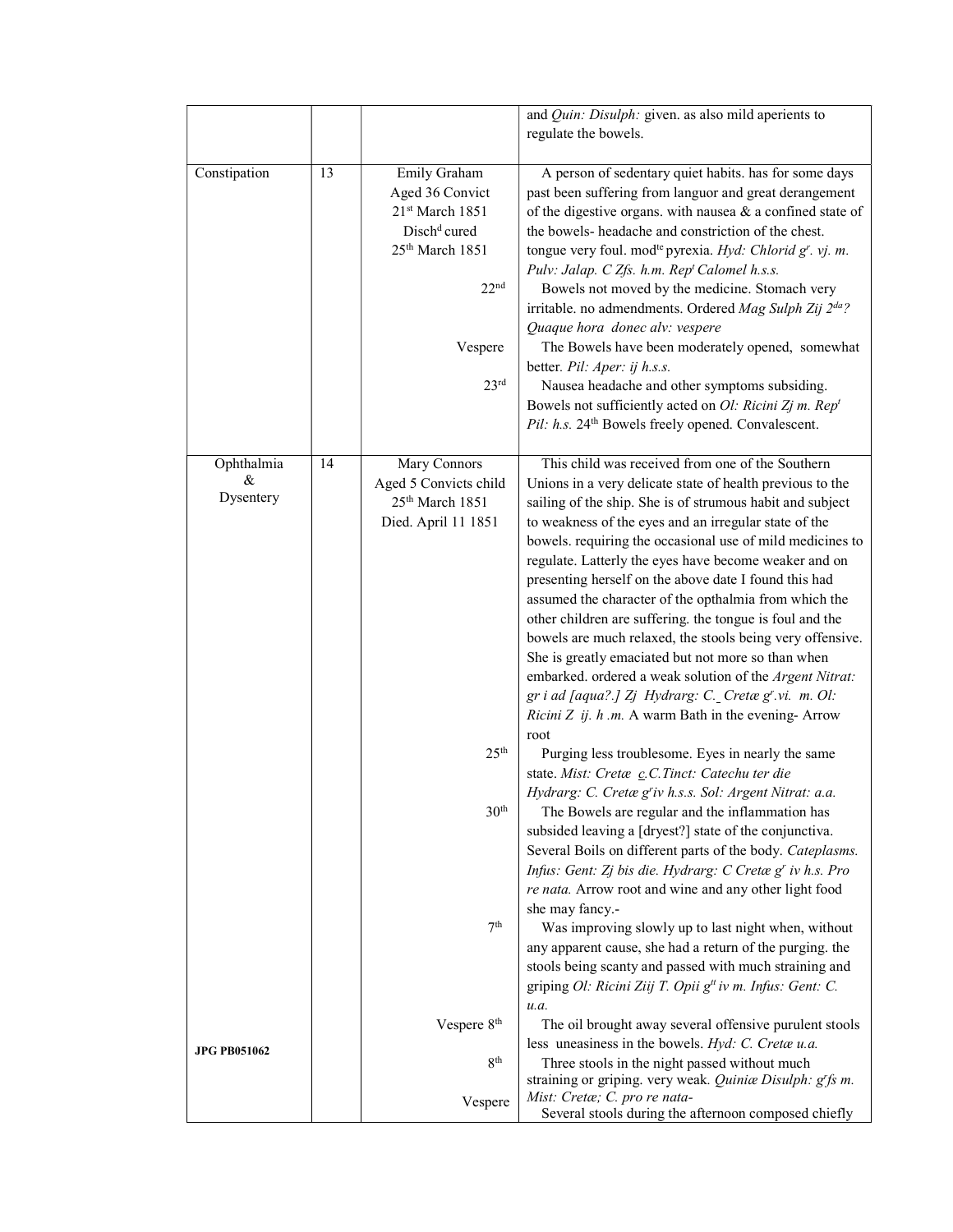|                 |    | 9 <sup>th</sup><br>10 <sup>th</sup><br>Vespere                                                                               | of serum tinged with blood and passed with much<br>straining. a warm Bath after which she fell into a sound<br>sleep and a nice? moisture appeared on the surface.<br>Slept the greater part of the night and was not<br>disturbed by the purging with this morn <sup>g</sup> , stools of the<br>same nature, much exhausted. Arrow root and wine.<br>Hyd: Chlorid: g' iv. Pulv: Ipecac gr 1/4 . stat:? h.s. Mist:<br>Cretæ: p.r.n.<br>Had a better night. two flocculent [] stools this<br>morning exhaustion increasing. Cont: remed:<br>Dysenteria purging continues and from the state of<br>exhaustion she is in she cannot hold out much longer. the<br>stools are passed under her in the bed without her being<br>aware of it. in this state she continued until 2a.m. on the<br>$11th$ Ap <sup>1</sup> 1850 when she expired. |
|-----------------|----|------------------------------------------------------------------------------------------------------------------------------|----------------------------------------------------------------------------------------------------------------------------------------------------------------------------------------------------------------------------------------------------------------------------------------------------------------------------------------------------------------------------------------------------------------------------------------------------------------------------------------------------------------------------------------------------------------------------------------------------------------------------------------------------------------------------------------------------------------------------------------------------------------------------------------------------------------------------------------|
| Contusion       | 15 | Marg <sup>t</sup> Ryan Aged<br>Convict<br>4 <sup>th</sup> April 1851<br>Discharged 9th April<br>1851                         | In a heavy roll of the ship this woman was pitched,<br>head foremost down the after hatch the fall was partly<br>broken by the[ mape] and partly by a man who was<br>standing in the hold catching her by the head and<br>preventing it coming in contact with the deck. She is<br>much shaken and has several slight contusions; and pain<br>in the loins. but neither fractures nor dislocation.<br>A roller was applied round the body and an opiate given.<br>This with a purgative and Liniment to the loins effected a<br>cure.                                                                                                                                                                                                                                                                                                  |
| Rheumatic Fever | 16 | Bridg <sup>t</sup> Flynn Sen.<br>Aged 54<br>Convict<br>8 <sup>th</sup> April 1851<br>At Sea<br>Discharged 25th April<br>1851 | A tall, thin, pale, worn out old woman has had<br>medicine repeatedly since she was embarked; for various<br>complaints – generally for the removal of constipation.<br>For some days past she has had pains in all parts of the<br>body, more especially in the joints and bones of the<br>extremities, which have gradually become more severe<br>and are attended by general feebleness, headache, and a<br>moderate pyrexia. Slight nausea. Confined bowels, a foul<br>tongue Rx. Hydrarg: Chlorid: g'iv. mane. Pulv: Rhei<br>g'xv. Tinct: Rhei Zj. Magnus: Sulph: Ziij. Ft haust. post<br>hora tres sumend: Pil Hyd: g'iv. Ext' Hyas: g'v. Ft Pil ij<br>h.s.s                                                                                                                                                                     |
|                 |    | <b>Qth</b><br>Vespere<br>10 <sup>th</sup>                                                                                    | Bowels have been slightly acted on by the medicines.<br>Has some griping and a sense of distension in the<br>bowels: otherwise nearly the same. Rx Ol: Ricini Zfs.<br>Aqua Menth Zij. mane.<br>The oil was repeated and has not operated, headache<br>very severe, general prostration. Enema: Purg:<br>Several times purged in the night, stools bilious and<br>very offensive. Has still slight headache, pains in the<br>limbs continue severe, medicines still operating.<br>Rx Pulv: Ipecac C. g'x h.s.                                                                                                                                                                                                                                                                                                                           |
|                 |    | $11^{\rm th}$<br>12 <sup>th</sup>                                                                                            | Passed a comfortable night, perspired freely. Pains<br>relieved. no fever. Infus: Gent: bis die, Rep <sup>t</sup> .Pulv:<br>Ipecac. h.s.<br>Nausea and an inclination to vomit. Bowels not moved<br>since the day before yesterday. Rx Pulv: Rhei aj. Tinct.                                                                                                                                                                                                                                                                                                                                                                                                                                                                                                                                                                           |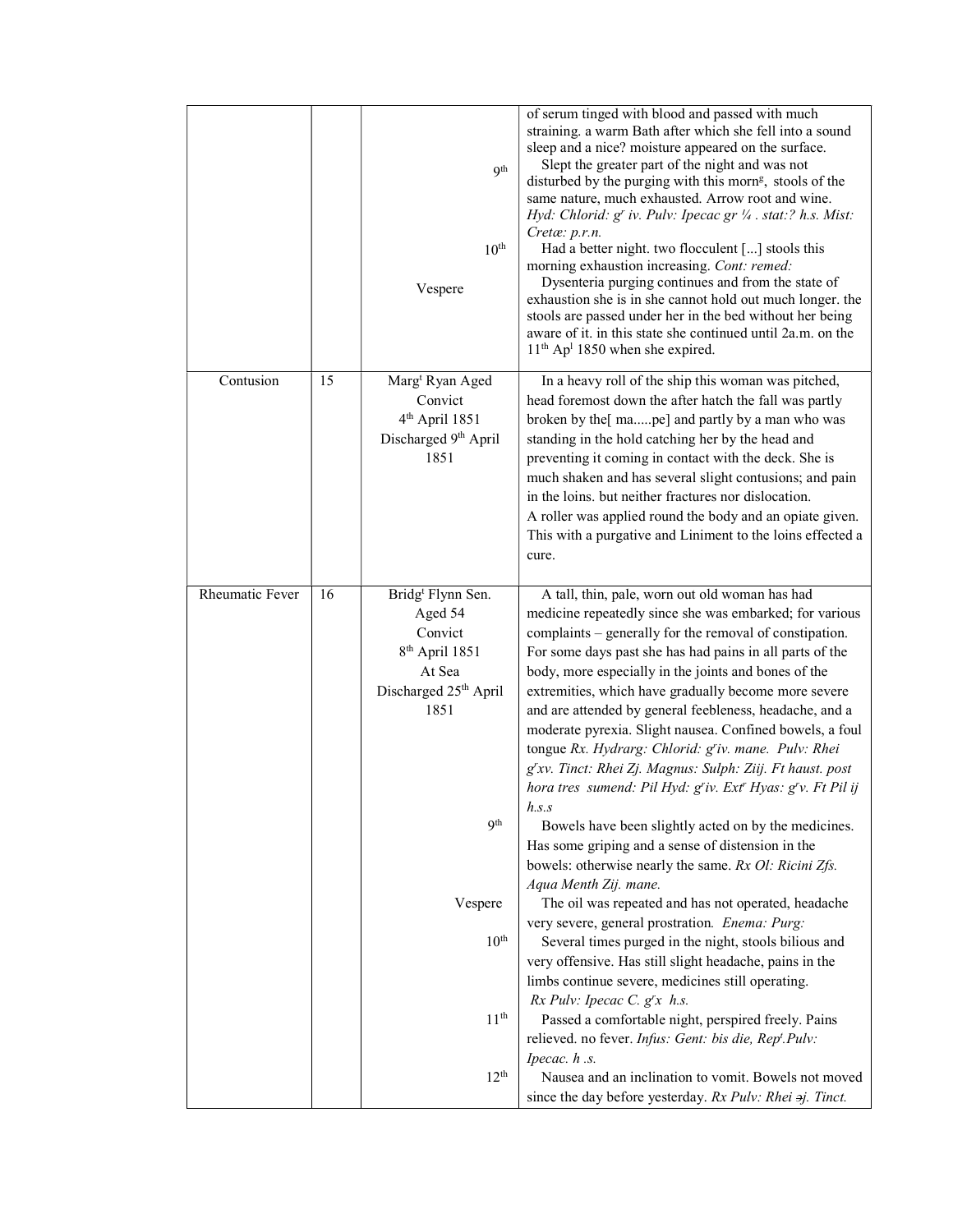|           |    |                    | Rhei Zj. Mag: Carb: g'xv. Aqua Menth Zij                                                          |
|-----------|----|--------------------|---------------------------------------------------------------------------------------------------|
|           |    | Vespere            | Symptoms continue unabated, Enema Cath:                                                           |
|           |    | 13 <sup>th</sup>   | Bowels freely acted on. nausea and headache                                                       |
|           |    |                    | removed. Still slight pains in the joints. no appetite.                                           |
|           |    |                    | Infus: Gent: et Pulv: Ipecac a.a. From this date she                                              |
|           |    |                    |                                                                                                   |
|           |    |                    | recovered rapidly and on the 15 <sup>th</sup> was at her request                                  |
|           |    |                    | permitted to leave the Hospt <sup>1</sup> . To continue the <i>Infus</i> :                        |
|           |    |                    | Gent:                                                                                             |
|           |    |                    |                                                                                                   |
| Dysentery | 17 | Ellen Leahy        | A very delicate strumous looking girl, subject to                                                 |
|           |    | Aged 20 Convict    | hysterical attacks also to a very torpid state of the                                             |
|           |    | 9th April 11851    | bowels. Rendering the occasional use of Purgative                                                 |
|           |    | At Sea             | Medicine necessary. About four days ago she began to                                              |
|           |    | Discharged 6th May | suffer from griping and a sense of fullness in the                                                |
|           |    | 1851               | abdomen, the bowels at this time much confined. She                                               |
|           |    |                    | had several scanty stools in the night which afforded                                             |
|           |    |                    | slight relief and being in the daytime tolerably                                                  |
|           |    |                    |                                                                                                   |
|           |    |                    | comfortable she did not present herself until this                                                |
|           |    |                    | morning. She stated that she had been much purged in                                              |
|           |    |                    | and griped in the night and that she had vomited and                                              |
|           |    |                    | passed a considerable quantity of blood by stool. She has                                         |
|           |    |                    | also had slight cramps in the bowels. the tongue is foul.                                         |
|           |    |                    | the pulse accelerated but the temperature not much                                                |
|           |    |                    | increase. Rx.Ol: Ricini Zj. Tinct: Opii g <sup>tt</sup> xx. Aqua Menth                            |
|           |    |                    | Zij. m. T. Opii g <sup>ttxx</sup> Aqua menth Zj h.s.                                              |
|           |    | 10 <sup>th</sup>   | First part of the night she was tolerably comfortable                                             |
|           |    |                    | and slept. last part the griping and nausea returned and                                          |
|           |    |                    | she vomited a small quantity of blood, is greatly                                                 |
|           |    |                    | frightened about her state.                                                                       |
|           |    |                    | Rx Pulv:Rhei aj. Confect. Aromat Zfs. Mag. Carb grxii.                                            |
|           |    |                    | T. Opii gttvi. Aqua menth Zij. noon Enema Emol.                                                   |
|           |    |                    | Fomentat:?                                                                                        |
|           |    | Vespare            | Much straining and frequent calls to stool attended                                               |
|           |    |                    | without being able to pass anything, Fomentations                                                 |
|           |    |                    | Enema. Hydrarg: Chlorid g'iv: Pulv: Ipecac. C. g'viii                                             |
|           |    |                    |                                                                                                   |
|           |    | 11 <sup>th</sup>   | h.s.                                                                                              |
|           |    |                    | Frequently purged in the night. Stools copious,                                                   |
|           |    |                    | bilious, and offensive. still slight uneasiness in the                                            |
|           |    |                    | abdomen, no fever, nausea gone.                                                                   |
|           |    |                    | Rx Pulv: Ipecac g <sup>r</sup> fs. Pulv: Opii g <sup>r</sup> 1/4. Pil: Hyd: g <sup>r</sup> ij. Ft |
|           |    |                    | Pil: 2tis? horis sumend:                                                                          |
|           |    | 12 <sup>th</sup>   | Was tolerably easy in the night, but towards morning                                              |
|           |    |                    | the purging commenced and she passed several scanty                                               |
|           |    |                    | stools, with griping & tenesmus, slight tenderness of                                             |
|           |    |                    | abdomen, very little fever, tongue coated Rx Ol: Ricini                                           |
|           |    |                    | Zfs. T. Opii g <sup>tt</sup> viii m. Foment: P. Ipecac.C. h.s.                                    |
|           |    | 13                 | Passed a better night, three times purged & twice this                                            |
|           |    |                    | morning, less tenderness of the abdomen. stools watery                                            |
|           |    |                    | & bilious, Pulse quick and weak. thirst. drink of any                                             |
|           |    |                    | kind immediately acts on the bowels. Foment: Rept: Pil:                                           |
|           |    |                    | et Cap <sup>t</sup> . Mist Cretæ c. alternus hora                                                 |
|           |    | April 14th         | Several times purged in the night, stools very scanty,                                            |
|           |    |                    |                                                                                                   |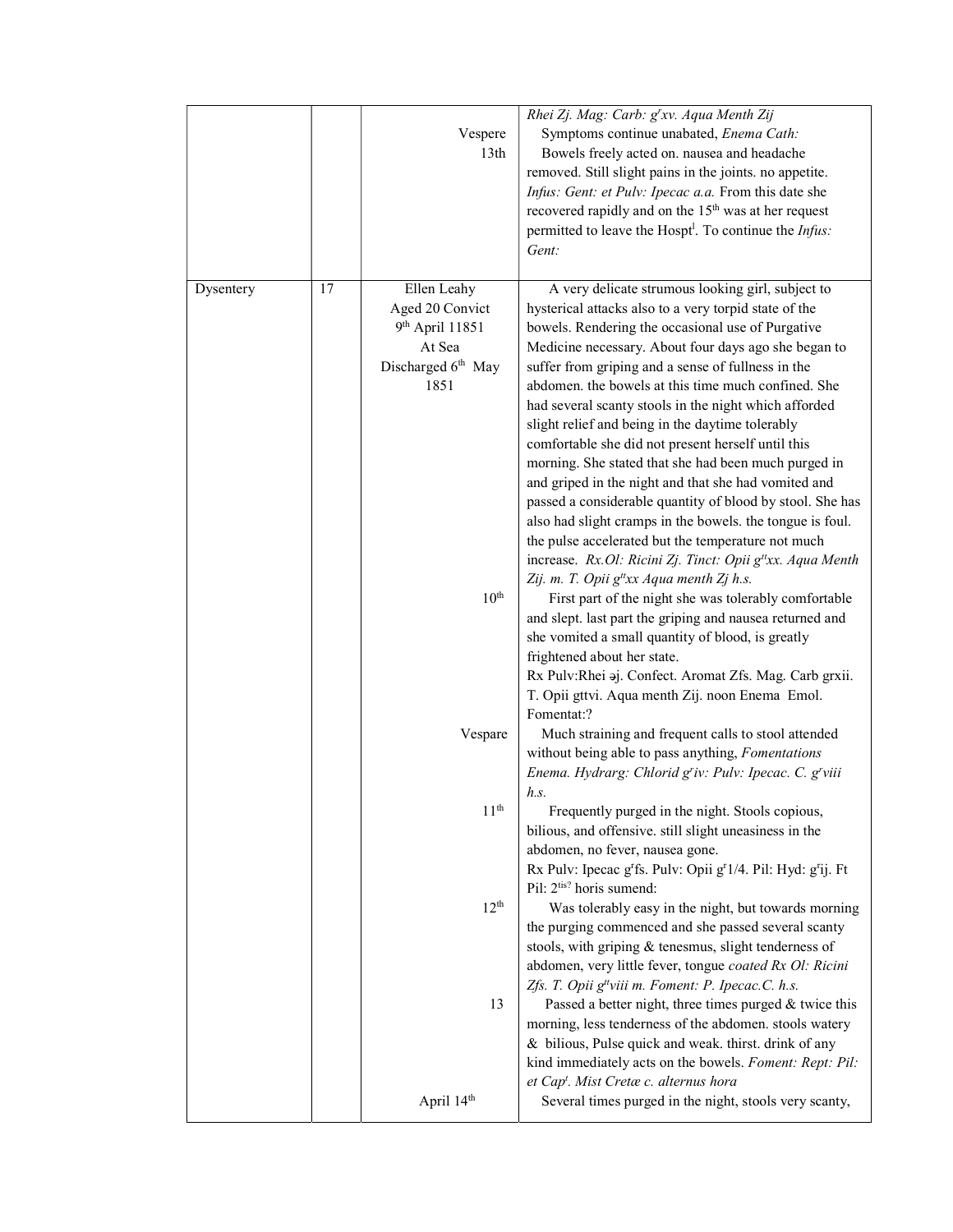|                     |                  | watery and passed with griping and tenesmus, much                                   |
|---------------------|------------------|-------------------------------------------------------------------------------------|
|                     |                  | tenderness in the left iliac region, skin cool&dry, Pulse                           |
|                     |                  | quick and weak, Tonge(sic) coated in the centre. clean                              |
|                     |                  | and moist at the edges, a Turpertine Epithem. with                                  |
|                     |                  |                                                                                     |
|                     |                  | Fometation. Enema Emol: Pil: et Mist: u.a.                                          |
|                     | Vespere          | Passed several rather more feculent stools after the                                |
|                     |                  | Enema, with less tenesmus, tenderness relieved. so now                              |
|                     |                  | sleeping.                                                                           |
|                     | 15 <sup>th</sup> | Was purged four times in the middle of the night,                                   |
|                     |                  | stools of the colour and consistence of tar and offensive.                          |
|                     |                  | Feels occasionally as if the bowels were drawn together                             |
|                     |                  | into lumps. Skin and pulse as before, less thirst. Rx Ol:                           |
|                     |                  | Ricini Zfs. mane                                                                    |
|                     | Vespere          | Four stools since the morning, the two last night were                              |
|                     |                  | rather more healthy and passed with less tenesmus,                                  |
|                     |                  | appears somewhat better, Cont: Pil et Mist:                                         |
|                     | 16 <sup>th</sup> | Was free from purging the first part of the night and                               |
|                     |                  | slept comfortably. toward morning had several scanty                                |
|                     |                  | watery stools passed with griping and tenesmus.                                     |
|                     |                  | considerable tenderness over the abdomen more                                       |
|                     |                  | especially in the right Iliac region. Pulse accelerated,                            |
|                     |                  | soft, skin cool, no nausea; or thirst, mouth touched by the                         |
|                     |                  |                                                                                     |
|                     |                  | pills. Repeat the Epithem & Fomentation to the belly.                               |
|                     |                  | Omit: Pil: Pulv: Ipecac g'vj. Pulv: Ipecac. c. g'xii                                |
|                     |                  | Confect Aromat q.s. [] ft Pil: vj cujus cap <sup>t</sup> . 1.2t <sup>is</sup> horis |
|                     | Vespere          | Experienced temporary relief from the above, the                                    |
|                     |                  | first pill produced vomiting, when a small quantity of                              |
|                     |                  | blood and bile was discharged, stools watery, floculent,                            |
|                     |                  | highly offensive and passed with considerable griping                               |
|                     |                  | and tenesmus. Enema Emol:c Tinct Opii Zfs. stat.                                    |
|                     |                  | Epithem Terebin et Fot etc?                                                         |
|                     | 17 <sup>th</sup> | Passed a tolerable night, the first part of which she                               |
|                     |                  | slept, five stools of a dark tary appearance but of a better                        |
|                     |                  | consistence and passed with less tenesmus. still                                    |
|                     |                  | considerable tenderness in the abdomen, Pulse fallen and                            |
|                     |                  | soft, temperature better and skin moist and altogether                              |
|                     |                  | seems now cheerful and better. Rept. Epithem. et Pil. 3tis                          |
|                     |                  | horis                                                                               |
|                     | Vespere          | Twice purged since the morning. no pain or uneasiness                               |
|                     |                  | in the bowels- Cont: Pil:                                                           |
|                     | April 18th       | Was frequently at the commode in the night and                                      |
| <b>JPG PB051063</b> |                  | suffered much from tenesmus, nothing passed, Slight                                 |
|                     | Vespere          |                                                                                     |
|                     |                  | nausea. Enema Emol: stat: Ol: Ricini Ziij stat.                                     |
|                     |                  | Bowels several times acted on. the first stools dark and                            |
|                     |                  | offensive, the last of a light bilious colour, slight nausea,                       |
|                     |                  | no pain or uneasiness in the abdomen on pressure, skin                              |
|                     |                  | cool & moist, pulse accelerated, weak. Purging                                      |
|                     |                  | continuing ordered Enema Emol: annodine:(sic)                                       |
|                     | 19 <sup>th</sup> | Passed the first part of the night comfortably, towards                             |
|                     |                  | morning the purging again set in and at last the                                    |
|                     |                  | relaxation was so great that she could scarcely get out of                          |
|                     |                  | bed without discharging the bowels. Stools bilious and                              |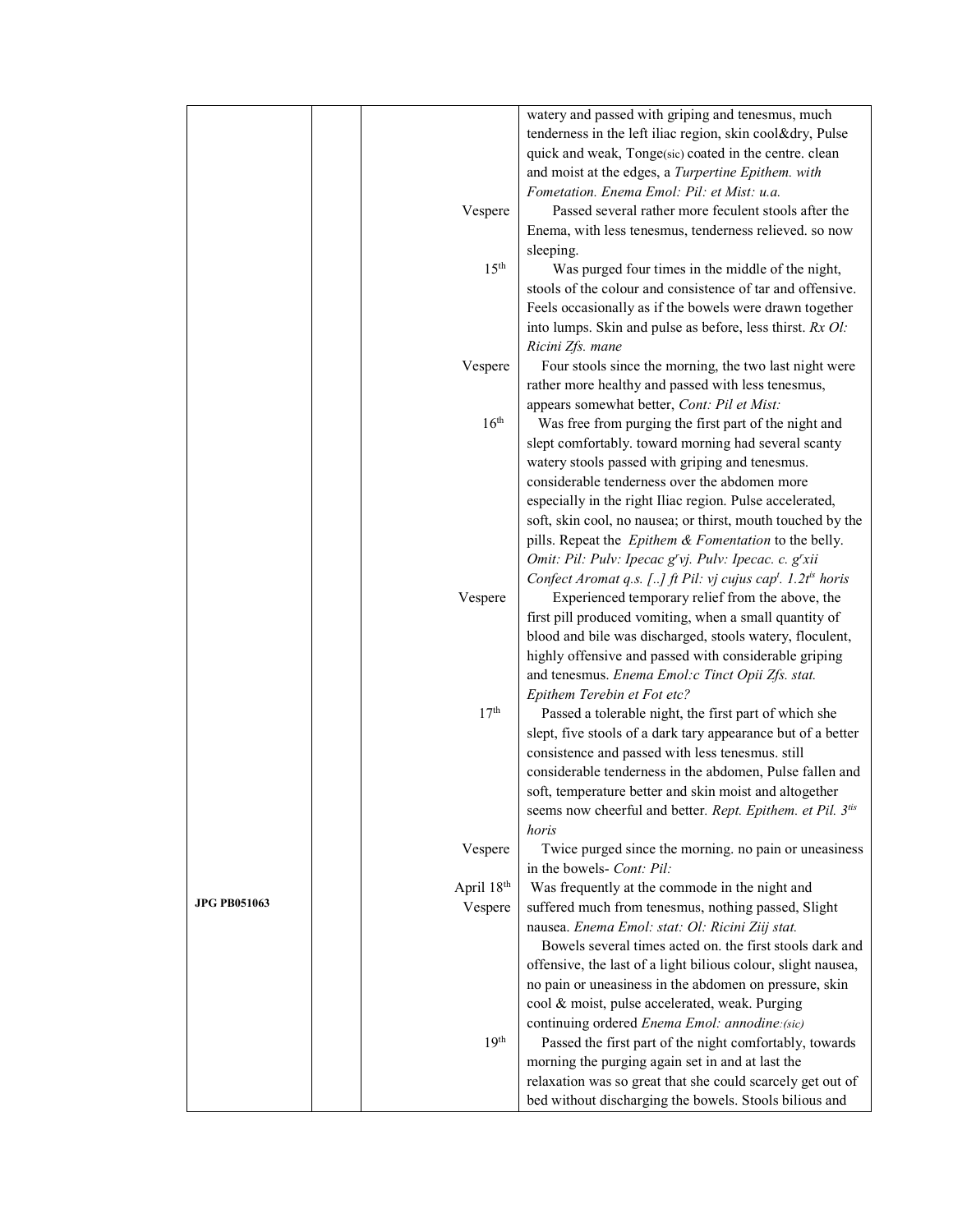|           |    |                             | passed with slight griping and tenesmus. can bear firm                   |
|-----------|----|-----------------------------|--------------------------------------------------------------------------|
|           |    |                             | pressure over all parts of the abdomen, slight increase of               |
|           |    |                             | temperature. pulse quick and weak, Cont: Pil: Tinct. Opii                |
|           |    |                             | g <sup>tt</sup> .xx. Aqua Menth Zij. statim.                             |
|           |    | Vespere                     | Three stools since the morning, inclined to sleep,                       |
|           |    |                             | Tinct: Opii g <sup>tt</sup> xx. Aqua Menth Zf h.s.s.                     |
|           |    | 20 <sup>th</sup>            | Purged six or seven times towards morning, stools                        |
|           |    |                             | passed without griping or tenesmus. Slight purulent                      |
|           |    |                             | discharge from the anus-                                                 |
|           |    |                             | Cont: Pil: c Opii gr 1/4 et Infus Gent Zji                               |
|           |    | $21^{st}$                   | Four times purged the last twenty four hours, stools                     |
|           |    |                             | more healthy and purulent discharge from the anus                        |
|           |    |                             | diminished. Is cheerful and says she would be quite well                 |
|           |    |                             | if it were not for the weakness. Cont: Pil:                              |
|           |    | Vespere                     | Seven times purged this evening. Opii $g^{ti}$ ts h.s.                   |
|           |    | 22 <sup>nd</sup>            | A comfortable night, three stools this morning. Slight                   |
|           |    |                             | pyrexia. Cont Pil:                                                       |
|           |    | 23 <sup>rd</sup>            | Was purged seven or eight times in the night, stools,                    |
|           |    |                             | from the nurses statement, were watery or had large                      |
|           |    |                             | lumps floating in them like bruised blood, and passed                    |
|           |    |                             | with severe griping. Slight tenderness over the right iliac              |
|           |    |                             | region. No Pyrexia. Turpeth: [] u.a. Rx Pulv: Ipecac                     |
|           |    |                             | g'fs. Quin: Disulph; g'fs 4 <sup>tis</sup> horis                         |
|           |    | April24th                   | Slept well, griping and tenderness removed and the                       |
|           |    |                             | stools less frequent, and more healthy. She now                          |
|           |    |                             | complains of a sense of fullness in the bowels. Rx. Ol:                  |
|           |    |                             | Ricini et Olivæ a.a. Zij. T. Opii g <sup>tt</sup> vj. Aqua Menth Zij m.  |
|           |    |                             | Cont: Pil:                                                               |
|           |    | 25 <sup>th</sup>            | Four stools the last twenty four hours, more healthy.                    |
|           |    |                             | no pain or uneasiness in the abdomen. tongue clean, skin                 |
|           |    |                             | moist, pulse regular but weak. The pills were continued.                 |
|           |    |                             | Then with occasional small doses of Ol: Ricini $c$ T. Opii               |
|           |    |                             | a light normal diet and a moderate allowance of wine                     |
|           |    |                             | gradually restored to health. Discharged 6th May                         |
|           |    |                             |                                                                          |
| Diarrhoea | 18 | Eliza Devine                | A small delicate child suffered from bowel complaint                     |
|           |    | Aged 1[6m?] Convicts        | in the prison; and on embarkation appeared to have                       |
|           |    | Child                       | mesenteric affection, during the voyage the bowels have                  |
|           |    | 13 <sup>th</sup> April 1851 | been very irregular and more so lately, which is to be                   |
|           |    | At Sea                      | attributed to her cutting her double teeth. the Gums have                |
|           |    | D.D. 14th April 1851        | been scarified and she has had Hyd c Cretæ. Ol: Ricini.                  |
|           |    |                             | & Mist: Cretæ. C pro re nata . the last two days the                     |
|           |    |                             | mother states she has had frequent bilious stools but as                 |
|           |    |                             | she thought this attacks would pass off as others had                    |
|           |    |                             | done she did not bring her to Hospital until this morning.               |
|           |    |                             | She is greatly emaciated, there is considerable tenderness               |
|           |    |                             | over the abdomen with quick pulse and a dry skin. the                    |
|           |    |                             | tongue is rather red but clean and mois, Four double                     |
|           |    |                             | teeth making their appearance. A tepid Bath, Ol: Ricini                  |
|           |    |                             | Zj. T. Opii g <sup>it</sup> ij. Aqua Menth Zfs. stat: postea, Mist Cretæ |
|           |    |                             | $C. p.r.n.$ In the evening appeared considerably better.                 |
|           |    |                             | Cont: Mist:                                                              |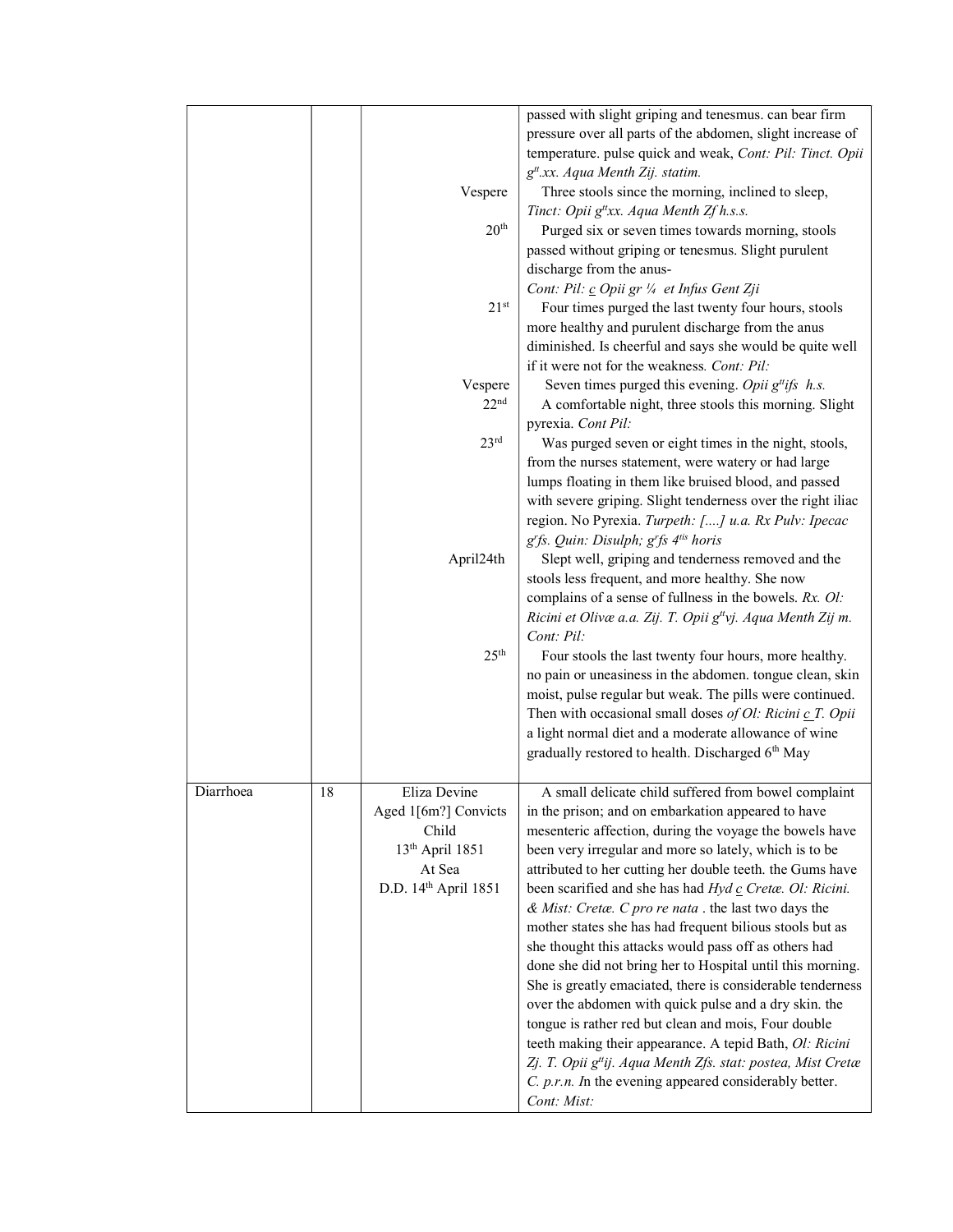|                              |    | 14 <sup>th</sup>                                                                                                                                                                                                                                                               | Stools frequent in the night more especially towards<br>morning, which has produced great exhaustion. Arrow<br>root and wine was given her. She gradually sank and<br>expired at 10.30 a.m.                                                                                                                                                                                                                                                                                                                                                                                                                                                                                                                                                                                                                                                                                                                                                                                                                                                                                                                                                                                                                                                                                                                                                                                                                                                                                                                                                                                                                                                                                                                                                                                                                                                                                                                                                                                                                                                                                                                               |
|------------------------------|----|--------------------------------------------------------------------------------------------------------------------------------------------------------------------------------------------------------------------------------------------------------------------------------|---------------------------------------------------------------------------------------------------------------------------------------------------------------------------------------------------------------------------------------------------------------------------------------------------------------------------------------------------------------------------------------------------------------------------------------------------------------------------------------------------------------------------------------------------------------------------------------------------------------------------------------------------------------------------------------------------------------------------------------------------------------------------------------------------------------------------------------------------------------------------------------------------------------------------------------------------------------------------------------------------------------------------------------------------------------------------------------------------------------------------------------------------------------------------------------------------------------------------------------------------------------------------------------------------------------------------------------------------------------------------------------------------------------------------------------------------------------------------------------------------------------------------------------------------------------------------------------------------------------------------------------------------------------------------------------------------------------------------------------------------------------------------------------------------------------------------------------------------------------------------------------------------------------------------------------------------------------------------------------------------------------------------------------------------------------------------------------------------------------------------|
| <b>JPG PB051064</b><br>Fever | 19 | Bridg <sup>t</sup> Pigott<br>Aged 24 Convict<br>14 <sup>th</sup> April 1851<br>At sea<br>4 <sup>th</sup> May 1851<br>Disch <sup>d</sup> cured<br>15 <sup>th</sup><br>16 <sup>th</sup><br>17 <sup>th</sup><br>Vesp:<br>18<br>19 <sup>th</sup><br>20 <sup>th</sup><br>April 21st | A delicate looking fair complexion <sup>d</sup> girl has been<br>suffering for some days from cold chills, languor,<br>lassitude and derangement of the digestive organs. She<br>now complains of pain in the head, back, and loins,<br>weakness of the joints and general prostration; the<br>bowels are confined, the pulse is quick- the temperature<br>increased and the tongue white. Hydrarg. Chlorid g'vj.<br>m. Infus. Sennæ. C. c. Mag: Sulph: h.m. Pil. Hydrarg g'v<br>Pulv: Ipecac g'l Ext': Hyas: g'iv. Ft. Pil: h.s.s.<br>Medicines operated, still the bowels have not been<br>sufficiently acted on. very little improvement.<br>Rx Pulv: Rhei: $\Theta$ j. Mag. Sulph. Zfs Aqua Zij. stat:<br>Rept. Pil: h.s.<br>Pain in the head and back relieved, complains of pain<br>in the chest, somewhat increased by a short dry cough,<br>and a deep inspiration. Sound healthy; pulse full and soft.<br>temperature slightly increased. Bowels freely opened:<br>Sol: Anti: Potass: Tart 3tis horis<br>Slight giddiness. less pain and cough; fever subsiding.<br>Cont: Mist; Ant: Potass: Tart:<br>Towards evening the cough increased & was attended<br>by pain in the head and at the pit of the stomach, pulse<br>quick, full and hard. skin hot and dry, face flushed, thirst:<br>V. Sect: ad Zxvj. Cont. Mist.<br>Passed a restless night no pain, pulse quick and firm;<br>skin cool; cough continues but is less troublesome. Cont:<br>Mist; Ung: Ant: Potass Tart thor?, Hyd: Chlorid g'vj.<br>Pulv: Ipecac g'l. Ext. Hyas: g'iv h.s.<br>A good night, skin moist: pulse still rather quick and<br>full; Mist: Sennæ. C. m. Mist: [R] c T. Opii h.s.<br>Cough very troublesome in the night. no pain but a<br>sense of rawness behind the sternum, pulse quick and<br>rather increased in volume. Skin cool and moist. T. clean<br>Emplast Lyttæ thor.<br>Passed a better night. cough less troublesome and the<br>febrile symptoms have in a great measure subsided.<br>Under the use of the mixture occasional purgatives and<br>latterly mild tonics and a light nourishing diet she<br>recovered. |
| Dysentery                    | 20 | Rose A. Campbell                                                                                                                                                                                                                                                               | A slight, pale looking woman, constitution evidently                                                                                                                                                                                                                                                                                                                                                                                                                                                                                                                                                                                                                                                                                                                                                                                                                                                                                                                                                                                                                                                                                                                                                                                                                                                                                                                                                                                                                                                                                                                                                                                                                                                                                                                                                                                                                                                                                                                                                                                                                                                                      |
|                              |    | Age 31 Convict<br>$17th$ April 1851<br>At sea<br>Discharged<br>$22nd$ may 1851                                                                                                                                                                                                 | impaired by privations during the late famine, and<br>suckling an unhealthy irritable child. states that she has<br>suffered from a very irregular state of the bowels since<br>first embarked. the last few days she has been much<br>purged the stools being passed with considerable<br>straining and griping. the tongue is foul. the pulse                                                                                                                                                                                                                                                                                                                                                                                                                                                                                                                                                                                                                                                                                                                                                                                                                                                                                                                                                                                                                                                                                                                                                                                                                                                                                                                                                                                                                                                                                                                                                                                                                                                                                                                                                                           |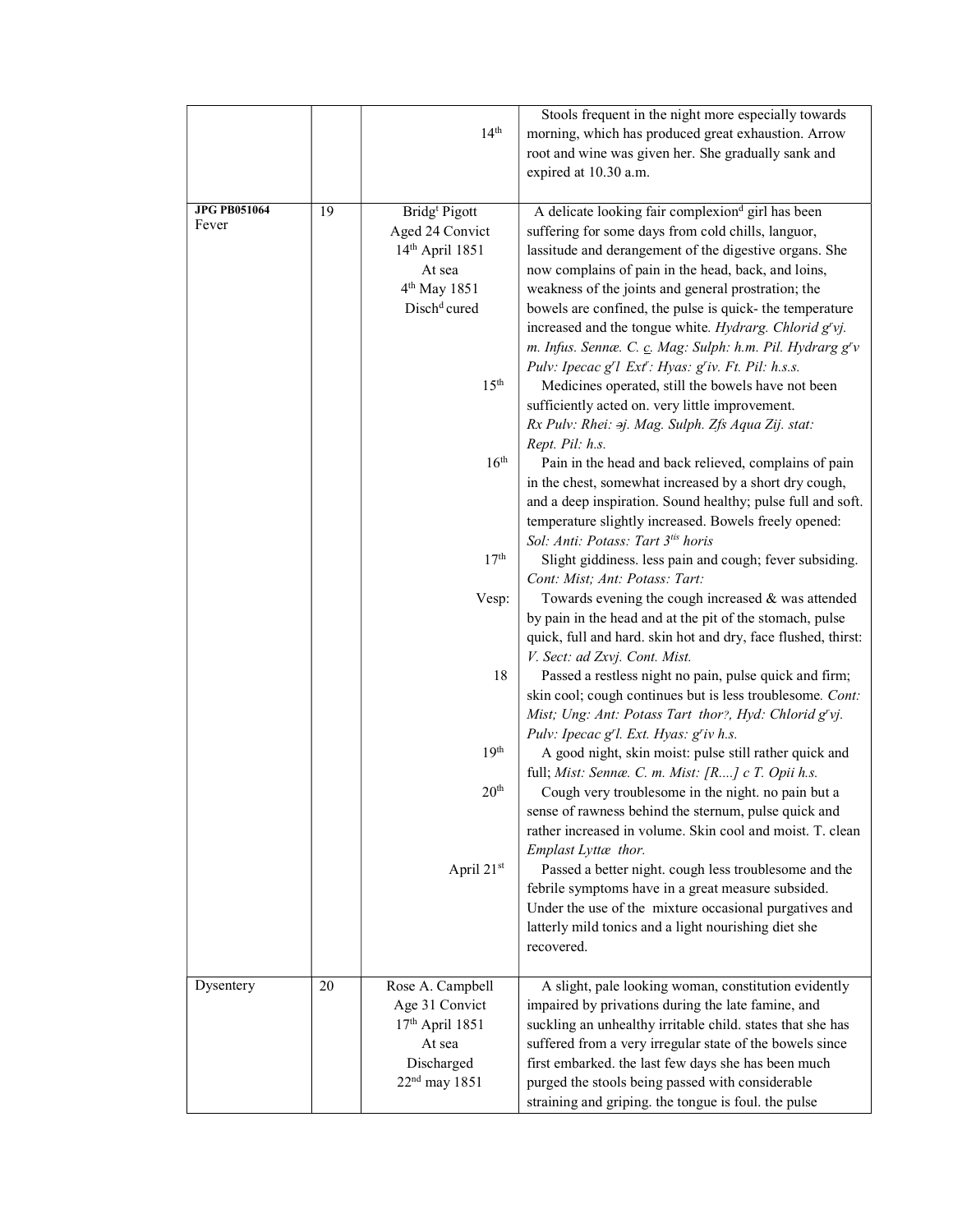|                     |    |                        | slightly accelerated. no increase of temperature.                     |
|---------------------|----|------------------------|-----------------------------------------------------------------------|
|                     |    |                        | Hyd: Chlorid. g'iij. Opii g'l. m: Ol: Ricini Zfs h.m. Pulv:           |
|                     |    |                        | Ipecac: C. g'viii. h.s.s                                              |
|                     |    | 18 <sup>th</sup>       | The medicine brought away a considerable quantity of                  |
|                     |    |                        | offensive matter. feels easier but still frequent calls to            |
|                     |    |                        | stool. Rx. Pil: Hyd: g'vj. Pulv: Ipecac: g'iij. Pulv: Opii            |
|                     |    |                        | g'ij. Pulv: Opii g'ij. Ft Pil vj-1.3 <sup>tis</sup> horis             |
|                     |    | 19 <sup>th</sup>       | Had a better night, purging subsided. feels a degree of               |
|                     |    |                        |                                                                       |
|                     |    |                        | weakness and sinking at the stomach. mouth slightly                   |
|                     |    |                        | touched by the mercury. Rx. Pulv Ipecac $g^r$ fs Opii $g^r$ 1/6.      |
|                     |    |                        | $c$ Infus: Gent: Zj. $3^{iis}$ horis                                  |
|                     |    | 20 <sup>th</sup>       | Purged once in the night: mouth sore, uneasiness again                |
|                     |    |                        | in the abdomen, complains of weakness and want of                     |
|                     |    |                        | appetite; Alum wash for the mouth: Vin Oport. Zij Arrow               |
|                     |    |                        | root. Cont: Infus. Gentian.                                           |
|                     |    | 22 <sup>nd</sup>       | Bowels regular. much debility. Child must be weaned.                  |
|                     |    |                        | although in a very weak and irritable state nourishing                |
|                     |    |                        | diet. wine. Quinine: Disulph: g'ij mane-                              |
|                     |    | 24 <sup>th</sup>       | Much purged in the night. stools scanty and offensive                 |
|                     |    |                        | otherwise the same, Ol: Ricini Zfs. Tinct Opii g <sup>tt</sup> vi. m. |
|                     |    |                        | Ext: Hyas: g' vi. Pulv: Ipecac g'fs h.s.s.                            |
|                     |    | 25 <sup>th</sup>       | The oil brought away several unhealthy stools, passed                 |
|                     |    |                        | a better night. Complains much of debility and suffers                |
|                     |    |                        | great mental depression about the child who is evidently              |
|                     |    |                        | sinking since weaned. Pil: Hyd. et Pulv: Ipecac g'fs.                 |
|                     |    |                        | Quinine Disulph g' i. Ft pil: ter die sumend-[]                       |
| <b>JPG PB051065</b> |    | April 26 <sup>th</sup> | Several stools in the night passed without griping. no                |
|                     |    |                        | tenderness over the abdomen.                                          |
|                     |    |                        | Cont. Pil: u.a. c Opii g'i. h.s.                                      |
|                     |    | 28 <sup>th</sup>       | The purging has subsided and there is a general                       |
|                     |    |                        | improvement in her symptoms and appearance,                           |
|                     |    |                        | Cont: Pil:- Vin Oport: Ziij. arrow root                               |
|                     |    | 30 <sup>th</sup>       | Bowels regular. still labouring under great debility.                 |
|                     |    |                        | appetite bad, cont <sup>r</sup> the Quinine & wine and any            |
|                     |    |                        |                                                                       |
|                     |    |                        | nourishment she may feel disposed to take.                            |
|                     |    | May 14                 | Had improved very much since last date. The child                     |
|                     |    |                        | being in a very dangerous state she could not be induced              |
|                     |    |                        | to go to bed and this morning she had a slight relapse,               |
|                     |    |                        | she complains of coldness of the extremities and cramps               |
|                     |    |                        | of the stomach, cordial draughts, & frictions to the                  |
|                     |    |                        | extremities. The child died in the course of the day. She             |
|                     |    |                        | rallied towards evening and although she recovered                    |
|                     |    |                        | strength slowly she requested to be discharged from                   |
|                     |    |                        | Hospital on the $22nd$ – on the $27th$ not feeling so                 |
|                     |    |                        | comfortable as she expected in her mess she was                       |
|                     |    |                        | readmitted to Hospital . the prisoners being about to be              |
|                     |    |                        | landed I did not consider her in a fit state to be sent to the        |
|                     |    |                        | Convict Barracks therefore she was sent on the 30 <sup>th</sup> May   |
|                     |    |                        | to the Colonial Hospt <sup>1</sup> .                                  |
|                     |    |                        | (she died 5 <sup>th</sup> June 1851, in General Hospital Hobart)      |
|                     |    |                        |                                                                       |
| Dysentery           | 21 | Mary Kinner            | This woman looks at least 40, and has previously                      |
|                     |    | Aged 24 Convict        | suffered from bowel complaint, states that she has had                |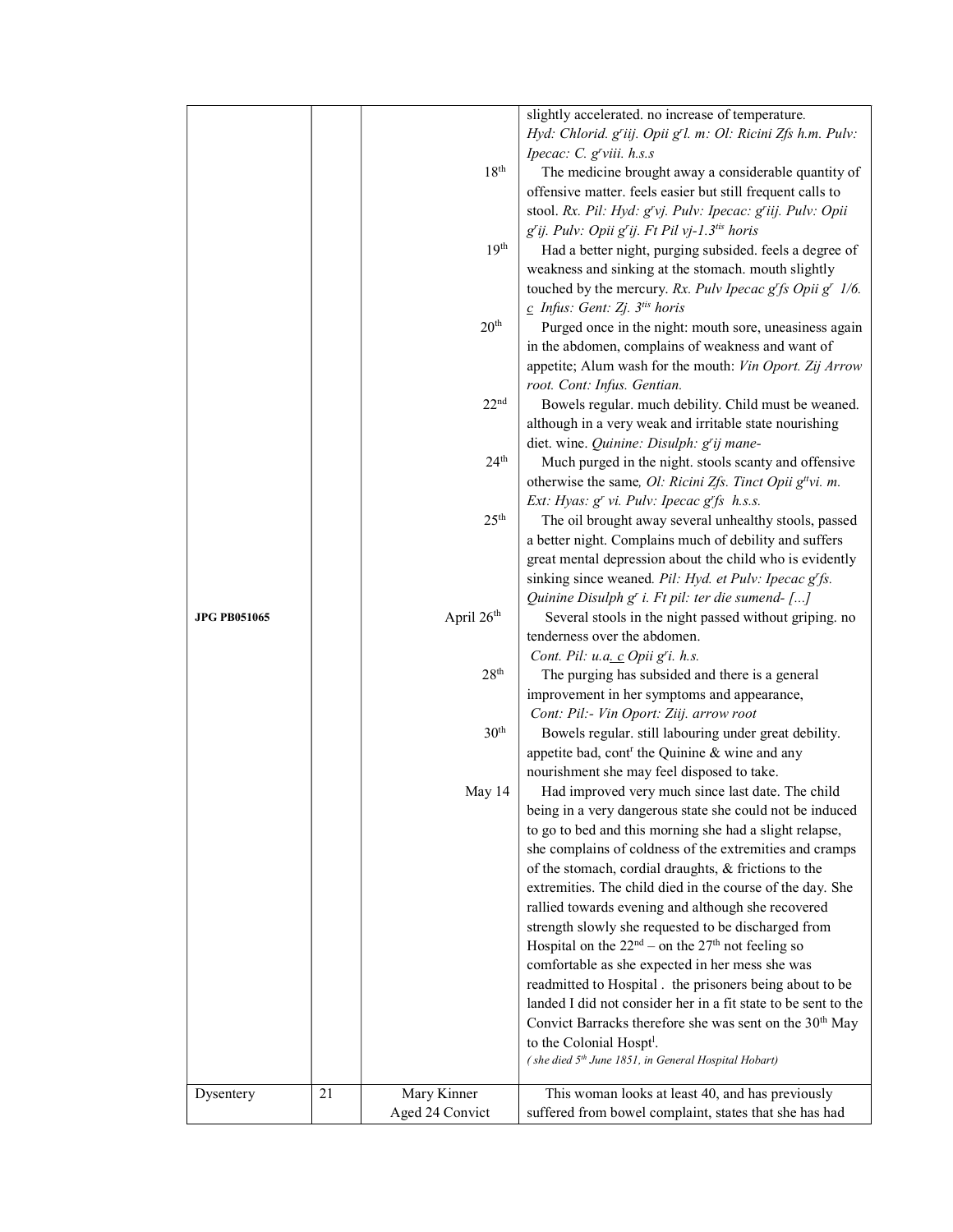|  | 18th April 1851          | frequent calls to stool for some days past but no                               |
|--|--------------------------|---------------------------------------------------------------------------------|
|  | At Sea                   | uneasiness in the abdomen until last night. at present                          |
|  | Disch <sup>d</sup> cured | there is tenderness over the belly with moderate pyrexia.                       |
|  | 21 May 1851              | The dejections are scanty, mixed with blood and passed                          |
|  | Vesp.                    | with considerable tormina and (end of page word possibly left                   |
|  |                          | out)                                                                            |
|  | April 18th               | Pil: Hyd: g'vj. Pulv: Ipecac C. g'viii. h.s. Fomentation                        |
|  |                          | and Ol: Ricini Zfs mane. 19th Rep <sup>t</sup> . Pil: Hyd et P. Dov:            |
|  |                          | h.s.                                                                            |
|  | 20 <sup>th</sup>         | Last night was suffering from strangury which was                               |
|  |                          | relieved by the [H] [bath?] and Tinct: Ferri et T. Opii                         |
|  |                          | Towards morning the purging set in and she had several                          |
|  |                          | unhealthy stools (scanty) much griping and tenesmus.                            |
|  |                          | nausea, less tenderness & fever- Enema Emol: stat:                              |
|  |                          | Rx Hyd: Chlorid g'iv. m. Infus Sennæ Zifs. Pulv: Rhei g'                        |
|  |                          | $xi$ h.s.                                                                       |
|  | 21 <sup>st</sup>         | The nausea continues and a frequent desire to empty                             |
|  |                          | the bowels, nothing being passed. Enema c. T. Opii Zfs                          |
|  |                          | stat: Opii g'ifs h.s.s                                                          |
|  | 22 <sup>nd</sup>         | Free from purging the first part of the night, towards                          |
|  |                          | morning passed two scanty stools and a moderate                                 |
|  |                          | proportion of urine. nausea continues. Rx Pulv: Rhei 2j.                        |
|  |                          | T. Rhei Zj. Mag. Carb: g'.xv. Aqua Menth Zij.Ft haust: m                        |
|  |                          | sumend: Opii g'i h.s.<br>A better night, three very scanty stools this morning. |
|  | 23 <sup>rd</sup>         | passed with much straining, stomach so irritable that                           |
|  |                          | nearly every thing taken is immediately rejected, Had a                         |
|  |                          | mustard poultice on this morning. Rx. Hyd: Chlorid g'iv                         |
|  |                          | Ext': Col: C- Pil: Aloes. C. a.a. g'viii. Ft Pil: 1.2 <sup>da</sup> q.q.        |
|  |                          | hora donec alvus resp:                                                          |
|  | 24 <sup>th</sup>         | The Pills produced two free evacuations. feels more                             |
|  |                          | comfortable in the bowels. nausea has subsided has still a                      |
|  |                          | tendency to strangury- Aqua Hord: c.[] Acacia et                                |
|  |                          | Potass Nitrat: pro re nata                                                      |
|  | 25 <sup>th</sup>         | Frequent scanty stools in the night, passed with                                |
|  |                          | griping and tenesmus. Slight nausea. tongue foul pulse                          |
|  |                          | quick and small. skin cool and dry. Ol: Ricini Zj . Enema                       |
|  |                          | $c$ T. Opii si opus sit. Fomentations -                                         |
|  | $30^{\rm th}$            | Somewhat improved states that her bowels have been                              |
|  |                          | frequently purged in the night but I find no reliance can                       |
|  |                          | be placed in her statements. Ol: Ricini et Ol: Terebinth                        |
|  |                          | a.a Zfs.m. Opii g'ifs h.s.                                                      |
|  |                          | The oils produced several unhealthy stools, from this                           |
|  |                          | date her symptoms varied so much as to require frequent                         |
|  |                          | change in her treatment. Pil Hyd: Pulv: Ipecac. Opii. Ol:                       |
|  |                          | Ricini. Creast. Infus Gent: Quinine. She ultimately was                         |
|  |                          | discharged quite cured. I believe some of her symptoms                          |
|  |                          | were [imaginary?]                                                               |
|  |                          |                                                                                 |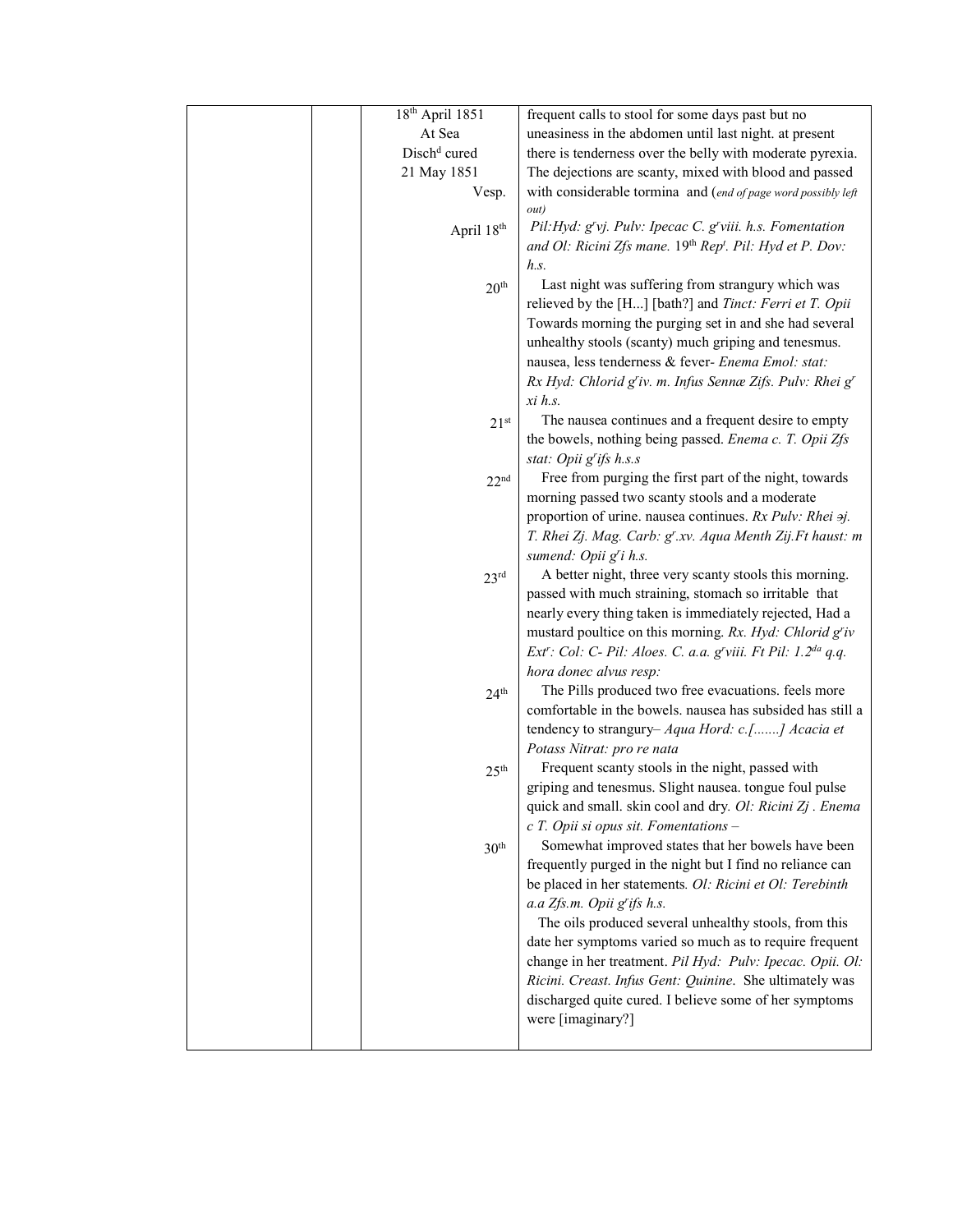| <b>JPG PB051066</b><br>Marasmus | $\overline{2}$ | Bridget McMahon<br>Aged 11/4 Convicts<br>Child<br>18 <sup>th</sup> April 1851<br>At Sea<br>D.D. 19th April 1851           | A miserable looking object with a large head and<br>emaciated frame, was embarked in this state, having<br>according to the mother's statement been in a declining<br>state of health for some months, the commencement of<br>which she attributed to exposure and want of the<br>common necessaries of life. Since she first came under                                                                                                                                                                                                                                                                                                                                                                                                                                                                                                                                                                                                                                                                                                                                                                                                           |
|---------------------------------|----------------|---------------------------------------------------------------------------------------------------------------------------|----------------------------------------------------------------------------------------------------------------------------------------------------------------------------------------------------------------------------------------------------------------------------------------------------------------------------------------------------------------------------------------------------------------------------------------------------------------------------------------------------------------------------------------------------------------------------------------------------------------------------------------------------------------------------------------------------------------------------------------------------------------------------------------------------------------------------------------------------------------------------------------------------------------------------------------------------------------------------------------------------------------------------------------------------------------------------------------------------------------------------------------------------|
|                                 |                |                                                                                                                           | my notice, at Kingstown, the bowels have been very<br>irregular. Generally relaxed and the stools unhealthy. the<br>last month they have been tolerably regular-still the<br>wasting continued. The appetite varied but generally<br>speaking it was most voracious. Hyd: c Creta: Pulv:<br>Rhei Ol; Ricini et Tinct? Creta were all tried with<br>temporary benefits as also various kinds of food. Last<br>evening symptoms of exhaustion became more marked<br>and this morning at 10:30 it expired.                                                                                                                                                                                                                                                                                                                                                                                                                                                                                                                                                                                                                                            |
| Ophthalmia                      | 23             | Cath <sup>e</sup> Clark<br>Aged 22 Convict<br>$11^{th}$ may 1851<br>Hospital Hobart Town<br>$2nd$ June 1851               | Of an irritable strumous habit. Suckling a strong child.<br>Was discharged on the 8 <sup>th</sup> cured of an attack of<br>dysentery, presented herself this morning with<br>inflammation of the right eye, attended with moderate<br>pyrexia, fomentations were ordered and an aperient. the<br>next morning both eyes were inflamed, calomel and<br>opium was ordered and blisters to the temples and<br>afterwards behind the ears, as also a solution of the<br>Argent: Nitrat: g' vi ad Zj Aq? the left eye improved<br>rapidly but the right when all but well would suddenly<br>become inflamed. the mouth was touched by the<br>calomel. Latterly she had improved under the use of<br>Quinine & then Sol: Argent but as the prisoners were<br>about to leave the ship she was sent to Hosp <sup>1</sup> .                                                                                                                                                                                                                                                                                                                                 |
| Abscess                         | 24             | Mary Carroll<br>Aged 18 Convict<br>$16th$ April 1851<br>At Sea<br>Hospital at Hobart<br>Town<br>30 <sup>th</sup> May 1851 | This patient is of a strumous habit and she has been<br>leading an irregular life in Dublin which has not<br>improved it much, In a quarrel with one of her<br>messmates, some days ago, she fell against one of the<br>bed places. She did not experience inconvenience<br>therefrom until yesterday, when she began to feel pain<br>about the hip joint. There is no displacement or<br>symptoms indicating inflammatory sections. Ordered a<br>Purgative, to be kept quiet & the hip fomented. Small<br>doses of <i>Pulv: Ipecac. C.</i> at bed time. the pain continuing<br>counter initation(sic) by the Emplast Lyttæ was had<br>recourse to; and the appetite being much impaired and<br>considerably falling of in flesh Quinine was given and<br>light nourishing diet ordered. On the 4 <sup>th</sup> May indistinct<br>fluctuation could be felt, and on the 8 <sup>th</sup> a deep seated<br>abscess over the Ilium was laid open and a large quantity<br>of pus discharged. Cataplasms, Quinine and wine soon<br>made a general improvement, and at the time of her<br>discharge to Hospital, she was able to walk about the<br>deck. |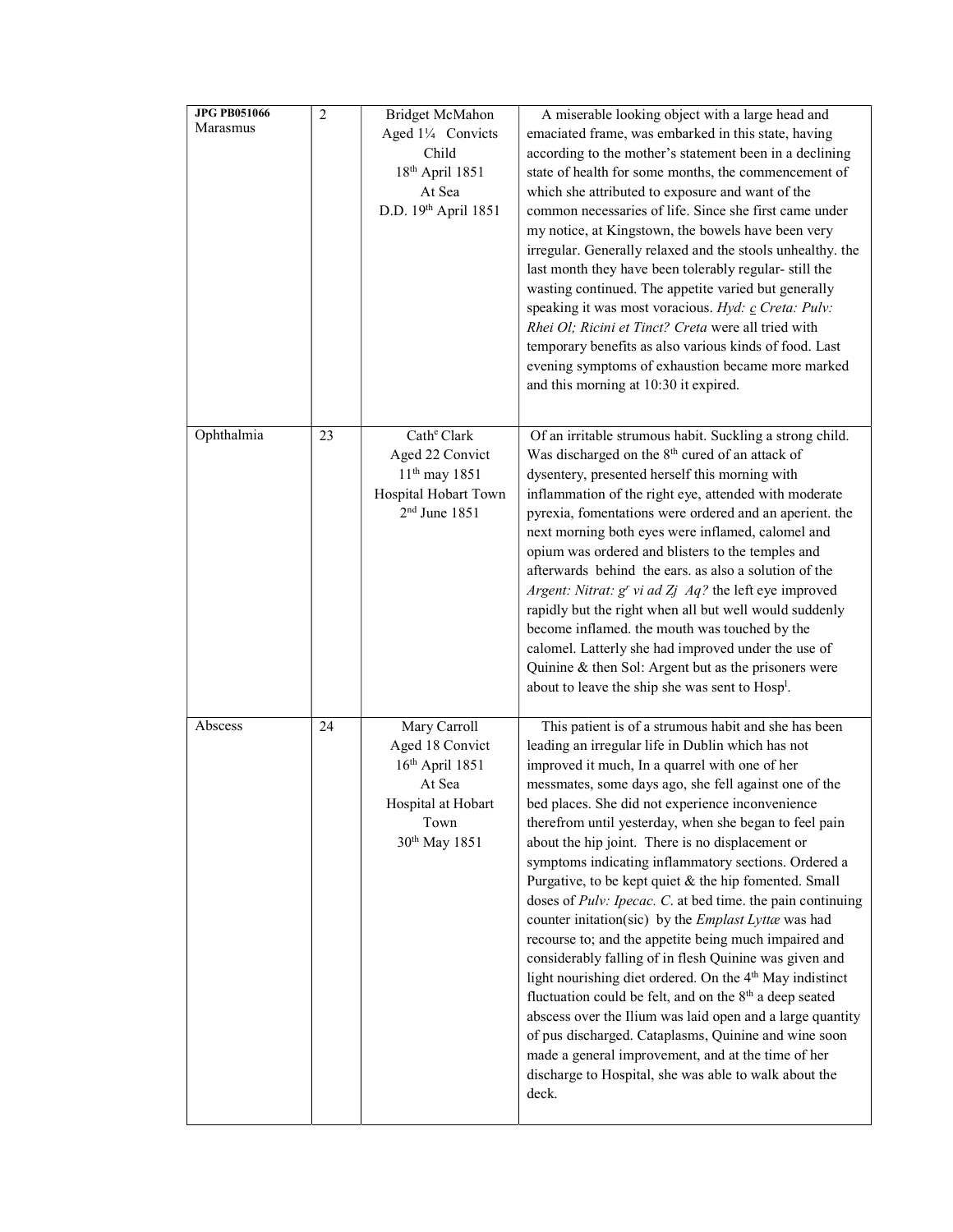| Contusion                                    | 25 | Mary Kennedy<br>Aged 50 Convict<br>at Sea<br>Hospital at Hobart<br>Town 30 <sup>th</sup> May 1851                                        | A pale unhealthy woman, looks at least 70, could not<br>be induced to take either the Lime Juice or the wine on<br>the voyage. Struck her left leg a few days ago against a<br>bucket. There is slight discolouration over the shin and<br>surrounding parts are inflamed. the bowels are confined,<br>A purgative, Cold Lotions. The inflammation subsided in<br>a short time but a small abscess formed required<br>opening, She complains much of debility. Cataplasms<br>Quinine and wine were ordered. She was discharged with<br>the other patients somewhat improved in health.                                                                                                                                                                                                                                                                                                                                                                                                                                                                                                                                                                                                                                                            |
|----------------------------------------------|----|------------------------------------------------------------------------------------------------------------------------------------------|---------------------------------------------------------------------------------------------------------------------------------------------------------------------------------------------------------------------------------------------------------------------------------------------------------------------------------------------------------------------------------------------------------------------------------------------------------------------------------------------------------------------------------------------------------------------------------------------------------------------------------------------------------------------------------------------------------------------------------------------------------------------------------------------------------------------------------------------------------------------------------------------------------------------------------------------------------------------------------------------------------------------------------------------------------------------------------------------------------------------------------------------------------------------------------------------------------------------------------------------------|
| <b>JPG PB051067</b><br>Scrofulous<br>Abscess | 26 | Marg <sup>t</sup> Murray<br>Aged 26 Convict<br>24 <sup>th</sup> May 1851<br>At Sea<br>Hobart Town, Hospital<br>30 <sup>th</sup> May 1851 | A miserable, helpless, dirty, strumous creature,<br>suckling a young and wretched looking child. Has<br>several tumours about the neck, latterly one made its<br>appearance in the Popliteal space, or fossa, right leg.<br>which soon suppurated and was opened. Cataplasms,<br>aperients, tonic and nourishing diet caused a general<br>improvement. As she was not quite well she was<br>discharged with the others to the Hospital.                                                                                                                                                                                                                                                                                                                                                                                                                                                                                                                                                                                                                                                                                                                                                                                                           |
| Insanity                                     | 27 | Catherine Walsh<br>Aged 26 Convict<br>27 <sup>th</sup> May 1851<br>At Sea<br>Hobart Town Hospital<br>30 <sup>th</sup> May 1851           | This woman, the other prisons informed me, was, in<br>the Infirmary in Grange Gorman Prison (at the time the<br>ship arrived in Kingstown) under treatment for Insanity,<br>a disease which appears to be hereditary, she having a<br>brother an inmate of one of the Lunatic Asylums in<br>Dublin. In one of her lucid intervals she was brought<br>forward by the Medical Officers of the establishment,<br>who took care not to give me the slightest information on<br>this subject and being tolerably healthy looking she was<br>passed and embarked. The night before we sailed, from<br>Kingstown, she had a severe relapse and required, from<br>her violence, to be confined in a strait waistcoat. The<br>seasickness quietened her for a time and it was taken off<br>- after this she became more violent, scratched and ill<br>used the nurses and her screams were dreadful. She was<br>bled. The head shaved, & blistered & Purgative,<br>alterative and sedative medicines given and in the<br>tropics, a cold bath. The latter appeared to have a good<br>effect, so far, that she settled down into a quiet partially<br>idiotic state and so continued with very little amendment<br>until the time she was sent to Hospital. |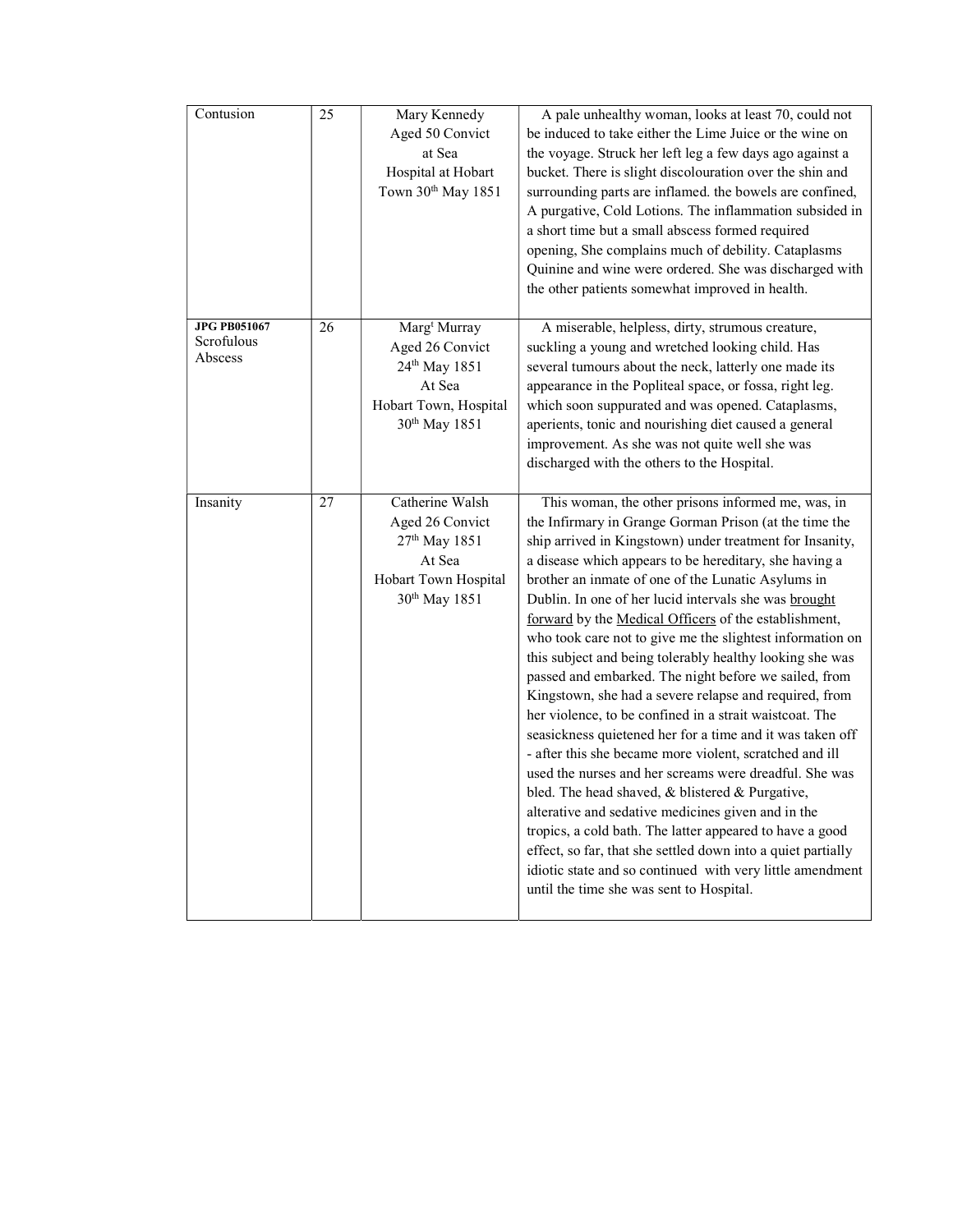| Enteritis           | 28 | Mary Leonard                                   | The subject of this case is a very slight, pale girl of                                                  |
|---------------------|----|------------------------------------------------|----------------------------------------------------------------------------------------------------------|
|                     |    | Aged 18 Convict                                | strumous habit, has suffered from irregular menstruation                                                 |
|                     |    | $2nd$ May 1851                                 | and a costive state of the bowels since first embarked.                                                  |
|                     |    | At Sea                                         | She stated that she has not had a stool for several days                                                 |
|                     |    | Disch <sup>d</sup> cured 30 <sup>th</sup> June | and that she felt uneasiness at the stomach, constriction                                                |
|                     |    | 1851                                           | of the chest, and slight headache and pain in the back,                                                  |
|                     |    |                                                | skin cool, pulse tranquil, tongue white.                                                                 |
|                     |    |                                                | Rx. Hyd: Chlorid g'iv.m. Mag Sulph.Zj. h. s.                                                             |
|                     |    | Vesp:                                          | Bowels not moved. Rept. Hyd: Chorid h.s.                                                                 |
|                     |    | 3 <sup>rd</sup>                                | Bowels continue obstinate, stomach irritable                                                             |
|                     |    |                                                | complains of general soreness, Enema Cath. et Pil: Cath.                                                 |
|                     |    |                                                | ij stat:                                                                                                 |
|                     |    | 4 <sup>th</sup>                                | The Enema was repeated and brought away a large                                                          |
|                     |    |                                                | quantity of hardened faeces. The bowels have not since                                                   |
|                     |    |                                                | been moved, the stomach continues irritable and there is                                                 |
|                     |    |                                                | partial tympanitis of the abdomen with slight tenderness.                                                |
|                     |    |                                                | The skin is cool, pulse quick but not otherwise affected,                                                |
|                     |    |                                                | tongue moist. Has not passed her urine since yesterday.                                                  |
|                     |    |                                                | Turpent: fomentation to the abdomen, Enema c. Ol:                                                        |
|                     |    |                                                | Terebinth. stat:                                                                                         |
|                     |    | Vesp:                                          | One stool, broken down scybala, rather more                                                              |
|                     |    |                                                | tenderness over the abdomen. skin hot $&$ dry, pulse quick                                               |
|                     |    |                                                | & sharp. V. Sect: ad Zxvj. Rx Hyd: Chlorid g'iv. Extr:<br>Hyas: $g'$ vj. $h.s.s$                         |
|                     |    | 5 <sup>th</sup>                                | Passed a comfortable night very little general                                                           |
|                     |    |                                                | tenderness of abdomen, but still a degree of tympanitis                                                  |
|                     |    |                                                | and slight pain in the hepatic region, skin cool, Pulse 80,                                              |
|                     |    |                                                | soft. Tongue white moist, no nausea, continue                                                            |
|                     |    |                                                | Fomentation. Rx Hyd: Chlorid g'ij. Opii g'fs. tertia                                                     |
|                     |    |                                                | quaque hora.                                                                                             |
|                     |    | 6 <sup>th</sup>                                | Very little amendment bowels continue torpid and                                                         |
|                     |    |                                                | urine scanty. Ol: Ricini Zfs. Ol: Terebinth Zij. M. Enema                                                |
|                     |    |                                                | Emol: si opus sit, Extr: Hyas: g'vj. Pil: Hyd: g'iv h.s.                                                 |
|                     |    | Vesp:                                          | The Enema was given in the afternoon and produced                                                        |
|                     |    |                                                | two stools, At 7 she was suddenly attacked with a slight                                                 |
|                     |    |                                                | rigour, gums touched by the Spirit æthe: Nit: g <sup>tt</sup> xx. Stat:                                  |
|                     |    |                                                | Opii $g^{tt}$ .ij h.s.                                                                                   |
|                     |    | 7 <sup>th</sup>                                | Slept well, can bear pressure over all parts of the                                                      |
|                     |    |                                                | abdomen except in the right hypochondrium region,                                                        |
|                     |    |                                                | temperature natural, pulse 80, soft. No thirst: Rept:                                                    |
| <b>JPG PB051068</b> |    |                                                | Cataplasm; Ol: Ricini Zij m. Opii g'ifs o.n.                                                             |
|                     |    | May 8 <sup>th</sup>                            | Two bilious unhealthy stools, passed with much<br>scalding and irritation about the anus. Slept well and |
|                     |    |                                                | perspired freely, there is still a moisture on the skin.                                                 |
|                     |    |                                                | pulse tranquil. tongue cleaner, abdomen softer, less                                                     |
|                     |    |                                                | distended, and can bear tolerably firm pressure over all                                                 |
|                     |    |                                                | parts except at the umbilicus, no nausea, mouth sore,                                                    |
|                     |    |                                                | urine scanty, cataplasm si opus sit. Rept. Pil: et Haust                                                 |
|                     |    |                                                | 4 <sup>tis</sup> hora                                                                                    |
|                     |    | Vespere                                        | One stool since the morning. about 6 pm, pain in the                                                     |
|                     |    |                                                | abdomen set in again suddenly and is attended with                                                       |
|                     |    |                                                | internal heat and slight increase of temperature and                                                     |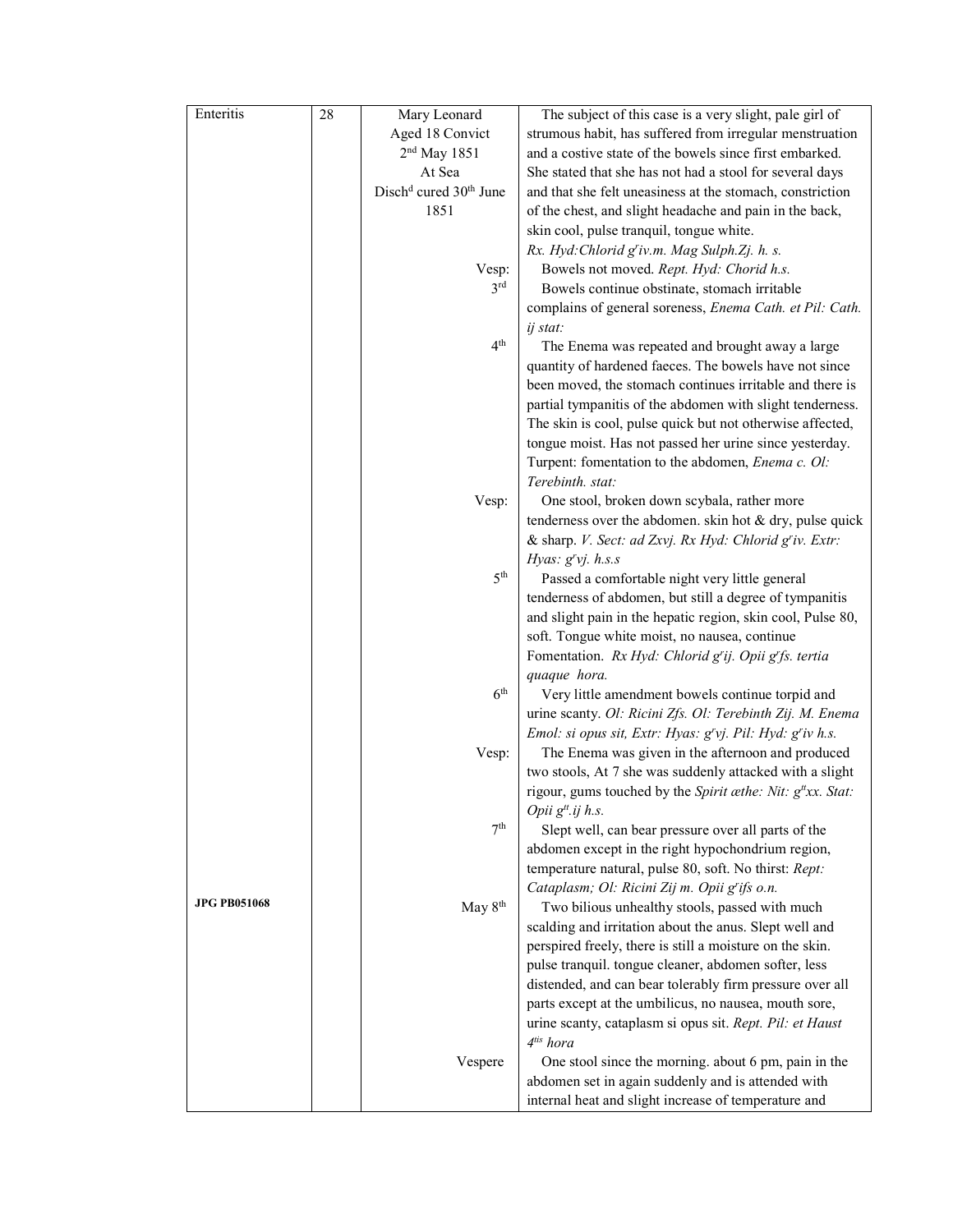|           |    |                           | quickness of pulse. Ordered a Blister. Hyd: Chlorid: g'fs.<br>Pulv; Ipecac. g'fs. Opii g' ifs: Cont Haust |
|-----------|----|---------------------------|-----------------------------------------------------------------------------------------------------------|
|           |    | 9 <sup>th</sup>           | The blister having risen at 12. was removed and a                                                         |
|           |    |                           | poultice applied and she afterwards fell into a                                                           |
|           |    |                           | comfortable sleep. the pain, internal heat & increase of                                                  |
|           |    |                           | temperature have subsided and there is much less                                                          |
|           |    |                           | distension of the abdomen, has slight uneasiness at the                                                   |
|           |    |                           | precordia, no stools since yesterday & has not passed her                                                 |
|           |    |                           | urine Rx Potass: Nitrat: Zj, Pulv: Ipecac g'iij, Spirit                                                   |
|           |    |                           | æthe: Nit: Ziij. Tinct Opii Zj, Pulv: Acacia Gum. Zfs,                                                    |
|           |    | $10^{\text{th}}$          | Aqua Zx Ft Mist. Zj o.h.<br>Passed a comfortable night, the internal heat and                             |
|           |    |                           | tympanitis state of the abdomen have completely                                                           |
|           |    |                           | subsided, but the uneasiness at the pit of the stomach                                                    |
|           |    |                           | remains, the pulse is tranquil, skin warm and moist,                                                      |
|           |    |                           | tongue coated, mouth sore, passed a quantity of high                                                      |
|           |    |                           | coloured urine this morning. No stool since the 8 <sup>th</sup>                                           |
|           |    |                           | Enema Emol: Cont: Mist.                                                                                   |
|           |    | 15 <sup>th</sup>          | Has been going on favourably since last date, the                                                         |
|           |    |                           | bowels being confined gave her Ol: Ricini Zfs in Aqua                                                     |
|           |    |                           | Menth. This produced tympanitis, Enema stat: two                                                          |
|           |    |                           | bilious offensive stools, Opii g'ifs, h.s.s                                                               |
|           |    | 16 <sup>th</sup>          | Tympanitis in a great measure removed, now slight                                                         |
|           |    |                           | pain across the Epigastrium, Ol: Ricini Zfs                                                               |
|           |    | 17 <sup>th</sup>          | Menstrual discharge, which had been suppressed for                                                        |
|           |    |                           | some time, reappeared, all the symptoms removed, the                                                      |
|           |    |                           | bowels continued very irregular. Under mild aperients                                                     |
|           |    |                           | and bitters she gradually regained strength and was                                                       |
|           |    |                           | discharged on the 30 <sup>th</sup> June.                                                                  |
|           |    |                           |                                                                                                           |
|           |    |                           |                                                                                                           |
|           |    |                           |                                                                                                           |
|           |    |                           |                                                                                                           |
|           |    |                           |                                                                                                           |
|           |    |                           |                                                                                                           |
|           |    |                           |                                                                                                           |
|           |    |                           |                                                                                                           |
|           |    |                           |                                                                                                           |
|           |    |                           |                                                                                                           |
|           |    |                           |                                                                                                           |
|           |    |                           |                                                                                                           |
|           |    |                           |                                                                                                           |
|           |    |                           |                                                                                                           |
| Pneumonia | 29 | Miss M. White             | The subject of this case is a small delicate person                                                       |
|           |    | Aged 30, Matron           | states she has suffered for some years from derangement                                                   |
|           |    | 14 <sup>th</sup> May 1851 | of the digestive organs, palpitations etc. Since leaving                                                  |
|           |    | At Sea                    | Kingstown she has had several bilious and nervous                                                         |
|           |    | Disch <sup>d</sup> Cured  | attacks, of no great duration, yielding quietly to mild                                                   |
|           |    | 27 <sup>th</sup> May 1851 | aperients and bitters. The last two or three days she has                                                 |
|           |    |                           | had a short dry cough and constriction of chest for which                                                 |
|           |    |                           | she has taken aperients pills and Extr: Hyas: at bedtime                                                  |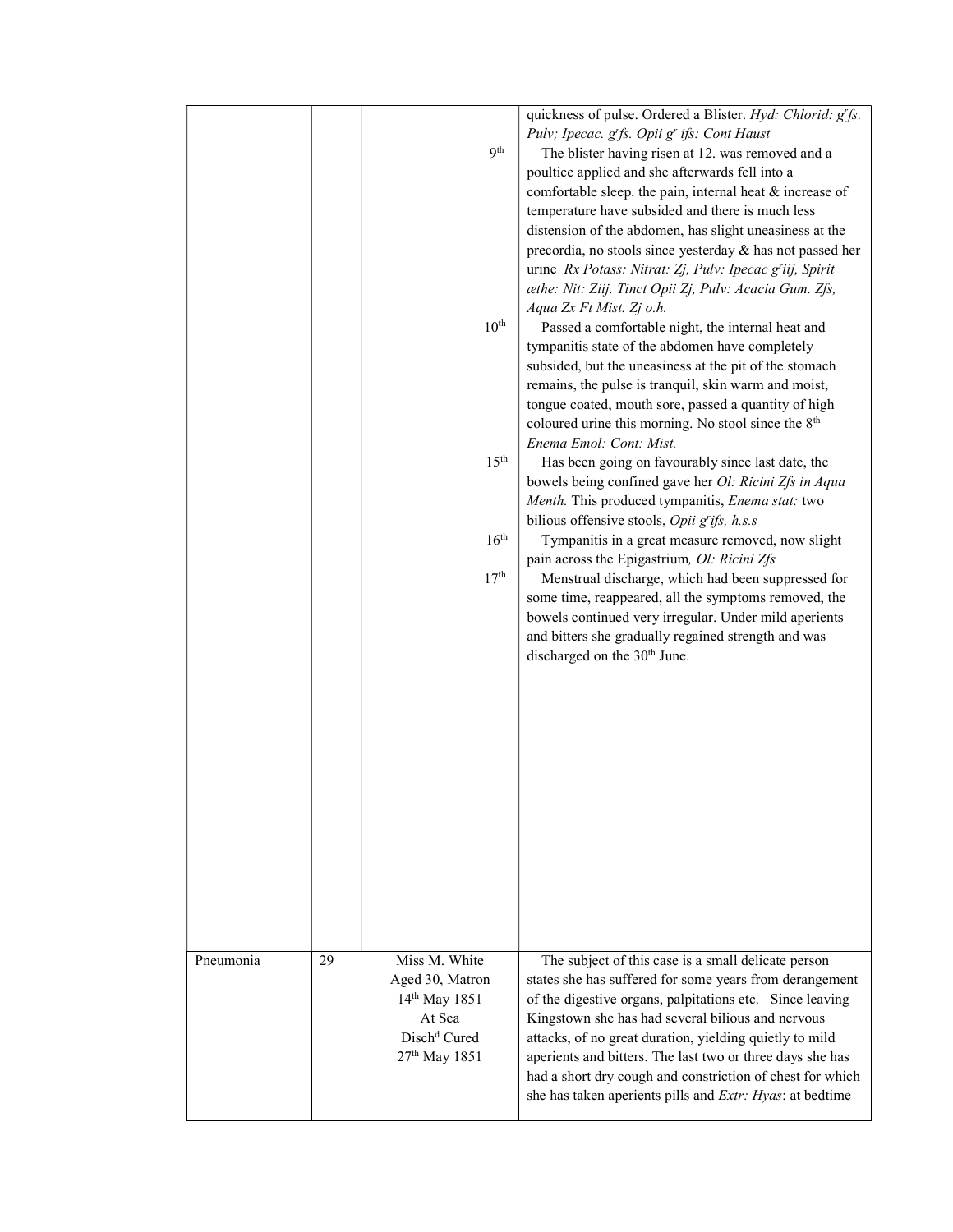|              |                          | or used the Ung: Acit: Potass Tinct to the thorax,                 |
|--------------|--------------------------|--------------------------------------------------------------------|
|              |                          | yesterday she exposed herself to rather more than usual            |
|              |                          |                                                                    |
|              |                          | and got her feet wet, towards evening she was seized               |
|              |                          | with distressing dysponea and was obliged to be                    |
|              |                          | supported or raised in the bed. the pulse and skin not             |
|              |                          | being much affected. On examination of the abdomen the             |
|              |                          | colon was found much distended and extremely tender,               |
|              |                          | but she seemed? to think nothing of it, having had it so           |
|              |                          | very tender at various periods as not to be able to suffer         |
|              |                          | the slightest pressure over it, a mustard poultice was             |
|              |                          | applied which slightly checked the cough and relieved              |
|              |                          | the respiration, Extr: Hyas: g'iv. Pil: Hyd: g'iij Pulv:           |
|              |                          | Ipecac g'l stat: Ol: Ricini Zj. cras primo mane                    |
|              | Vespere 15 <sup>th</sup> | Five times purged by the oil. cough less troublesome,              |
|              |                          | still there is tenderness in the epigastrium, Pyrexia very         |
|              |                          | moderate. Rx. Vin Ant: Potass Tart:- Tinc.t Scillæ a.a. Zj.        |
|              |                          | Potassæ Nitrat: Spirit aeth: Nit. a a Zfs. syrup Zj Aqua           |
|              |                          | Zviiii, coch amp l. la[.] ungent?. cataplasms Sempvi:?             |
|              |                          | Spi[]                                                              |
|              | 16 <sup>th</sup>         | Cough less troublesome in the night; slept tolerable               |
|              |                          | well and fancies herself better, there is considerable             |
|              |                          |                                                                    |
|              |                          | tenderness and a burning sensation in her stomach. Skin            |
|              |                          | warm & moist, pulse full & easily compressed, sense of             |
|              |                          | rawness in the throat. thirst very moderate, Rept:                 |
|              |                          | Cataplasm, Rx. Tinct Scilla Zj. Potass Nitrat g'ij. Potass         |
|              |                          | Nitrat Zfs. Sodæ Bicarb aj. Mucilage: Acacia Zij. Aqua             |
|              |                          | Zv. Ft. Mist: cujas cap. coch amp ij. secunda quaque               |
|              |                          | hora $[]$ [] ungent.                                               |
|              | $11:30$ am               | Increase of pain in the chest and palpitation.                     |
|              |                          | Auscultation? Give the crepitus ronchus(rhoneus) very              |
|              |                          | distinct over the superior of the left lung; pulse 100 full,       |
|              |                          | cough very troublesome dry, much tenderness in the                 |
|              |                          | course of the colon. V. Sect: ad Zxvj. stat:                       |
|              | 7 pm                     | Temporary relief from the V.Section. Symptoms have                 |
|              |                          | returned. Rept: V.Sect: ad Zxii. Emplast: Lyttæ Lat: Pil.          |
|              |                          | Hyd: g'iij. Ext: Hyas g'ij. h.s.                                   |
| JPG PB051069 | May 17th                 | Slept the first part of the night. the latter part restless,       |
|              |                          | towards morning had a severe attack of cough, which                |
|              |                          | brought on nausea and an attempt to vomit, Haust Salline           |
|              |                          | Effer: c T.Opii. the cough is less troublesome and soft,           |
|              |                          | ronchus has in a great measure subsided and the                    |
|              |                          | respiration is free. There is a slight uneasiness in the           |
|              |                          | right breast which appears to be muscular. P. 90 full &            |
|              |                          | soft, temperature nearly natural. Tongue cleaner & moist;          |
|              |                          | perspired in the night, slight nausea continues. Rept:             |
|              |                          | Haust Effer: p.r.n.                                                |
|              |                          | A comfortable night .Cough less troublesome, Has still             |
|              |                          | slight uneasiness in the chest and epigastrium. P.95. soft         |
|              |                          | & full, Bowels torpid Mag Sulph Ziij. M. Haust Saline              |
|              |                          | Effer: Rx. Tinct: Digitalis Zj. Tinct Scillæ Zj. Pulv:             |
|              |                          |                                                                    |
|              |                          | Ipecac g'ij. Extr: S[] zfs, mucilage: Acacia: Zij syrup            |
|              |                          | Zj. Aqua Zv. Ft Mist: Zj 3 <sup>tis</sup> horis, 11am. Increase of |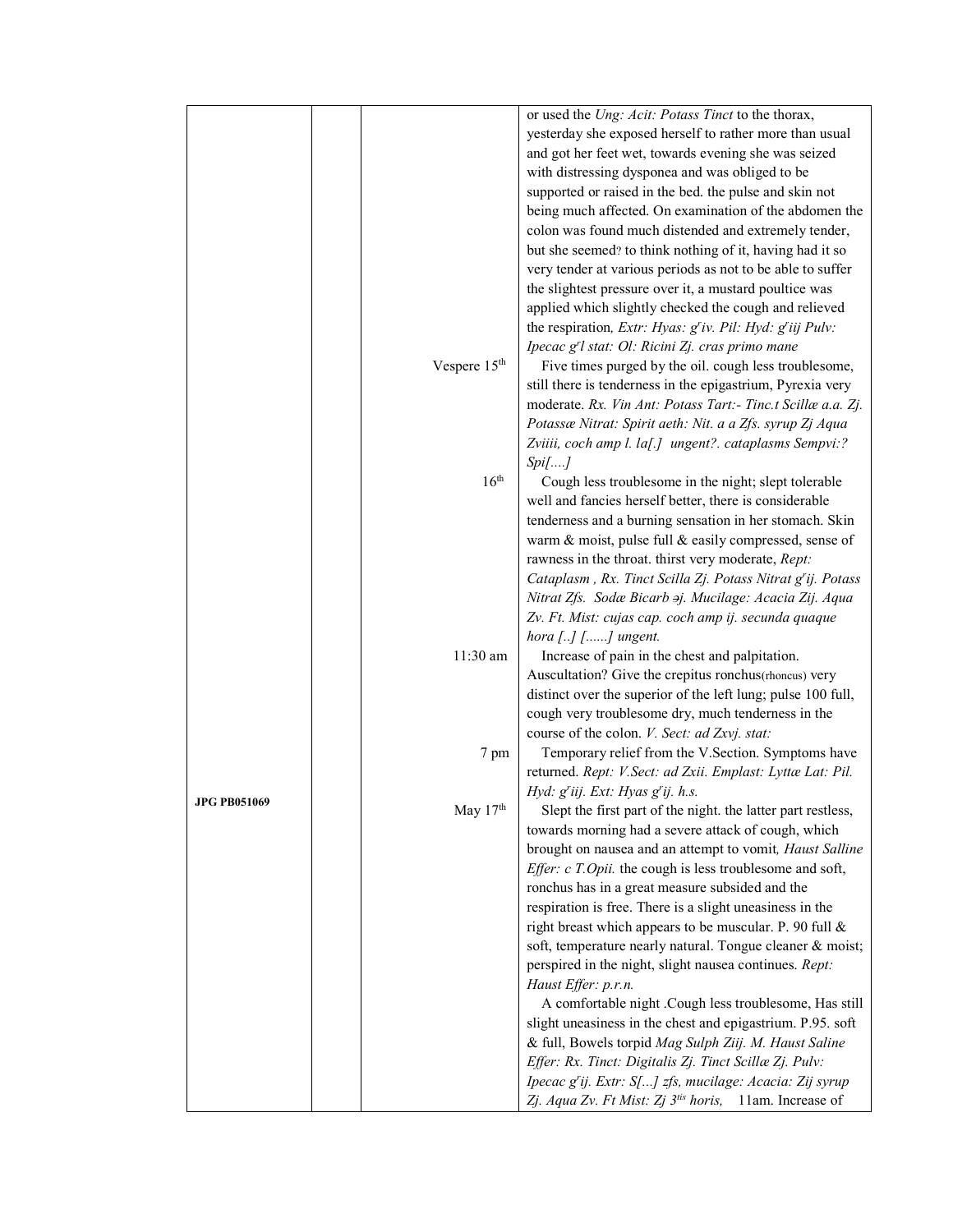|  |                  | pain in the left breast. Repeat the Blister-               |
|--|------------------|------------------------------------------------------------|
|  | Vesp:            | Constant nausea has been kept up. The blister has          |
|  |                  | risen, the pain is removed and The cough is less           |
|  |                  | troublesome, skin moist, Pulse 90 soft Cont: Mist:         |
|  | 19 <sup>th</sup> | Very little cough in the night (soft). No return of the    |
|  |                  | pain in the chest, has still slight uneasiness in the      |
|  |                  | epigastrium, temperature & skin natural, P.90, B. torpid   |
|  |                  | Rept. Haust Aper u.a. et Cont. Mist.                       |
|  | 20 <sup>th</sup> | Was disturbed by the motion of the ship $&$ could not      |
|  |                  | get any sleep, cough rather more trouble and there is      |
|  |                  | slight uneasiness in the chest, otherwise the same, Cont:  |
|  |                  | Mist:                                                      |
|  | 21 <sup>st</sup> | Passed a very comfortable night, cough & uneasiness        |
|  |                  | in the chest have in a great measure subsided. Skin        |
|  |                  | moist: pulse 80, tongue clean, [] stools this morning.     |
|  |                  | Cont: Mist: ter die-                                       |
|  | 24 <sup>th</sup> | The symptoms have all subsided. She complains much         |
|  |                  | of debility and is particularly anxious to have a ch[op?]  |
|  |                  | $\&$ glass of porter. This she was indulged with. the next |
|  |                  | day small doses of Quinine & mild aperients were           |
|  |                  | ordered .[sun?] and the sight of terra firma soon effected |
|  |                  | a cure                                                     |
|  |                  |                                                            |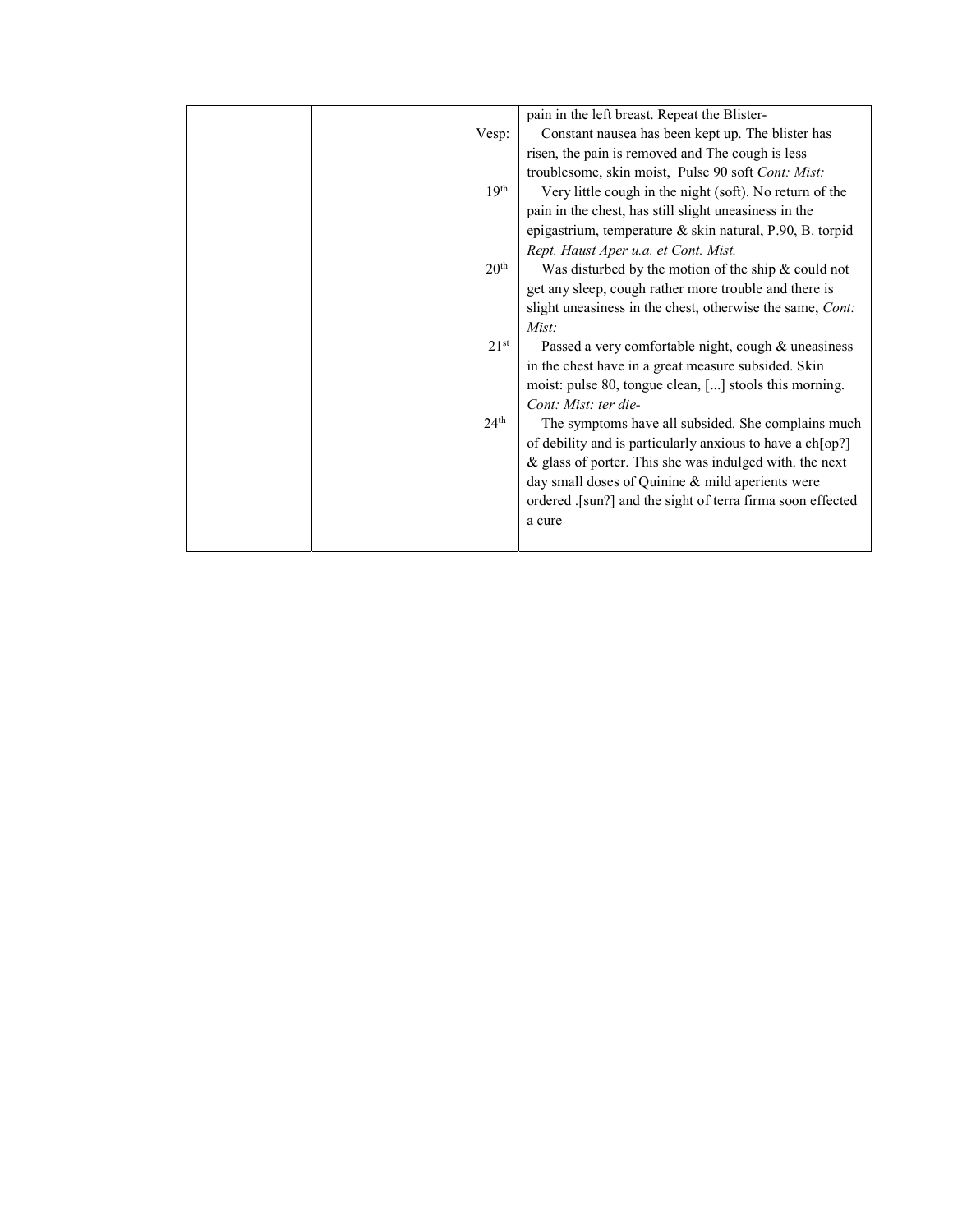## A Nosological Synopsis of the Sick Book kept during the Period of this Journal, in conformity with the 30<sup>th</sup> Article of the Surgeons' Instructions.

|                                           | <b>Numbers</b>  |                       |                         |               |           |           |                                                         |
|-------------------------------------------|-----------------|-----------------------|-------------------------|---------------|-----------|-----------|---------------------------------------------------------|
| <b>Diseases</b><br>Nosologically arranged | <b>Total</b>    | Discharged to<br>Duty | Sent to the<br>Hospital | Died on board | Invalided | Remaining | Nos. of such Cases<br>as are detailed in<br>the Journal |
| Pyrexiae                                  |                 |                       |                         |               |           |           |                                                         |
| Ord. I. Febres.                           |                 |                       |                         |               |           |           |                                                         |
| Internulleates Quotutiana<br>Tertiana     |                 |                       |                         |               |           |           |                                                         |
| Continua Synochus                         | 6               | 6                     |                         |               |           |           | 10.19                                                   |
| Typhus                                    |                 |                       |                         |               |           |           |                                                         |
| <b>Infantile Remittant</b>                | 1               |                       |                         | $\mathbf{1}$  |           |           |                                                         |
| Ord. II. Phlegmasiae.                     |                 |                       |                         |               |           |           |                                                         |
| Phlogosis                                 | $\overline{2}$  | $\overline{2}$        |                         |               |           |           |                                                         |
| Pneumonia                                 | $\overline{c}$  | $\overline{c}$        |                         |               |           |           | 29                                                      |
| Rheumatismus                              | $\mathbf{1}$    | $\mathbf{1}$          |                         |               |           |           | 11                                                      |
| Cynanche                                  |                 |                       |                         |               |           |           |                                                         |
| <b>Bronchitis</b>                         |                 |                       |                         |               |           |           |                                                         |
| Opthalmia                                 | 14              | 12                    | $\mathbf{1}$            | $\mathbf{1}$  |           |           | 2,14,23                                                 |
| Enteritis                                 | $\mathbf{1}$    | $\mathbf{1}$          |                         |               |           |           | 28                                                      |
| Ord. III. Exanthemata.                    |                 |                       |                         |               |           |           |                                                         |
| Variola                                   |                 |                       |                         |               |           |           |                                                         |
| Rubeola                                   |                 |                       |                         |               |           |           |                                                         |
| Erysipelas                                | 1               | $\mathbf{1}$          |                         |               |           |           | $\overline{2}$                                          |
| Vaccina                                   |                 |                       |                         |               |           |           |                                                         |
| Varicollam                                | 1               | 1                     |                         |               |           |           |                                                         |
| Aptha                                     | 3               | 3                     |                         |               |           |           |                                                         |
| Ord. IV. Haemorrhagiae                    |                 |                       |                         |               |           |           |                                                         |
| Haemoptysis                               |                 |                       |                         |               |           |           |                                                         |
| Phthisis incipiens                        |                 |                       |                         |               |           |           |                                                         |
| Phthisis cosfirmata                       |                 |                       |                         |               |           |           |                                                         |
| Menorrhagia                               | 1               | $\mathbf{1}$          |                         |               |           |           |                                                         |
| Ord. V. Profluvia.                        |                 |                       |                         |               |           |           |                                                         |
| Catarrhus                                 | 4               | $\overline{4}$        |                         |               |           |           |                                                         |
| Dysenteria                                | $\overline{11}$ | 10                    |                         | 1             |           |           | 5,12.17<br>20.21                                        |
| Neuroses.                                 |                 |                       |                         |               |           |           |                                                         |
| Ord. I. Comata.                           |                 |                       |                         |               |           |           |                                                         |
| Apoplexia                                 |                 |                       |                         |               |           |           |                                                         |
| Ord. II. Adynamiae.                       |                 |                       |                         |               |           |           |                                                         |
| Dyspepsia                                 | 1               | $\mathbf{1}$          |                         |               |           |           |                                                         |
| General Debility                          | $\mathbf{1}$    |                       | $\mathbf{1}$            |               |           |           |                                                         |
| Ord. III. Spasmi.                         |                 |                       |                         |               |           |           |                                                         |
| Asthma                                    |                 |                       |                         |               |           |           |                                                         |
| Diarrhoea                                 | 15              | 14                    |                         | 1             |           |           | 18                                                      |
| Epilapria                                 | $\overline{2}$  | $\overline{2}$        |                         |               |           |           | $\mathbf{1}$                                            |
| Angina Pectoria                           | $\mathbf{1}$    | $\mathbf{1}$          |                         |               |           |           |                                                         |
| Cholera Sporadica                         | 1               |                       |                         | 1             |           |           | $\boldsymbol{7}$                                        |
| Ord. Iv. Vesaniae.                        |                 |                       |                         |               |           |           |                                                         |
|                                           |                 |                       |                         |               |           |           |                                                         |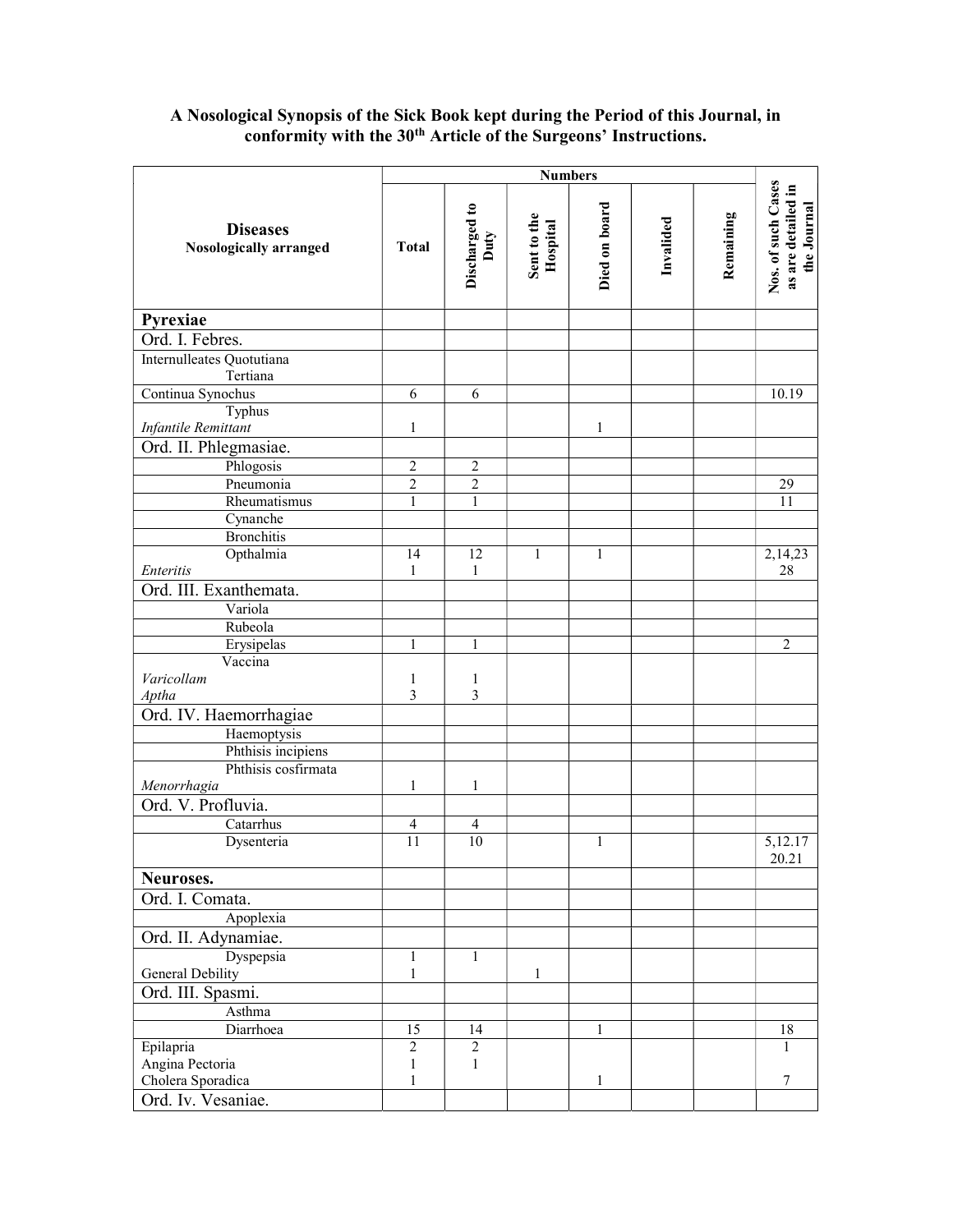| Amentia                                                                                                    |                |                |                |                  |  |  |                |
|------------------------------------------------------------------------------------------------------------|----------------|----------------|----------------|------------------|--|--|----------------|
| Mania                                                                                                      | $\overline{2}$ | 1              | $\mathbf{1}$   |                  |  |  | 27             |
| Hysteria                                                                                                   | $\mathbf{1}$   | $\mathbf{1}$   |                |                  |  |  | 11             |
| Cachexiae.                                                                                                 |                |                |                |                  |  |  |                |
| Ord. I. Marcores.                                                                                          |                |                |                |                  |  |  |                |
| Tabes                                                                                                      |                |                |                |                  |  |  | 4,22           |
| Marasmus                                                                                                   | 12             |                |                | $\boldsymbol{2}$ |  |  |                |
| Ord. II. Intumescentiae.                                                                                   |                |                |                |                  |  |  |                |
| Anasarca                                                                                                   |                |                |                |                  |  |  |                |
| Ascites                                                                                                    |                |                |                |                  |  |  |                |
| Hydrothorax                                                                                                |                |                |                |                  |  |  |                |
| Ord. III. Impetigines.                                                                                     |                |                |                |                  |  |  |                |
| Syphilis                                                                                                   |                |                |                |                  |  |  |                |
| Scrophula                                                                                                  | $\mathbf{1}$   | 1              |                |                  |  |  | 26             |
| Icterus                                                                                                    |                |                |                |                  |  |  |                |
| Scorbutus                                                                                                  |                |                |                |                  |  |  |                |
| Locales.                                                                                                   |                |                |                |                  |  |  |                |
| Ord. I. Dysaethesiae.                                                                                      |                |                |                |                  |  |  |                |
| Amaurosis                                                                                                  |                |                |                |                  |  |  |                |
| Ord. II. Dysorexiae.                                                                                       |                |                |                |                  |  |  |                |
| Ord. III. Dyscinesiae.                                                                                     |                |                |                |                  |  |  |                |
| Ord. IV. Apocenoses.                                                                                       |                |                |                |                  |  |  |                |
| Gonorrhoea                                                                                                 | $\mathbf{1}$   | 1              |                |                  |  |  |                |
| Ord. V. Epischeses                                                                                         |                |                |                |                  |  |  |                |
| Ischuria                                                                                                   |                |                |                |                  |  |  |                |
| Obstipatio                                                                                                 | 23             | 23             |                |                  |  |  | 6,8,13         |
| Dysuria                                                                                                    |                |                |                |                  |  |  |                |
| Ord. VI. Tumores.                                                                                          |                |                |                |                  |  |  |                |
| Aneurisma                                                                                                  |                |                |                |                  |  |  |                |
|                                                                                                            |                |                |                |                  |  |  |                |
| Ord. VII. Ectopiae.<br>Hernia                                                                              |                |                |                |                  |  |  |                |
| Prolapsus                                                                                                  |                |                |                |                  |  |  |                |
| Luxatio                                                                                                    |                |                |                |                  |  |  |                |
| Child birth                                                                                                | $\mathfrak{Z}$ | 3              |                |                  |  |  |                |
| Ord. VIII. Dialyses.                                                                                       |                |                |                |                  |  |  |                |
| Vulnus-Fractura                                                                                            | $\mathbf{1}$   | 1              |                |                  |  |  | $\mathfrak{Z}$ |
| Uleus-Abscess                                                                                              | $\overline{6}$ | $\overline{4}$ | $\overline{2}$ |                  |  |  | 24             |
| Contusio                                                                                                   | $\,$ $\,$      | $\tau$         | $\mathbf{1}$   |                  |  |  | 15,25          |
| <b>GENERAL TOTAL</b>                                                                                       | 117            | 104            | $\overline{6}$ | 7                |  |  |                |
| NOTE.—Medical Officers are desired particularly to Notice that the Numbers in each Disease and the general |                |                |                |                  |  |  |                |
| Total must not only correspond with the Sick Book, but also with the particulars contained in the several  |                |                |                |                  |  |  |                |
| Nosological Returns for the period.                                                                        |                |                |                |                  |  |  |                |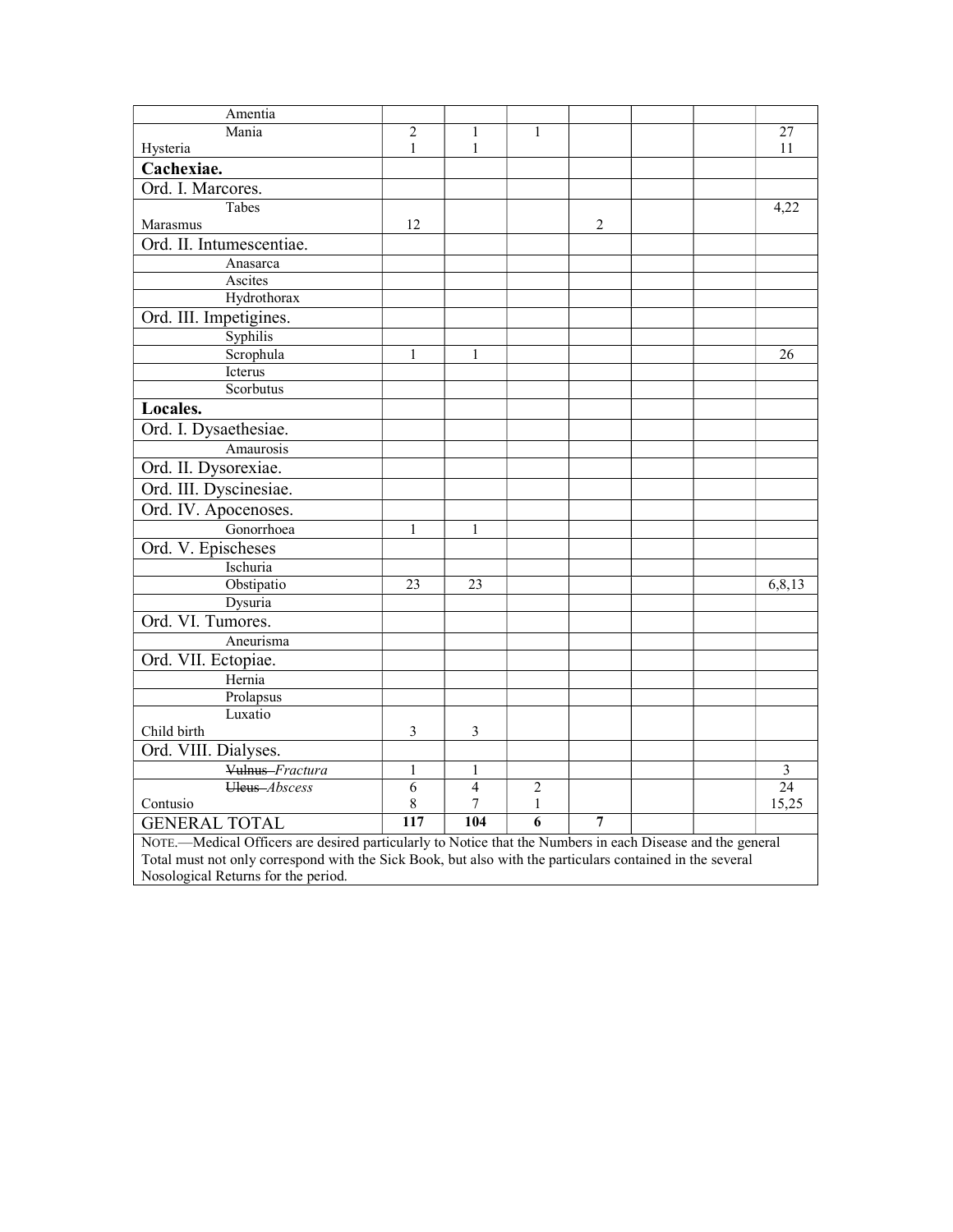## GENERAL REMARKS

 The Authorities in Dublin embarked on board the "Blackfriar" Hired Transport, on the 9<sup>th</sup> & 11<sup>th</sup> January 1851. Two hundred and sixty convicts; Fifty-nine children belonging to the convicts, and seven free settlers. I need scarcely add they were of all ages, and temperaments, and many of them whose constitutions were greatly impaired by privation, imprisonment and disease. A large proportion of the children had recently arrived from the provincial workhouses; and more miserable looking objects, than some were, could not easily be procured. A few were in the last stages of marasmus, others had lost one or both eyes from Purulent Ophthalmia and in other instances they were just recovering from this disease; one girl about fourteen years of age, the mother and sister being prisoners on board, although rejected by me, was embarked barely convalescent from Acute Ophthalm; and in the confusion and bustle of arranging so many people was not observed for several days, the change of temperature and exposure brought on a relapse and although she recovered, the disease communicated itself to several of the others. By great attention to cleanliness, ventilation and the liberal use of the chloride of zinc the disease was checked and ultimately disappeared. A few cases of catarrhal opthalmia presented themselves at the end of the voyage but were of no moment, the zinc was used twice a day in the morning with a mop to all parts of the prison and closets and in the evening the decks and closets were sprinkled with it, and so sensible were the prisoners to its utility in removing disagreeable odours that after a short time, they were regular in their attendance and as anxious to get the sprinkling stuff as I was to supply it. At first it was no easy matter to persuade them that pure air or cleanliness was conducive to their health and comfort; and when told to clean the Prison and perform their morning ablutions were inclined to refuse, one woman when ordered to wash a dirty, squalid child, replied "glory be to god she had reared nine of them and had never put a drop of water on one of them". All prisoners ought to have, previous to their being clothed in the Penitentiary for embarkation, a warm or tepid Bath, as many are found after being on board a few days to be in a most filthy state, this and other sanitary measures are too frequently overlooked by Government and other officers employed in prisons; (Governors and the other officers—had a pencil line through it and the words the authorities pencilled above- by whom unknown) another thing all children and others ought to be at least one month under their charge prior to embarkation, This would allow time for a slight improvement in their general health and if from any place where disease of a contagious nature prevailed it would in all probability become developed during that period.- As the Surgeons Superintendant are now ordered not to reject any convict capable of undertaking the voyage to Australia, I would suggest the propriety of directing the medical officers of prisons not to bring forward for examination any individual recovering from or recently recovered from serious or Contagious Affections. Women in an advanced stage of pregnancy or immediately after their confinement. Women who from disease or age have lost their teeth or those who have suffered from serious mental affections. One Lunatic was in a lucid interval embarked on board the "Blackfriar" she continued in a quiet state until the night before the vessel left Kingstown when she was reported to me to be in a very excited state, The Lord Lieutenants warrant was on board, and as it would have caused considerable detention to have her landed. I was compelled to place her under restraint and subsequently in a strait jacket, if by any chance she could extricate herself she would attack the nurses, bite and otherwise maltreated them until secured, after she recovered from the sea sickness the noise she made at night, not only disturbed the prisoners but every person on the ship. Some of the convicts (prisoners pencilled above) informed me that she was in the Infirmary belonging to the Penitentiary under treatment at the time the ship arrived at Kingstown. If this statement be correct the